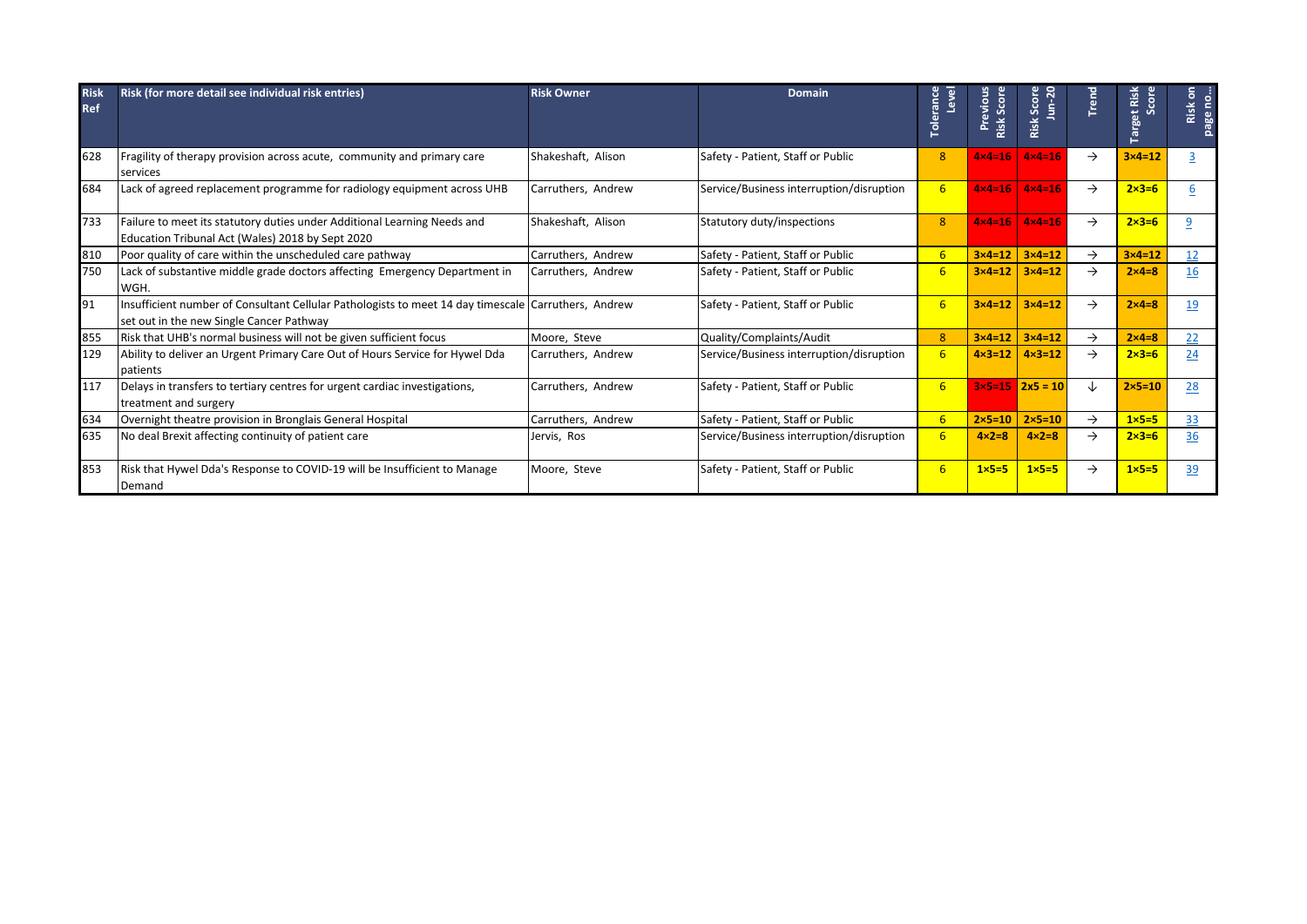# **Assurance Key:**

|          | 3 Lines of Defence (Assurance) |                                                                          |  |  |  |  |  |  |
|----------|--------------------------------|--------------------------------------------------------------------------|--|--|--|--|--|--|
| 1st Line |                                | Business Management Tends to be detailed assurance but lack independence |  |  |  |  |  |  |
|          | 2nd Line Corporate Oversight   | Less detailed but slightly more independent                              |  |  |  |  |  |  |
|          |                                | 3rd Line Independent Assurance Often less detail but truly independent   |  |  |  |  |  |  |

| <b>Key - Assurance Required</b>         | NB Assurance Map will tell you if |
|-----------------------------------------|-----------------------------------|
| Detailed review of relevant information | you have sufficient sources of    |
| Medium level review                     | assurance not what those sources  |
| Cursory or narrow scope of review       | are telling you                   |

| <b>Key - Control RAG rating</b> |                                                                                                           |
|---------------------------------|-----------------------------------------------------------------------------------------------------------|
| LOW                             | Significant concerns over the adequacy/effectiveness of the controls in place in proportion to the risks  |
| <b>MEDIUM</b>                   | Some areas of concern over the adequacy/effectiveness of the controls in place in proportion to the risks |
| <b>HIGH</b>                     | Controls in place assessed as adequate/effective and in proportion to the risk                            |
| <b>INSUFFICIENT</b>             | Insufficient information at present to judge the adequacy/effectiveness of the controls                   |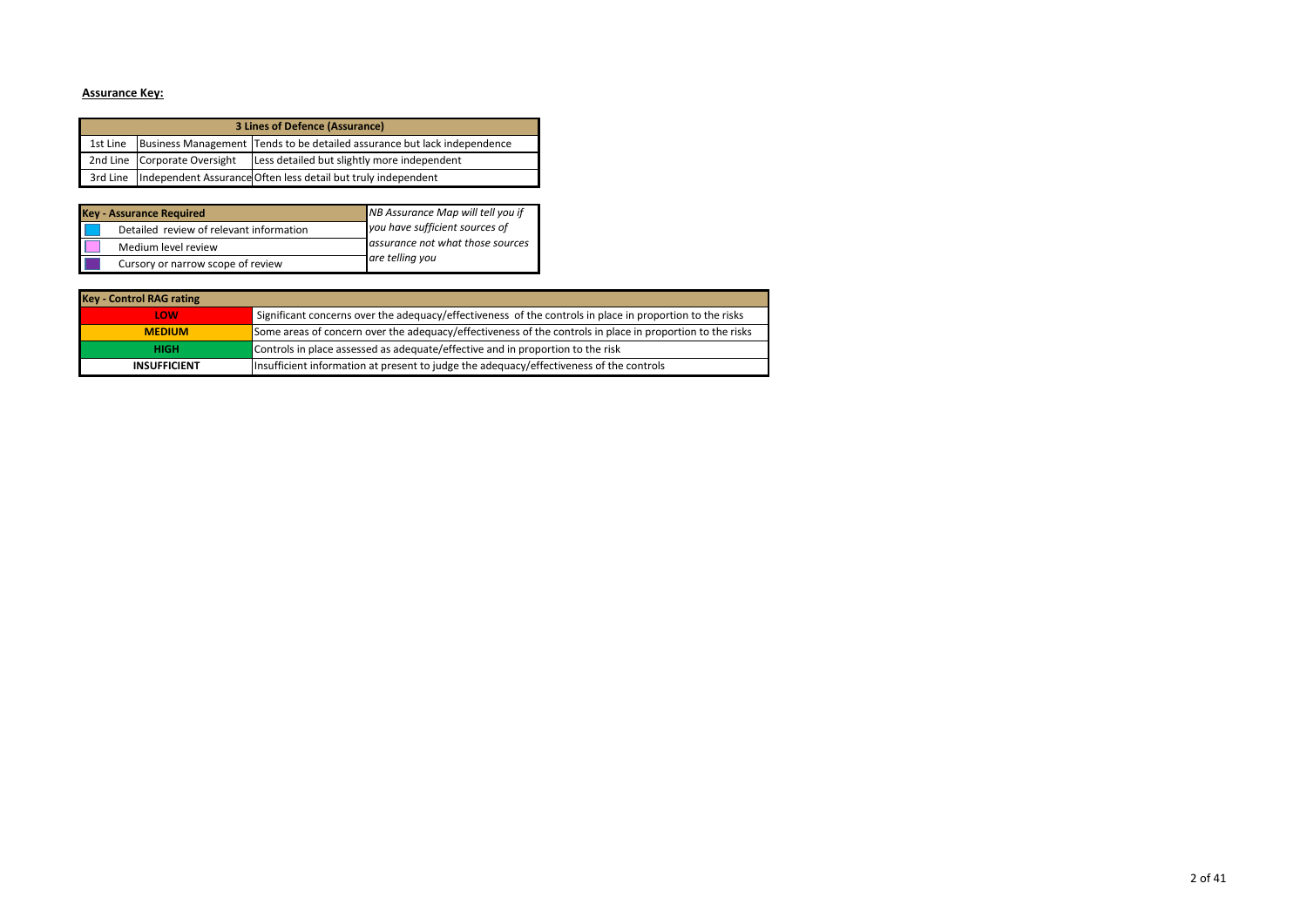<span id="page-2-0"></span>

| <b>Strategic</b> | The Health Board objectives for 2020/21 to be confirmed. | <b>Executive Director Owner:</b> | Shakeshaft, Alison                                    | <b>Date of Review:</b> | Jun-20 |
|------------------|----------------------------------------------------------|----------------------------------|-------------------------------------------------------|------------------------|--------|
| Objective:       |                                                          |                                  |                                                       |                        |        |
|                  |                                                          | <b>Lead Committee:</b>           | Quality, Safety and Experience Assurance Date of Next |                        | Jul-20 |
|                  |                                                          |                                  | <b>Committee</b>                                      | <b>Review:</b>         |        |
|                  |                                                          |                                  |                                                       |                        |        |

| <b>Risk ID:</b> | 628 | <b>Principal Risk</b> There is a risk that patients in need of therapy services do not receive them or |
|-----------------|-----|--------------------------------------------------------------------------------------------------------|
|                 |     | <b>Description:</b> do not receive the required level of them. This is caused by gaps in the           |
|                 |     | therapy service provision across acute, community and primary care settings                            |
|                 |     | from historical under-resourcing, exacerbated by recurrent savings targets,                            |
|                 |     | vacancies and recruitment/retention issues due to national shortages. There                            |
|                 |     | is the additional challenge that COVID-19 has placed upon workforce models                             |
|                 |     | due to staff shielding, redeployment and physical distancing. This could lead                          |
|                 |     | to an impact/affect on patient outcomes, longer recovery times, increased                              |
|                 |     | length of stay, a reduction in performance against 14 week waiting time and                            |
|                 |     | non-compliance with clinical guidance, with a potential adverse impact on                              |
|                 |     | patient safety/harm.                                                                                   |
|                 |     |                                                                                                        |
|                 |     |                                                                                                        |



There are significant gaps in the therapy service provision across acute, community and primary care, the reasons for this are described in the cause section. Impact to service provision by COVID-19 will add an additional challenge to workforce models. Across all therapy services, current demand does not align to current capacity and whilst this is being managed as far as possible by the controls in place, it is not sustainable.

The target risk score has been assessed as 12 as although priority areas have been agreed and progressed, the risk will not be completely addressed in the coming year. A sustainable therapy workforce solution aligned to the Health and Care Strategy has been agreed. The following high impact/workforce priority areas have been identified within the Annual Plan for focus during 2020/21: older people (incorporating frailty, dementia and stroke); improving self-management (including pulmonary rehabilitation and diabetes); therapists as first point of contact in primary care (including musculoskeletal, older people and irritable bowel syndrome); Major Trauma Plan. An additional requirement will be the delivery of the COVID-19 Rehabilitation Framework. A sustainable solution is also required to maintain the 14 week waiting time target. These areas of development will require practical, prudent and incremental workforce solutions to improve patient care, outcomes and experience, and sustainable funding models will be required through whole-system review and shifting of resource from elsewhere in the health and care system.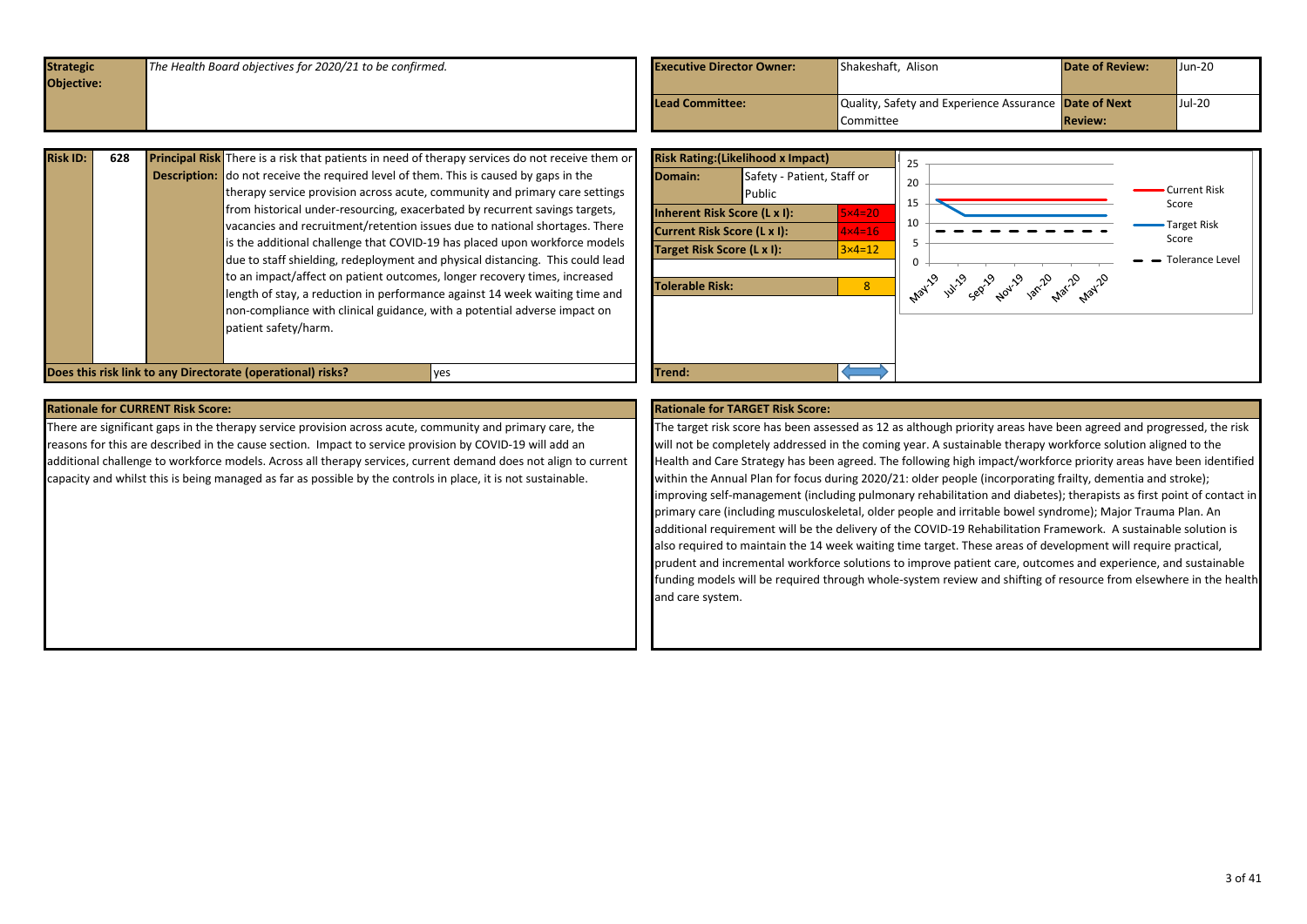| (The existing controls and processes in place to manage the risk)<br><b>Identified Gaps in Controls: (Where</b><br>How and when the Gap in control be<br><b>By Who</b><br><b>By When</b><br><b>Progress</b><br>one or more of the key controls on<br>addressed<br>which the organisation is relying is not Further action necessary to address the<br>effective, or we do not have evidence<br>controls gaps<br>that the controls are working)<br># Individual service risks identified and discussed at a range of for a; i.e.<br>Inability to secure funding for all<br>Developing robust plans to evidence<br>Reed, Lance<br>31/03/2020<br>Plans under development. Funding<br>QSEAC, OQSESC, Performance Reviews and Therapy Forum.<br>developments identified in 19/20<br>31/03/2021<br>already secured for developments in<br>improved patient outcomes and experience<br># Priority areas agreed in the 2020/21 Annual Plan, to increase capacity<br>through reprovision of resource from<br>pulmonary rehab, dementia,<br>annual plan.<br>in these areas.<br>elsewhere in the health and care system<br>lymphoedema and to support some<br>Shortage of qualified staff nationally<br># Locum staff utilised where appropriate, funded from within core<br>aligned with strategic direction of the HB.<br>increase in front door/acute therapy<br>budget (2 vacancies fund 1 Locum)<br>and rurality of HDdUHB limits<br>This is a significant, long term piece of work,<br>input including plans to address<br># Short-term contracts/additional hours within budget used to cover<br>which will need to run alongside strategic<br>malnutrition. Continued operational<br>applications to some posts.<br>maternity leave.<br>development through the Health and Care<br>and strategic engagement with<br># Training of support staff to safely deliver delegated tasks.<br>Unplanned service development<br>Strategy. This will include skill mix review<br>DoTHS, DOO, HoS, CDs and GMs to<br># Over-recruitment of Newly Qualified Staff where appropriate and<br>such as new HCSW and Advanced Practice<br>address COVID-19 response and to<br>opportunities.<br>approved by the Director to mange foreseeable future decrease in<br>roles. Restart of service delivery following<br>service developments that would<br>staffing levels.<br>Lack of cohesive approach to<br>Covid 19 will also create additional demand<br>release resource and savings from<br># Local solutions include review of each vacant post to make them<br>workforce planning across all therapy<br>across the traditional areas in addition to the<br>the wider health and care system<br>attractive, including skill mix review, early advertisements for new<br>rehabilitation needs associated with COVID-<br>through increased therapy provision,<br>services.<br>19.<br>including areas of pathway re-design.<br>graduates.<br># Prioritisation of patients is undertaken through triage and risk<br>WG funding for Therapy Assistant<br>Practitioner HCSW role to support<br>assessment by therapy services.<br># Continued training of the Malcomess Care Aims Framework for<br>workforce model changes.<br>MDT/Therapy Service.<br>Ensure process for robust workforce planning<br>Shakeshaft,<br>Long-term piece of work informed by<br>Completed<br>is in place to inform HEIW in respect to future<br>Alison<br>action above on an annual basis.<br>graduate numbers required by the<br>Lead in time of 3 years to benefit<br>UHB/Region, which are aligned to the Health<br>from graduate programme.<br>and Care Strategy workforce plan.<br>31/03/2020<br>Commitment given to extend<br>Pursue opportunities to attract local people<br>Reed, Lance<br>into therapy careers in the HB, eg 'grow your<br>31/03/2021<br>apprenticeship scheme to AHPs,<br>agreed from 2020. Variety of HCSW<br>own' schemes, apprenticeship programmes,<br>development of career pathways from HCSW<br>training modules for level 3 and 4<br>to graduate, development of local graduate<br>developed and being implemented.<br>training programme.<br>HEIW review to commission local<br>training provision for Physio &<br><b>Occupational Therapy</b><br>Undergraduate Training locally. | <b>Key CONTROLS Currently in Place:</b> | <b>Gaps in CONTROLS</b> |  |  |  |  |  |
|-----------------------------------------------------------------------------------------------------------------------------------------------------------------------------------------------------------------------------------------------------------------------------------------------------------------------------------------------------------------------------------------------------------------------------------------------------------------------------------------------------------------------------------------------------------------------------------------------------------------------------------------------------------------------------------------------------------------------------------------------------------------------------------------------------------------------------------------------------------------------------------------------------------------------------------------------------------------------------------------------------------------------------------------------------------------------------------------------------------------------------------------------------------------------------------------------------------------------------------------------------------------------------------------------------------------------------------------------------------------------------------------------------------------------------------------------------------------------------------------------------------------------------------------------------------------------------------------------------------------------------------------------------------------------------------------------------------------------------------------------------------------------------------------------------------------------------------------------------------------------------------------------------------------------------------------------------------------------------------------------------------------------------------------------------------------------------------------------------------------------------------------------------------------------------------------------------------------------------------------------------------------------------------------------------------------------------------------------------------------------------------------------------------------------------------------------------------------------------------------------------------------------------------------------------------------------------------------------------------------------------------------------------------------------------------------------------------------------------------------------------------------------------------------------------------------------------------------------------------------------------------------------------------------------------------------------------------------------------------------------------------------------------------------------------------------------------------------------------------------------------------------------------------------------------------------------------------------------------------------------------------------------------------------------------------------------------------------------------------------------------------------------------------------------------------------------------------------------------------------------------------------------------------------------------------------------------------------------------------------------------------------------------------------------------------------------------------------------------------------------------------------------------------------------------------------------------------------------------------------------------------------------------------------------------------------------------------------------------------------------------------------------------------------------------------------------------------------------------------------------------------------------------------------------------------------------------------------------------------------------------------------------------|-----------------------------------------|-------------------------|--|--|--|--|--|
|                                                                                                                                                                                                                                                                                                                                                                                                                                                                                                                                                                                                                                                                                                                                                                                                                                                                                                                                                                                                                                                                                                                                                                                                                                                                                                                                                                                                                                                                                                                                                                                                                                                                                                                                                                                                                                                                                                                                                                                                                                                                                                                                                                                                                                                                                                                                                                                                                                                                                                                                                                                                                                                                                                                                                                                                                                                                                                                                                                                                                                                                                                                                                                                                                                                                                                                                                                                                                                                                                                                                                                                                                                                                                                                                                                                                                                                                                                                                                                                                                                                                                                                                                                                                                                                                             |                                         |                         |  |  |  |  |  |
|                                                                                                                                                                                                                                                                                                                                                                                                                                                                                                                                                                                                                                                                                                                                                                                                                                                                                                                                                                                                                                                                                                                                                                                                                                                                                                                                                                                                                                                                                                                                                                                                                                                                                                                                                                                                                                                                                                                                                                                                                                                                                                                                                                                                                                                                                                                                                                                                                                                                                                                                                                                                                                                                                                                                                                                                                                                                                                                                                                                                                                                                                                                                                                                                                                                                                                                                                                                                                                                                                                                                                                                                                                                                                                                                                                                                                                                                                                                                                                                                                                                                                                                                                                                                                                                                             |                                         |                         |  |  |  |  |  |
|                                                                                                                                                                                                                                                                                                                                                                                                                                                                                                                                                                                                                                                                                                                                                                                                                                                                                                                                                                                                                                                                                                                                                                                                                                                                                                                                                                                                                                                                                                                                                                                                                                                                                                                                                                                                                                                                                                                                                                                                                                                                                                                                                                                                                                                                                                                                                                                                                                                                                                                                                                                                                                                                                                                                                                                                                                                                                                                                                                                                                                                                                                                                                                                                                                                                                                                                                                                                                                                                                                                                                                                                                                                                                                                                                                                                                                                                                                                                                                                                                                                                                                                                                                                                                                                                             |                                         |                         |  |  |  |  |  |
|                                                                                                                                                                                                                                                                                                                                                                                                                                                                                                                                                                                                                                                                                                                                                                                                                                                                                                                                                                                                                                                                                                                                                                                                                                                                                                                                                                                                                                                                                                                                                                                                                                                                                                                                                                                                                                                                                                                                                                                                                                                                                                                                                                                                                                                                                                                                                                                                                                                                                                                                                                                                                                                                                                                                                                                                                                                                                                                                                                                                                                                                                                                                                                                                                                                                                                                                                                                                                                                                                                                                                                                                                                                                                                                                                                                                                                                                                                                                                                                                                                                                                                                                                                                                                                                                             |                                         |                         |  |  |  |  |  |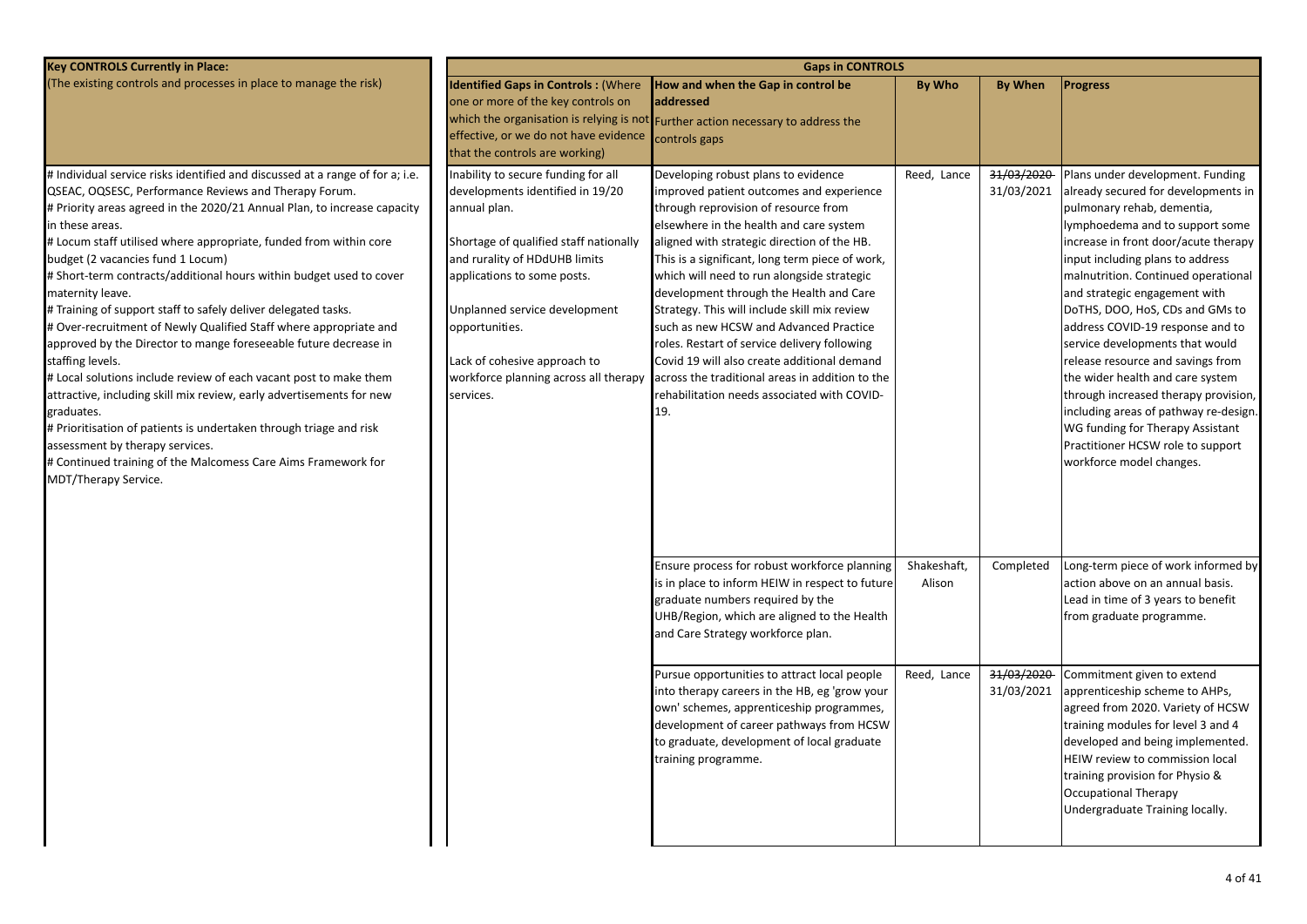| 31/03/2021 Therapy 3 Year Plan 2021/23 to<br>Alison<br>stroke, major trauma and neurology and<br>include extended and 7 day working.<br>COVID-19 rehabilitation service needs to<br>maximise workforce opportunities. |  |
|-----------------------------------------------------------------------------------------------------------------------------------------------------------------------------------------------------------------------|--|
|                                                                                                                                                                                                                       |  |
|                                                                                                                                                                                                                       |  |
|                                                                                                                                                                                                                       |  |

| <b>ASSURANCE MAP</b>                                                                                            |                                                                                                                                                     |                                                   |                                                         | <b>Control RAG</b>                                                               | <b>Latest Papers</b>  |                                                                                                                         |                                                                                                                                               | <b>Gaps in ASSURANCES</b> |                |                 |
|-----------------------------------------------------------------------------------------------------------------|-----------------------------------------------------------------------------------------------------------------------------------------------------|---------------------------------------------------|---------------------------------------------------------|----------------------------------------------------------------------------------|-----------------------|-------------------------------------------------------------------------------------------------------------------------|-----------------------------------------------------------------------------------------------------------------------------------------------|---------------------------|----------------|-----------------|
| Performance<br><b>Indicators</b>                                                                                | <b>Sources of ASSURANCE</b>                                                                                                                         | <b>Type of</b><br>Assurance<br>(1st, 2nd,<br>3rd) | Required<br><b>Assurance</b><br><b>Current</b><br>Level | <b>Rating (what</b><br>the assurance<br>is telling you<br>about your<br>controls | (Committee &<br>date) |                                                                                                                         | <b>Identified Gaps How are the Gaps in</b><br>in Assurance: ASSURANCE will be<br>addressed<br>Further action necessary to<br>address the gaps | By Who                    | <b>By When</b> | <b>Progress</b> |
| Maintenance of<br>14 week waiting<br>times for therapy<br>services.<br>Clearance of<br>backlog for<br>pulmonary | Management monitoring of<br>breaches of 14 week waiting<br>times                                                                                    | 1st                                               |                                                         |                                                                                  |                       | Reporting<br>improved<br>compliance with<br>the Dementia<br>Action Plan,<br>including<br>increased<br>diagnostic rates. |                                                                                                                                               |                           |                |                 |
| rehabilitation,<br>with 100%<br>week maximum<br>wait by Dec21.<br>Improved                                      | Exceptions to achieving 14<br>week waiting times reported<br>achievement of 14 via IPAR to PPPAC                                                    | 2nd                                               |                                                         |                                                                                  |                       |                                                                                                                         |                                                                                                                                               |                           |                |                 |
| compliance with<br>minimum<br>standards for<br>stroke therapy<br>care by Q2<br>2021/22 (Dec21).                 | Monitored nationally via<br>SSNAP and monitored via<br>Stroke Steering Group &<br>RCP Annual Report with<br>recommendations produced                | 2nd                                               |                                                         |                                                                                  |                       |                                                                                                                         |                                                                                                                                               |                           |                |                 |
| ratios for priority<br>areas by Dec21.                                                                          | Improved staffing External Peer Reviews,<br>Delivery Unit Reviews &<br>national audits, eg Diabetes<br>paediatric audit - action<br>plans developed | 3rd                                               |                                                         |                                                                                  |                       |                                                                                                                         |                                                                                                                                               |                           |                |                 |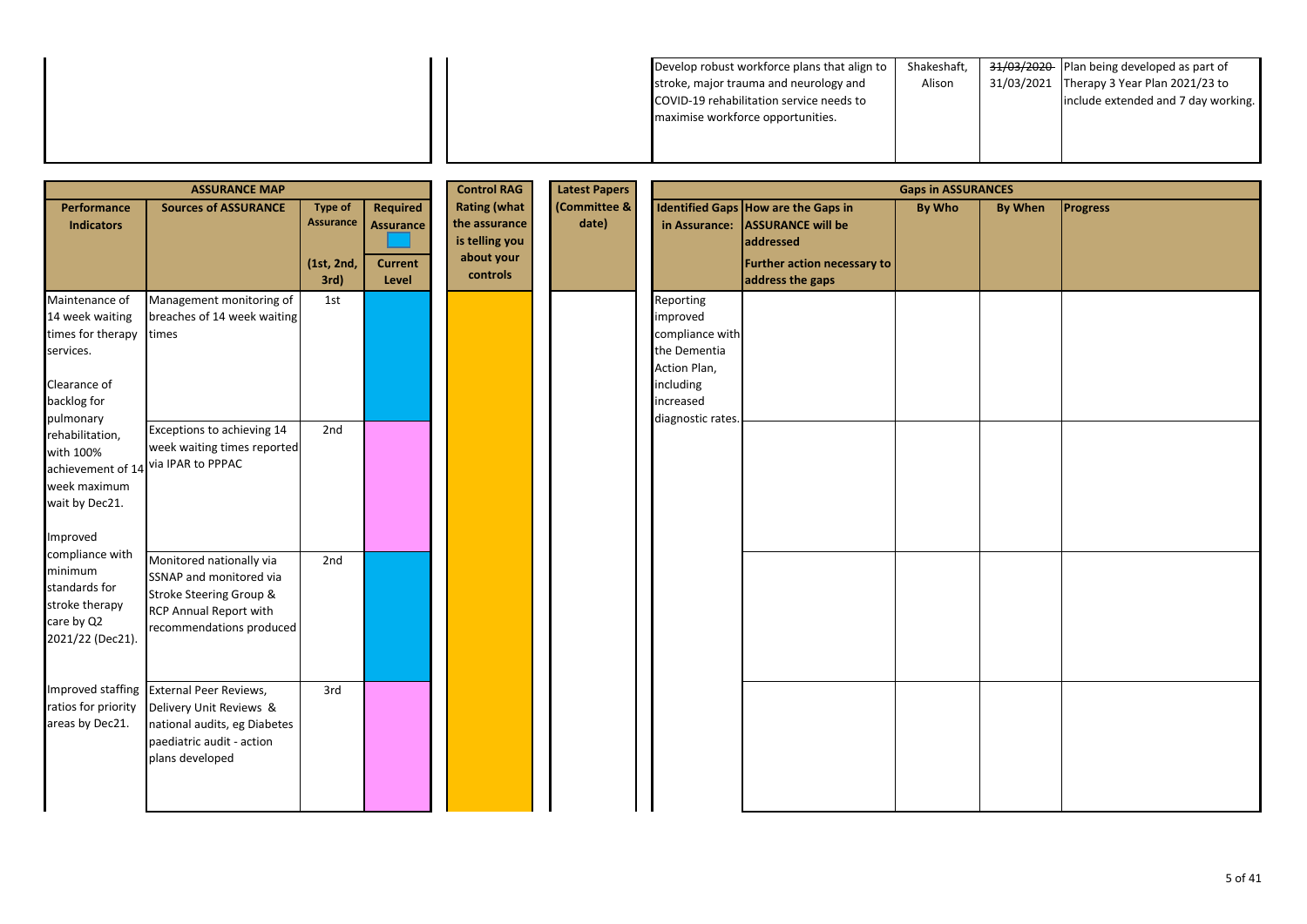<span id="page-5-0"></span>

| <b>Strategic</b>  | The Health Board objectives for 2020/21 to be confirmed. | <b>Executive Director Owner:</b> | Carruthers, Andrew                                    | <b>Date of Review:</b> | $May-20$ |
|-------------------|----------------------------------------------------------|----------------------------------|-------------------------------------------------------|------------------------|----------|
| <b>Objective:</b> |                                                          |                                  |                                                       |                        |          |
|                   |                                                          | Lead Committee:                  | Quality, Safety and Experience Assurance Date of Next |                        | Jun-20   |
|                   |                                                          |                                  | <b>Committee</b>                                      | <b>Review:</b>         |          |

| 684 |                                                                             | <b>Risk Ratin</b>                                                                                                                                                                                                                                                                                                                                                                                                                                                                                                                                                                              |
|-----|-----------------------------------------------------------------------------|------------------------------------------------------------------------------------------------------------------------------------------------------------------------------------------------------------------------------------------------------------------------------------------------------------------------------------------------------------------------------------------------------------------------------------------------------------------------------------------------------------------------------------------------------------------------------------------------|
|     |                                                                             | Domain:                                                                                                                                                                                                                                                                                                                                                                                                                                                                                                                                                                                        |
|     | GGH, insufficient CT capacity UHB-wide and the general rooms in PPH This is |                                                                                                                                                                                                                                                                                                                                                                                                                                                                                                                                                                                                |
|     | caused by equipment not being replaced in line with RCR (Roval College of   | <b>Inherent I</b>                                                                                                                                                                                                                                                                                                                                                                                                                                                                                                                                                                              |
|     |                                                                             | <b>Current R</b>                                                                                                                                                                                                                                                                                                                                                                                                                                                                                                                                                                               |
|     |                                                                             | <b>Target Ris</b>                                                                                                                                                                                                                                                                                                                                                                                                                                                                                                                                                                              |
|     |                                                                             |                                                                                                                                                                                                                                                                                                                                                                                                                                                                                                                                                                                                |
|     |                                                                             | <b>Tolerable</b>                                                                                                                                                                                                                                                                                                                                                                                                                                                                                                                                                                               |
|     |                                                                             |                                                                                                                                                                                                                                                                                                                                                                                                                                                                                                                                                                                                |
|     |                                                                             |                                                                                                                                                                                                                                                                                                                                                                                                                                                                                                                                                                                                |
|     |                                                                             |                                                                                                                                                                                                                                                                                                                                                                                                                                                                                                                                                                                                |
|     |                                                                             |                                                                                                                                                                                                                                                                                                                                                                                                                                                                                                                                                                                                |
|     |                                                                             |                                                                                                                                                                                                                                                                                                                                                                                                                                                                                                                                                                                                |
|     |                                                                             | <b>Principal Risk</b> There is a risk radiology service provision from breakdown of key radiology<br><b>Description:</b> limaging equipment (specifically MRI in WGH and BGH, fluoroscopy room in<br>Radiographers) and other guidelines.<br>This could lead to an impact/affect on patient flows resulting from delays in<br>diagnosis and treatments, delays in discharges, increased waiting times on<br>cancer pathways, increased staffing costs to minimise the impact on patients<br>when breakdowns occur and increased number of breaches over 8 weeks due<br>Ito increased downtime. |



The UHB's stock of imaging equipment routinely breaks down causing disruption to diagnostic imaging services across all sites which has a significant impact on the UHB's ability to meet its RTT target and impact to patients can include delays in diagnosis and treatment. Presently equipment downtime can be up to a week which can put significant pressures on all diagnostic services. Whilst activity has decreased due to COVID, scanning of COVID patients requires more time than non-COVID patients, which will become an issue as requests for diagnostics for non-COVID patients increase as other services resume. Commissioning of agreed equipment has also been delayed as a result of COVID and this remains dependent external factors.

With more modern equipment, breakdowns will be less likely and less significant in terms of downtime together with a reduced impact on the diagnostic services at the remaining hospital sites. Improved business continuity plans will also help reduce the impact of equipment breakdown across the UHB.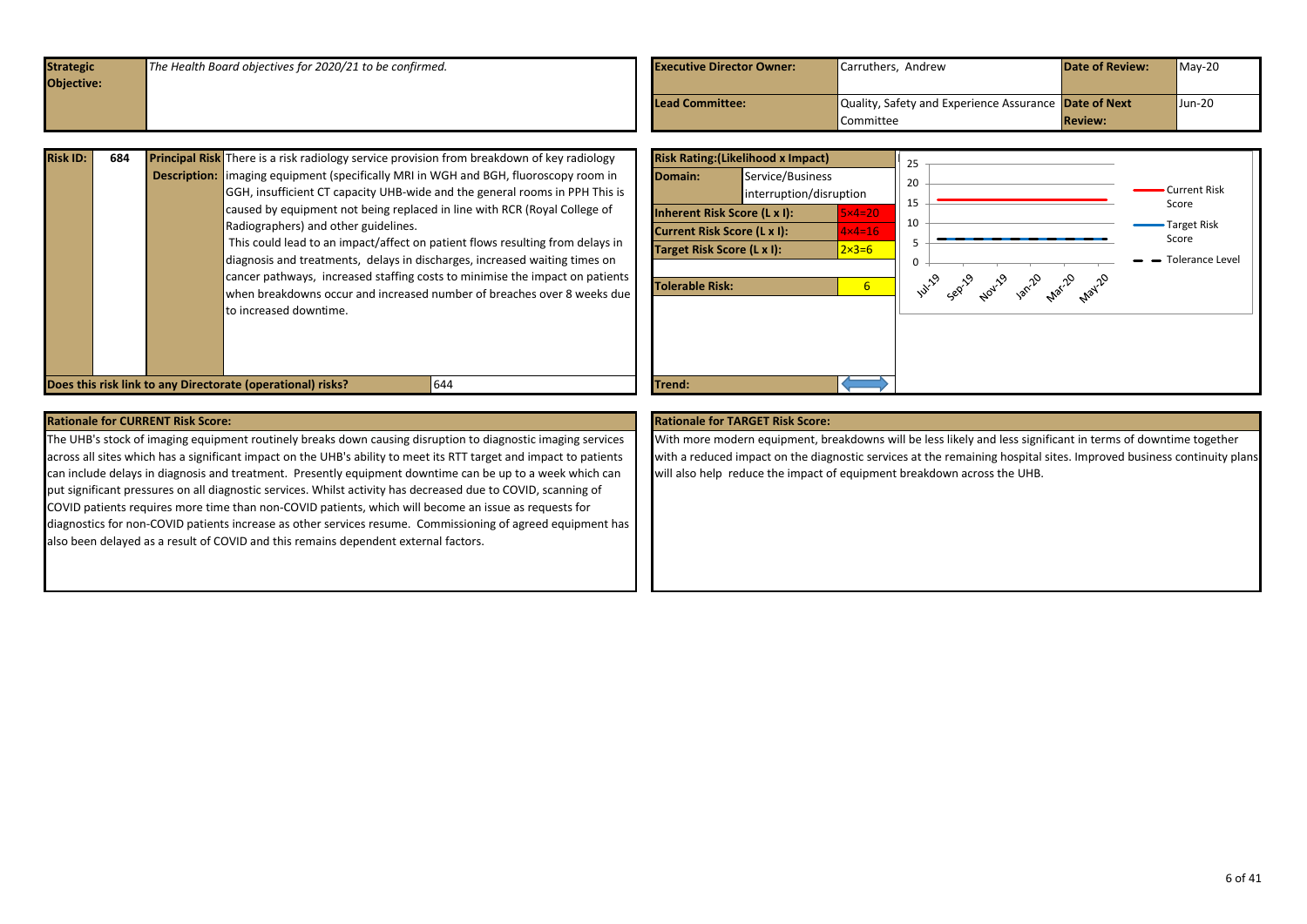| <b>Key CONTROLS Currently in Place:</b>                                                                                                                                                                                                                                                                                                                                                                                                                                                                                                                                                                                        | <b>Gaps in CONTROLS</b>                                                                                                                                                                                                                                                                                          |                                                                                                                                      |                  |                                        |                                                                                                                                                                                                                                                                                                                                                    |  |
|--------------------------------------------------------------------------------------------------------------------------------------------------------------------------------------------------------------------------------------------------------------------------------------------------------------------------------------------------------------------------------------------------------------------------------------------------------------------------------------------------------------------------------------------------------------------------------------------------------------------------------|------------------------------------------------------------------------------------------------------------------------------------------------------------------------------------------------------------------------------------------------------------------------------------------------------------------|--------------------------------------------------------------------------------------------------------------------------------------|------------------|----------------------------------------|----------------------------------------------------------------------------------------------------------------------------------------------------------------------------------------------------------------------------------------------------------------------------------------------------------------------------------------------------|--|
| (The existing controls and processes in place to manage the risk)                                                                                                                                                                                                                                                                                                                                                                                                                                                                                                                                                              | <b>Identified Gaps in Controls: (Where</b><br>one or more of the key controls on<br>effective, or we do not have evidence controls gaps<br>that the controls are working)                                                                                                                                        | How and when the Gap in control be<br>laddressed<br>which the organisation is relying is not Further action necessary to address the | By Who           | <b>By When</b>                         | <b>Progress</b>                                                                                                                                                                                                                                                                                                                                    |  |
| # Service maintenance contracts in place and regularly reviewed to<br>ensure value for money is maintained.<br># The difficult to source spares can be obtained through bespoke<br>manufacture but this invariably results in inherent delays in returning<br>equipment to service.<br># Regular quality assurance checks (eg daily checks).<br># Use of other equipment/transfer of patients across UHB during times<br>of breakdown.<br># Ability to change working arrangements following breakdowns to<br>minimise impact to patients.<br># Site business continuity plans in place.<br># Disaster recovery plan in place. | Limitation of spare parts for some<br>older equipment leading to extended<br>outages.<br>Increased use of site contingency<br>plans puts pressures on patient flows,<br>discharges, diagnosis at other sites.<br>Delayed commissioning of new MRI<br>Scanner in WGH and Fluoroscopy<br>Room in GGH due COVID-19. | Review and strengthen site business<br>continuity plans with individual site leads to<br>ensure robust response to breakdown.        | Evans,<br>Amanda | Completed                              | Site leads in process of developing<br>up-to-date and robust business<br>continuity plans which will<br>operationalise procedures following<br>breakdowns. Site leads have met<br>with the business continuity team to<br>agree on the process of updating<br>plans. Due to operational pressures<br>this needs further time to fully<br>complete. |  |
| # CT Scanner including fluoroscopy room and WGH MRI included on all<br>Wales Capital Programme (AWCP)(not yet agreed) and AWCP secured for<br>replacing the BGH MRI.<br># Replacement programme has been re-profiled by risk, usage and is<br>influenced by service reports. Some funding has been secured from<br>AWCP for some replacements but does not cover all outdated                                                                                                                                                                                                                                                  |                                                                                                                                                                                                                                                                                                                  | Work with planning colleagues about<br>sourcing capital funding through DCP and<br>AWCP.                                             | Evans,<br>Amanda | 30/06/2019<br>01/04/2020<br>31/12/2020 | Funding for one scanner has been<br>agreed with plans submitted to WG<br>for the replacement of four CT<br>scanners that are approaching end of<br>life.                                                                                                                                                                                           |  |
| equipment nor the future requirements.<br># Escalation process in place for service disruptions/breakdowns.                                                                                                                                                                                                                                                                                                                                                                                                                                                                                                                    |                                                                                                                                                                                                                                                                                                                  | Develop plan in line WG Operating<br>Framework for Q1 to deal with COVID and<br>non-COVID patient flows and potential<br>backlog.    | Evans,<br>Amanda | 31/05/2020                             | Submit to Bronze Acute Group by<br>18/05/20.                                                                                                                                                                                                                                                                                                       |  |
|                                                                                                                                                                                                                                                                                                                                                                                                                                                                                                                                                                                                                                |                                                                                                                                                                                                                                                                                                                  | Monthly project meeting to discuss<br>commissioning of agreed equipment with<br>estates, planning and manufacturers                  | Evans,<br>Amanda | 31/12/2020                             | Commissioning equipment is<br>dependent on lockdown measures in<br>and outside of UK and contractor<br>availability to undertake work.                                                                                                                                                                                                             |  |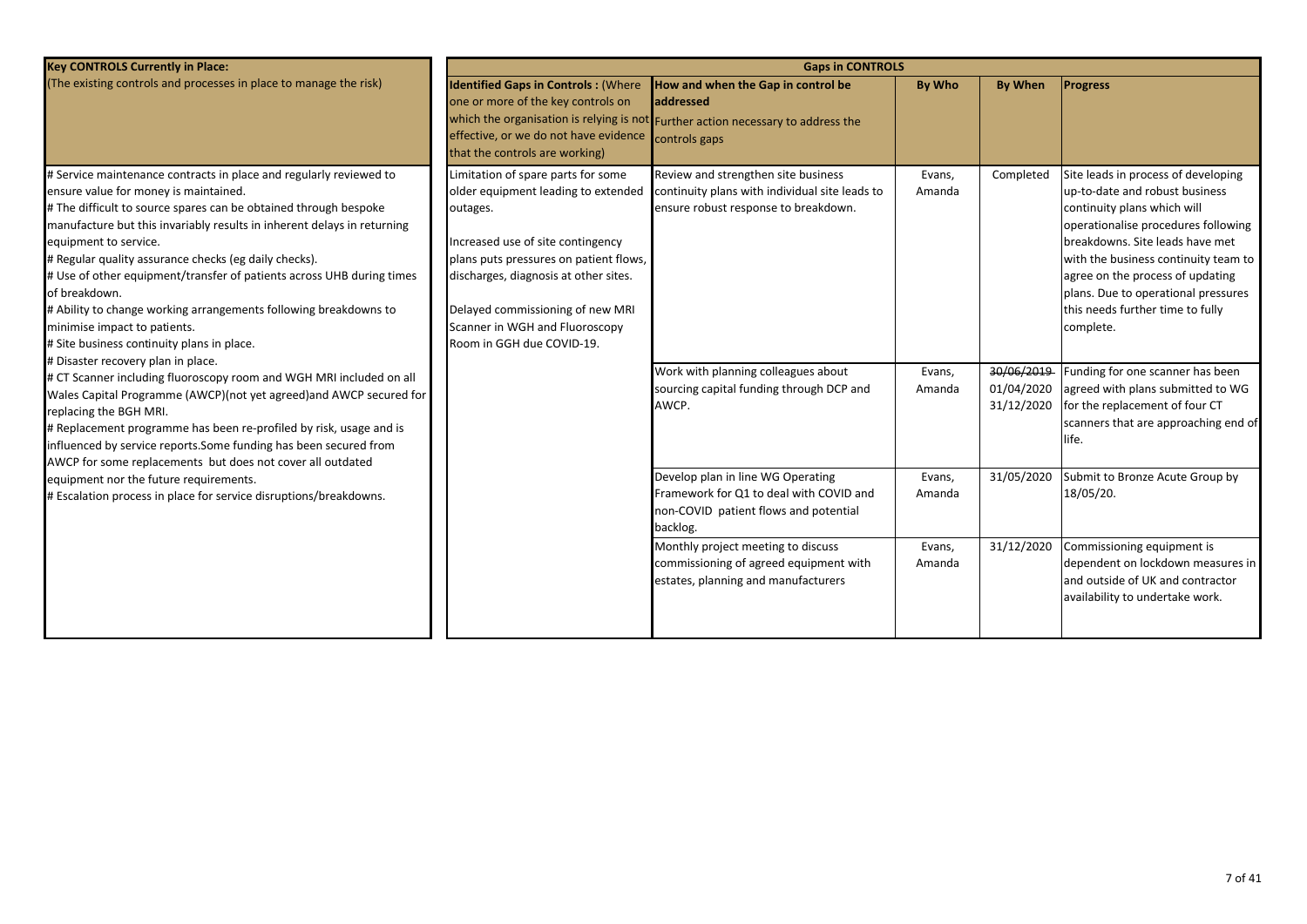|                                                                                                                      | <b>ASSURANCE MAP</b>                                                        |                                            |                                                                | <b>Control RAG</b>                                                               | <b>Latest Papers</b>                                                                                             | <b>Gaps in ASSURANCES</b>                                 |                                                                                                                                                           |                  |           |                                                                                                                                                                                                                                                   |
|----------------------------------------------------------------------------------------------------------------------|-----------------------------------------------------------------------------|--------------------------------------------|----------------------------------------------------------------|----------------------------------------------------------------------------------|------------------------------------------------------------------------------------------------------------------|-----------------------------------------------------------|-----------------------------------------------------------------------------------------------------------------------------------------------------------|------------------|-----------|---------------------------------------------------------------------------------------------------------------------------------------------------------------------------------------------------------------------------------------------------|
| <b>Performance</b><br><b>Indicators</b>                                                                              | <b>Sources of ASSURANCE</b>                                                 | Type of<br>Assurance<br>(1st, 2nd,<br>3rd) | <b>Required</b><br><b>Assurance</b><br><b>Current</b><br>Level | <b>Rating (what</b><br>the assurance<br>is telling you<br>about your<br>controls | (Committee &<br>date)                                                                                            |                                                           | Identified Gaps How are the Gaps in<br>in Assurance: ASSURANCE will be<br><b>laddressed</b><br><b>Further action necessary to</b><br>address the gaps     | By Who           | By When   | <b>Progress</b>                                                                                                                                                                                                                                   |
| Reduction of<br>waiting times to<br>under 6 weeks by<br>Mar22.<br>Reduction in<br>overtime costs to<br>nil by Mar22. | Monthly reports on<br>equipment downtime and<br>overtime costs              | 1st                                        |                                                                |                                                                                  | Radiology<br>Equipment<br>SBAR-<br><b>Executive Team</b><br>- Mar19<br>Further<br>updates CEIMT<br>February 2020 | Lack of process<br>of formal post<br>breakdown<br>review. | Formalise post breakdown<br>review process to ensure<br>lessons are learnt and<br>improvements implemented<br>following the most<br>impactful breakdowns. | Evans,<br>Amanda | Completed | RSM has discussed with site leads<br>and further work is underway.<br>Equipment and risk information is<br>included in regular site lead meetings<br>Performance reviews include<br>downtime<br>Administrator coordinating issues<br>and response |
|                                                                                                                      | IPAR report overseen by<br>PPPAC and Board bi-<br>monthly                   | 2nd                                        |                                                                |                                                                                  |                                                                                                                  |                                                           |                                                                                                                                                           |                  |           |                                                                                                                                                                                                                                                   |
|                                                                                                                      | <b>Internal Review of Radiology</b><br>Service Report (Reasonable<br>Rating | 3rd                                        |                                                                |                                                                                  |                                                                                                                  |                                                           |                                                                                                                                                           |                  |           |                                                                                                                                                                                                                                                   |
|                                                                                                                      | WAO Review of Radiology -<br>Apr17                                          | 3rd                                        |                                                                |                                                                                  |                                                                                                                  |                                                           |                                                                                                                                                           |                  |           |                                                                                                                                                                                                                                                   |
|                                                                                                                      | <b>External Review of</b><br>Radiology - Jul18                              | 3rd                                        |                                                                |                                                                                  |                                                                                                                  |                                                           |                                                                                                                                                           |                  |           |                                                                                                                                                                                                                                                   |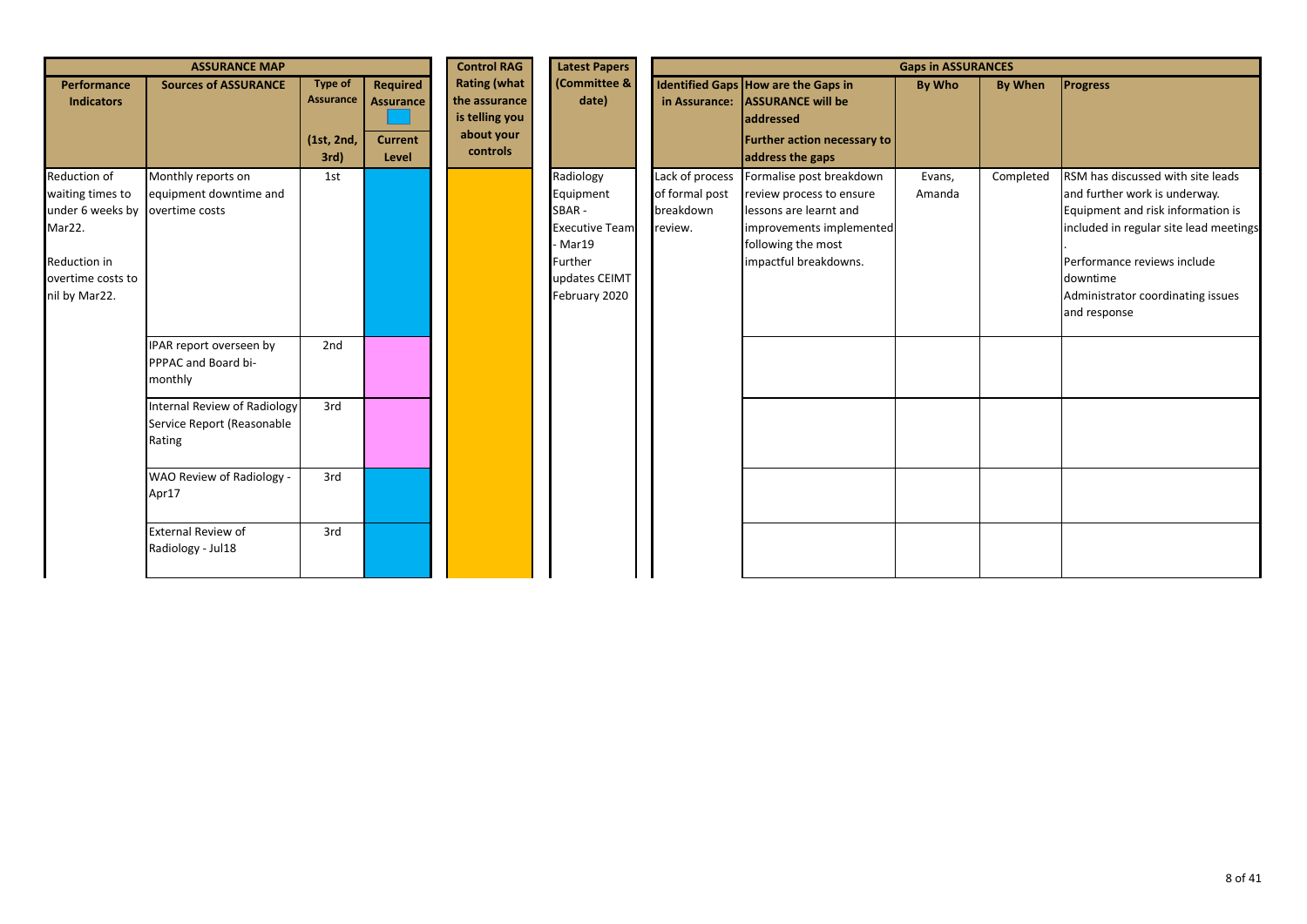<span id="page-8-0"></span>

| <b>Strategic</b>  | The Health Board objectives for 2020/21 to be confirmed. | <b>Executive Director Owner:</b> | Shakeshaft, Alison                                           | Date of        | $Mav-20$ |
|-------------------|----------------------------------------------------------|----------------------------------|--------------------------------------------------------------|----------------|----------|
| <b>Objective:</b> |                                                          |                                  |                                                              | <b>Review:</b> |          |
|                   |                                                          | Lead Committee:                  | Quality, Safety and Experience Assurance Date of Next Jun-20 |                |          |
|                   |                                                          |                                  | Committee                                                    | <b>Review:</b> |          |

| <b>Risk ID:</b> | 733 | <b>Principal Risk</b> There is a risk of the Health Board not meeting fully its statutory duties under the<br><b>Description:</b> Additional Learning Needs and Education Tribunal Act (Wales) 2018 by 1st September<br>2021. This is caused by a deficit in Information Management requirements to inform<br>performance reporting and assurance, lack of service/department systems and processes, <b>Inherent Risk Score (L x I):</b><br>lack of staff awareness and understanding of the relevance of ALNET Act upon their<br>practice, inability to fully meet requirements in relation to Welsh Medium provision and<br>dispute resolution. This could lead to an impact/affect on complaints and tribunals, loss<br>of reputation and possible judicial review. | <b>Risk Rating: (Likelihood x Impact)</b><br><b>IDomain:</b><br>Current Risk Score (L x I):<br>Target Risk Score (L x I):<br>Tolerable Risk: | Statutory duty/inspections<br>$5\times 4=20$<br>$4 \times 4 = 16$<br>$2 \times 3 = 6$ | 25<br>20<br>15<br>10 | 43983<br>43800<br>43952 | <b>Current Risk</b><br>Score<br>-Target Risk<br>Score<br>- Tolerance<br>Level |
|-----------------|-----|------------------------------------------------------------------------------------------------------------------------------------------------------------------------------------------------------------------------------------------------------------------------------------------------------------------------------------------------------------------------------------------------------------------------------------------------------------------------------------------------------------------------------------------------------------------------------------------------------------------------------------------------------------------------------------------------------------------------------------------------------------------------|----------------------------------------------------------------------------------------------------------------------------------------------|---------------------------------------------------------------------------------------|----------------------|-------------------------|-------------------------------------------------------------------------------|
|                 |     | Does this risk link to any Directorate (operational) risks?                                                                                                                                                                                                                                                                                                                                                                                                                                                                                                                                                                                                                                                                                                            | <b>ITrend:</b>                                                                                                                               |                                                                                       |                      |                         |                                                                               |

| <b>Rationale for CURRENT Risk Score:</b>                                                                                                                                                                                       | Rationale for TARGET Risk Score:                                                                              |
|--------------------------------------------------------------------------------------------------------------------------------------------------------------------------------------------------------------------------------|---------------------------------------------------------------------------------------------------------------|
| The ALNET Act (Wales) 2018 places new statutory duties on the Health Board. The full impact of these new statutory                                                                                                             | The focus of the actions is to prepare all relevant services/departments/directorates so that they can fulfil |
| duties on individual services/departments/directorates is not fully understood as yet.                                                                                                                                         | their duties under the Act or support the organisation in fulfilling its duties under the Act. However, the   |
| Due to the COVID-19 pandemic the focus of the organisation is to formulate and enact a response to the pandemic, which limpact of the implementation of the Act will only become fully clear over time. Lessons will be learne |                                                                                                               |
| means that the focus as well as resources are moved away from preparing for the implementation of the ALNET Act,                                                                                                               | the implementation which will inform further actions which may reduce the target score to below tolerance     |
| despite the backdrop that the implementation of the ALNET Act on 1st September 2021 remains a priority for the Welsh                                                                                                           | <b>Illevel.</b>                                                                                               |
| Government.                                                                                                                                                                                                                    |                                                                                                               |
|                                                                                                                                                                                                                                |                                                                                                               |
|                                                                                                                                                                                                                                |                                                                                                               |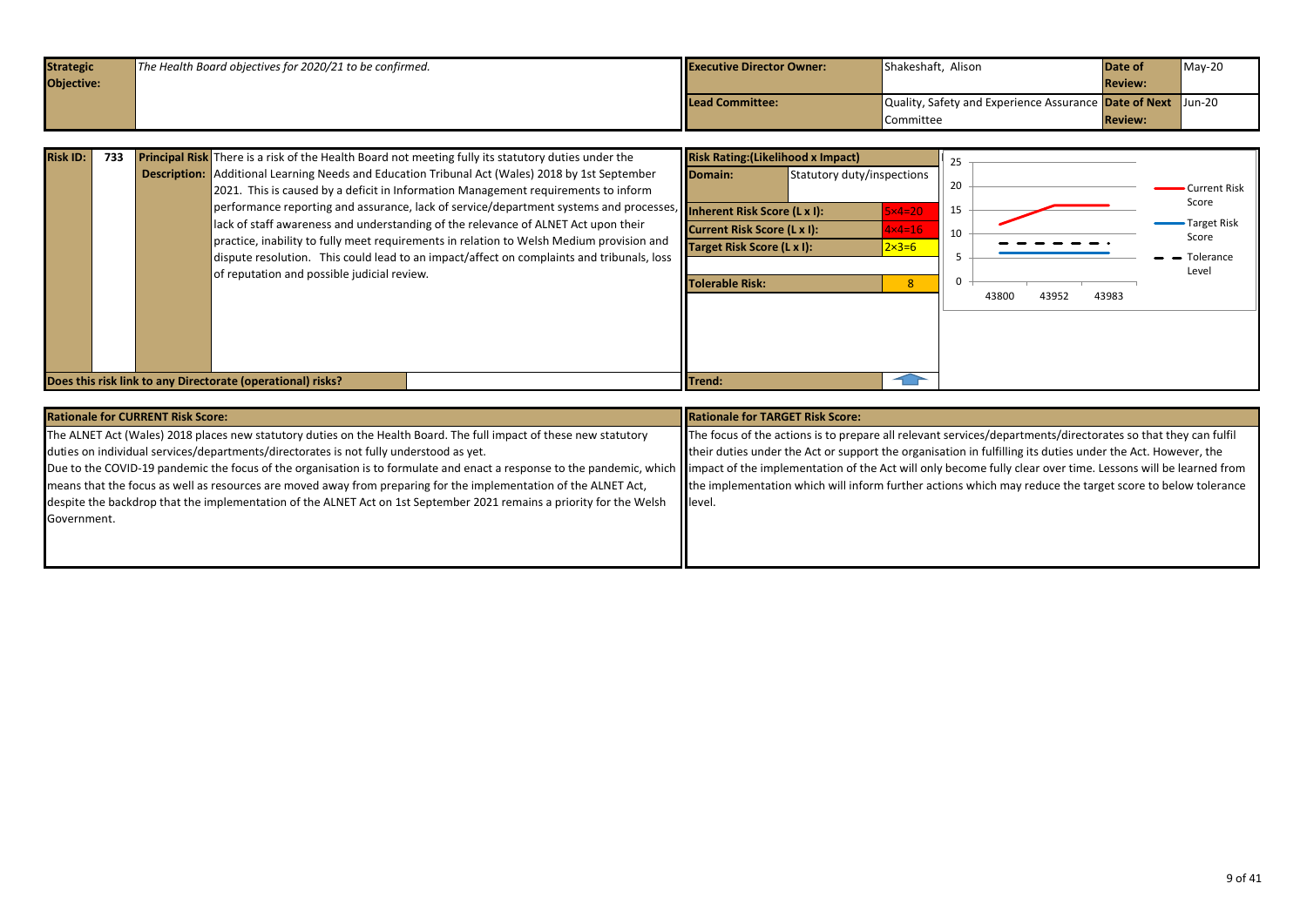| <b>Key CONTROLS Currently in Place:</b>                                                                                                                                                                                                                                                                                                                                                                                                                                                                                                                                                                                                                                                                                                                                                                                                                                                                                                                                                                                                                                                                |                                                                                                                                                                                                                                                                                                                                                                                                                                                                                                                                                                                                                                                                | <b>Gaps in CONTROLS</b>                                                                    |                          |                |                                                        |
|--------------------------------------------------------------------------------------------------------------------------------------------------------------------------------------------------------------------------------------------------------------------------------------------------------------------------------------------------------------------------------------------------------------------------------------------------------------------------------------------------------------------------------------------------------------------------------------------------------------------------------------------------------------------------------------------------------------------------------------------------------------------------------------------------------------------------------------------------------------------------------------------------------------------------------------------------------------------------------------------------------------------------------------------------------------------------------------------------------|----------------------------------------------------------------------------------------------------------------------------------------------------------------------------------------------------------------------------------------------------------------------------------------------------------------------------------------------------------------------------------------------------------------------------------------------------------------------------------------------------------------------------------------------------------------------------------------------------------------------------------------------------------------|--------------------------------------------------------------------------------------------|--------------------------|----------------|--------------------------------------------------------|
| (The existing controls and processes in place to manage the risk)                                                                                                                                                                                                                                                                                                                                                                                                                                                                                                                                                                                                                                                                                                                                                                                                                                                                                                                                                                                                                                      | Identified Gaps in Controls : (Where one or more of How and when the Gap in control be<br>the key controls on which the organisation is<br>relying is not effective, or we do not have evidence<br>that the controls are working)                                                                                                                                                                                                                                                                                                                                                                                                                              | addressed<br>Further action necessary to address the<br>controls gaps                      | By Who                   | <b>By When</b> | <b>Progress</b>                                        |
| # DECLO (Designated Education Clinical Lead Officer) appointed (one   A deficit in information management requirements<br>of the 4 new statutory duties)<br># DECLO member of the All Wales DECLO Group<br># DECLO member of Regional ALN Transformation Leadership Group.<br># Hywel Dda ALN Implementation Group established.<br># Hywel Dda Readiness Survey completed.<br># Hywel Dda ALN Implementation Plan in situ.<br># Hywel Dda represented at the relevant regional ALN work streams.<br># Local systems in place to capture SEN, which may be transferable<br>to ALN.<br># Strong local, operational working relationships with Local<br>Authority Education Services, Social Services, Schools and Further<br>Education Institutions.<br># Successful grant application to fund fixed term Business Support to Project Support Officer (started 09/12/20) been<br>assist with the implementation of the ALN Implementation Plan.<br># Project Support Manager - ALN appointed for 12 months.<br># Information raising session at OD Session of the Board and at<br><b>Executive Team.</b> | to inform performance reporting.<br>A lack of service/department/directorate systems<br>and processes to ensure adherence with the<br>statutory requirements of the ALNET Act.<br>A lack of staff awareness and understanding of the<br>relevance of ALNET Act upon their practice.<br>Inability to fully meet requirements in relation to<br>Welsh Medium provision and dispute resolution.<br>deployed on 24/03/20 in support of COVID-19.<br>ALN Implementation Group stood down in support<br>of Covid-19<br>Reduced capacity within<br>Services/Departments/Directorates to focus on<br>readiness for implementation due to current focus<br>on Covid-19. | Implement ALN Implementation Plan, which<br>includes actions to address the assurance gaps | Vanderlinden,<br>Natalie | 31/08/2020     | Relevant actions being<br>progressed and are on track. |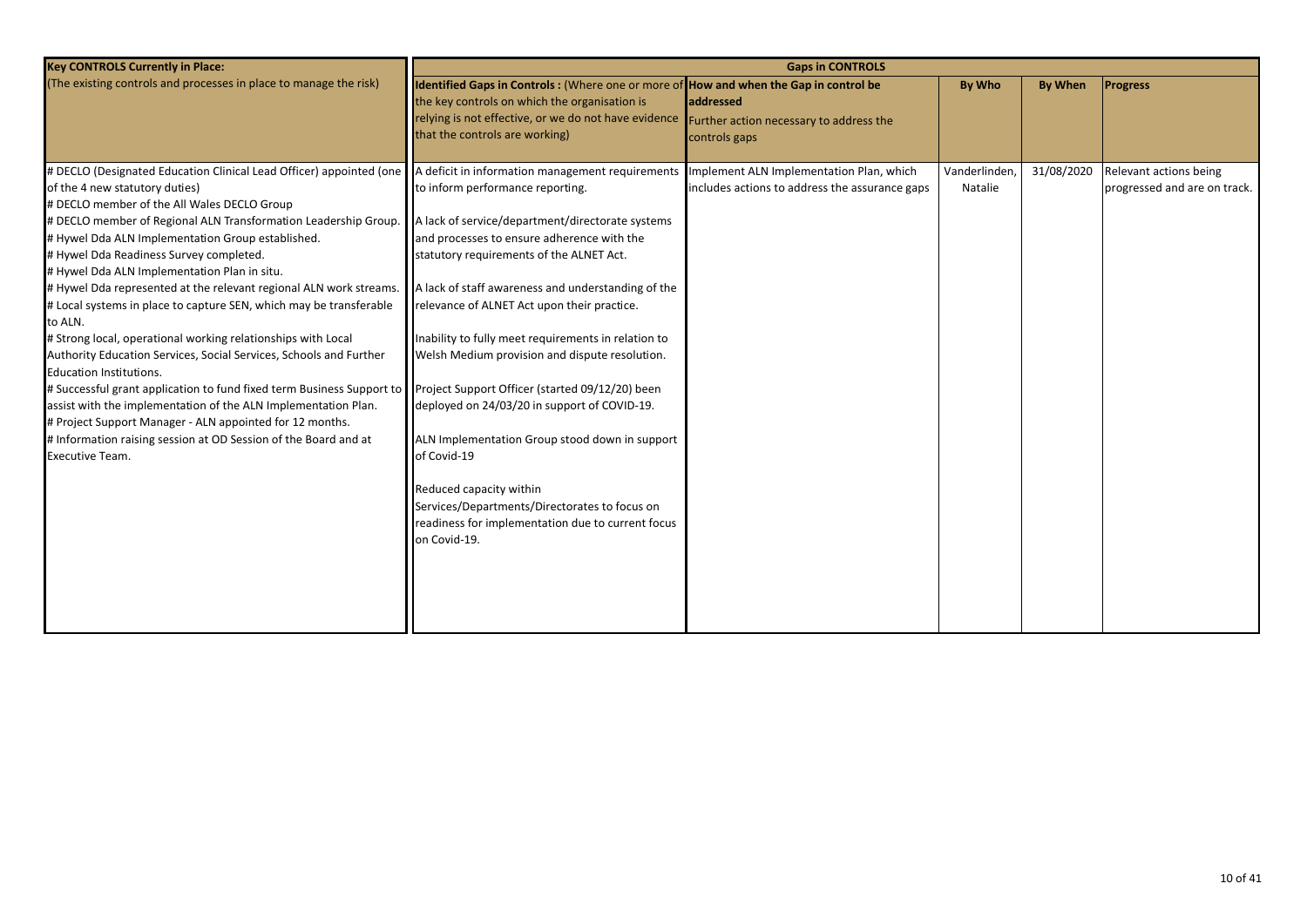|                                  | <b>ASSURANCE MAP</b>                                                                                                                            |                                                         |                                                         | <b>Control RAG</b>                                                               | <b>Latest Papers (Committee &amp;</b>                    |                                                                                                        |                                                                                                                                                  | <b>Gaps in ASSURANCES</b> |                |                 |
|----------------------------------|-------------------------------------------------------------------------------------------------------------------------------------------------|---------------------------------------------------------|---------------------------------------------------------|----------------------------------------------------------------------------------|----------------------------------------------------------|--------------------------------------------------------------------------------------------------------|--------------------------------------------------------------------------------------------------------------------------------------------------|---------------------------|----------------|-----------------|
| Performance<br><b>Indicators</b> | <b>Sources of ASSURANCE</b>                                                                                                                     | <b>Type of</b><br><b>Assurance</b><br>(1st, 2nd,<br>3rd | Required<br><b>Assurance</b><br><b>Current</b><br>Level | <b>Rating (what</b><br>the assurance<br>is telling you<br>about your<br>controls | date)                                                    | Assurance:                                                                                             | Identified Gaps in How are the Gaps in<br><b>ASSURANCE will be</b><br><b>addressed</b><br><b>Further action necessary to</b><br>address the gaps | By Who                    | <b>By When</b> | <b>Progress</b> |
|                                  | Hywel Dda ALN<br><b>Implementation Group</b><br>monitor the progress<br>against the actions within<br>the implementation plan                   | 1st                                                     |                                                         |                                                                                  | <b>Executive Team, ALN Act</b><br>Implementation - Sep19 | Performance and<br>governance<br>arrangements<br>currently not in<br>place to provide<br>the necessary | Confirm key performance<br>indicators                                                                                                            | Vanderlinden,<br>Natalie  | 31/08/2020     | Underway.       |
|                                  | <b>Regional ALN</b><br><b>Transformation Group</b><br>monitor progress made<br>against the actions within<br>the ALN Health work<br>stream plan | 1st                                                     |                                                         |                                                                                  |                                                          | its duties under<br>the Act.                                                                           | assurance that the Confirm key performance<br>organisation fulfils reporting arrangements                                                        | Vanderlinden,<br>Natalie  | 31/08/2020     | Underway        |
|                                  |                                                                                                                                                 |                                                         |                                                         |                                                                                  |                                                          |                                                                                                        | Confirm key quality, safety<br>and experience indicators                                                                                         | Vanderlinden,<br>Natalie  | 31/08/2020     | Underway.       |
|                                  |                                                                                                                                                 |                                                         |                                                         |                                                                                  |                                                          |                                                                                                        | Confirm key quality, safety<br>and experience assurance<br>arrangements                                                                          | Vanderlinden,<br>Natalie  | 31/08/2020     | Underway        |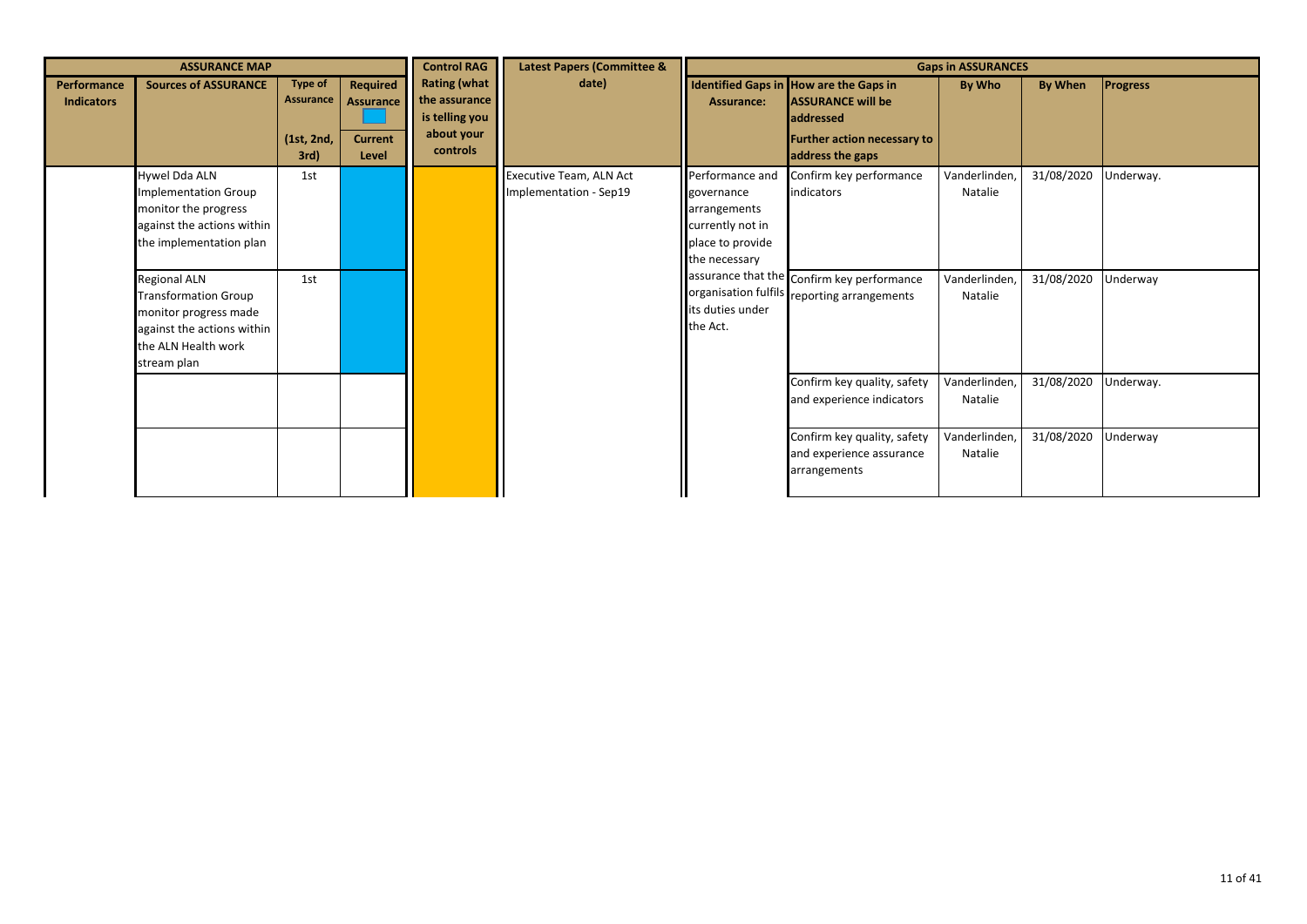<span id="page-11-0"></span>

| Quality, Safety and Experience Assurance Date of Next<br><b>Lead Committee:</b> | $Aug-20$ |
|---------------------------------------------------------------------------------|----------|
| <b>Review:</b><br>Committee                                                     |          |

| <b>Risk ID:</b> | 810 | <b>Principal Risk</b> There is a risk of avoidable harm to patients and poor quality of care within |
|-----------------|-----|-----------------------------------------------------------------------------------------------------|
|                 |     | <b>Description:</b> the unscheduled care pathway. This is caused by ambulance delays for            |
|                 |     | patients waiting at home for an ambulance (as a result of ambulances being                          |
|                 |     | delayed outside hospitals), overcrowding within Emergency Departments                               |
|                 |     | (EDs) from poor patient flow, inability to adequately staff EDs and surge                           |
|                 |     | facilities to cope with demand, and deconditioning of patients who are                              |
|                 |     | spending too long in an acute hospital setting. This could lead to an                               |
|                 |     | impact/affect on patients who will experience significant clinical                                  |
|                 |     | deterioration, delays to diagnostics and treatment, and poorer outcomes,                            |
|                 |     | increased incidents of a serious nature, inability to recruit and retain clinical                   |
|                 |     | staff, adverse publicity/reduction in stakeholder confidence and increased                          |
|                 |     | scrutiny from regulators.                                                                           |
|                 |     |                                                                                                     |
|                 |     |                                                                                                     |

**Does this risk link to any Directorate (operational) risks?** The control of the control of the control of the control of the control of the control of the control of the control of the control of the control of the contro



## **Rationale for CURRENT Risk Score: Rationale for TARGET Risk Score:**

The current risk has significantly reduced during the COVID period, potentially influenced by reduced demand for emergency care at our ED facilities. Ambulance delays have reduced to their lowest recorded level since July 2017. Where delays occur at the present time, these predominantly relate to the challenges of ensuring patients with known / suspected COVID symptoms are cared for in the most appropriate environment for their (and other patients') needs. The risk is not completely resolved as pressure on non-COVID GREEN capacity continues on some sites and the situation remains under review.

Across the UK there is a significant challenge across the unscheduled care system. The target score of 12 is based on the planned work to help prevent the return of extreme pressures in the post COVID-19 period.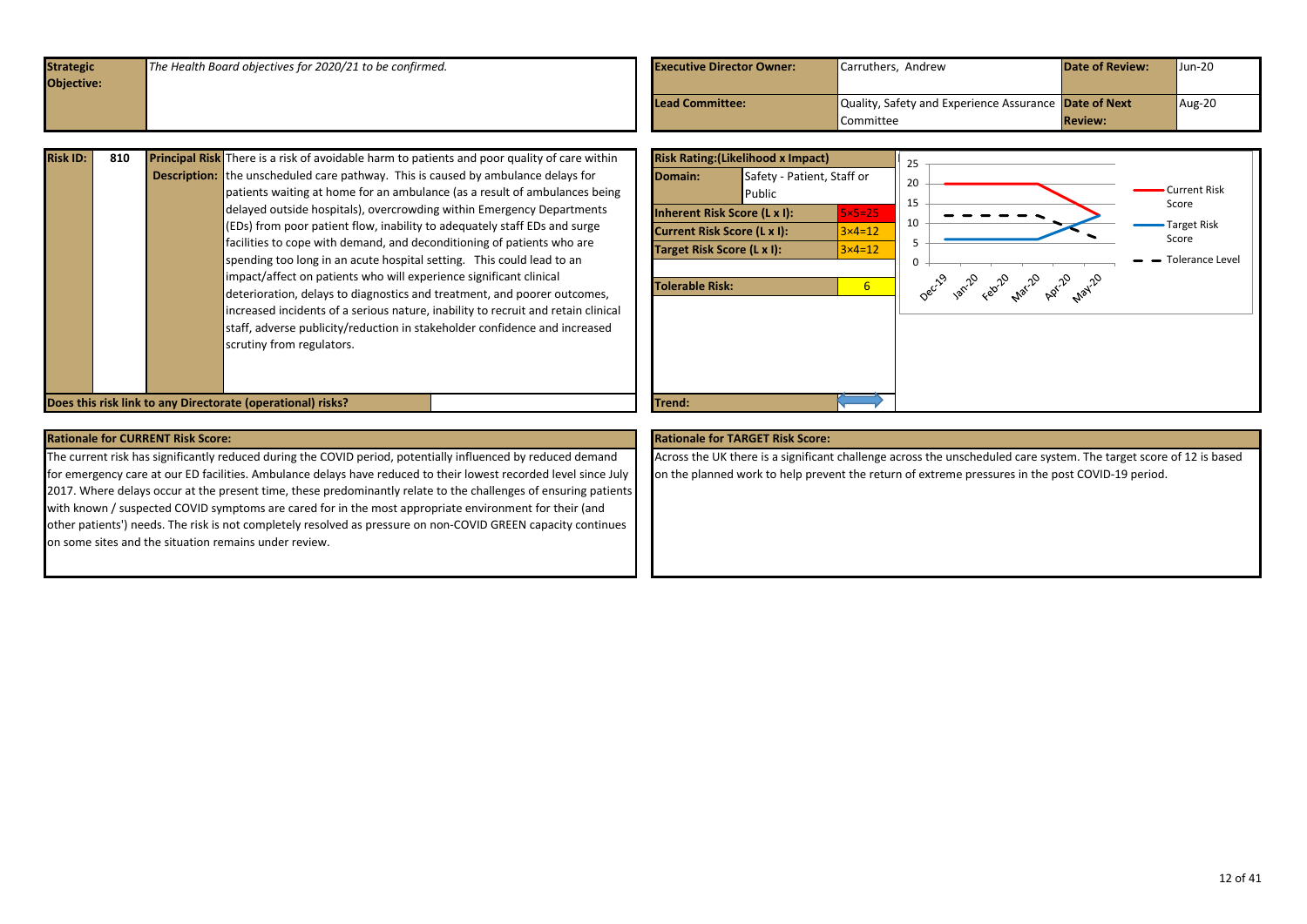| <b>Key CONTROLS Currently in Place:</b>                                                                                                                                                                                                                                                                                                                                                                                                                                                                                                                                                                                                        | <b>Gaps in CONTROLS</b>                                                                                                                                                                                                                                                     |                                                                                                                                                                                                                                                |                                    |                          |                                                                                                                                                                                                                                                                             |  |  |  |
|------------------------------------------------------------------------------------------------------------------------------------------------------------------------------------------------------------------------------------------------------------------------------------------------------------------------------------------------------------------------------------------------------------------------------------------------------------------------------------------------------------------------------------------------------------------------------------------------------------------------------------------------|-----------------------------------------------------------------------------------------------------------------------------------------------------------------------------------------------------------------------------------------------------------------------------|------------------------------------------------------------------------------------------------------------------------------------------------------------------------------------------------------------------------------------------------|------------------------------------|--------------------------|-----------------------------------------------------------------------------------------------------------------------------------------------------------------------------------------------------------------------------------------------------------------------------|--|--|--|
| (The existing controls and processes in place to manage the risk)                                                                                                                                                                                                                                                                                                                                                                                                                                                                                                                                                                              | <b>Identified Gaps in Controls: (Where</b><br>one or more of the key controls on<br>effective, or we do not have evidence<br>that the controls are working)                                                                                                                 | How and when the Gap in control be<br>addressed<br>which the organisation is relying is not Further action necessary to address the<br>controls gaps                                                                                           | By Who                             | <b>By When</b>           | <b>Progress</b>                                                                                                                                                                                                                                                             |  |  |  |
| # Comprehensive daily management systems in place to manage<br>unscheduled care risks on daily basis including multiple daily multi-site<br>calls in times of escalation.<br># Reviews of patients admitted to surged areas to ensure patient acuity<br>and dependency is monitored and controlled.<br># Surge beds continue as per escalation and risk assessment of site<br>demand and acuity. A daily review of the use of surge beds via patient<br>flow meetings to facilitate step down of beds.                                                                                                                                         | Lack of available inpatient beds to<br>meet ED admissions<br>Delays in discharge of medically fit<br>patients<br>Consistent approach to<br>implementation of Red2Greed and                                                                                                  | Redesign of services in unscheduled care<br>through Transforming Clinical Services<br>Programme.<br>Clusters through their IMTPs will consider                                                                                                 | Kloer, Dr Philip<br>Paterson, Jill | 31/03/2028<br>31/03/2022 | A Healthier Mid and West Wales:<br>Health and Care Strategy was<br>approved by the Board in Nov18.<br>Since approval, significant work has<br>been undertaken to plan for the<br>delivery phase.<br>Defined plans will be developed as                                      |  |  |  |
| # Discharge lounge takes patients who are being discharged.<br># The staffing position continues to be monitored on a daily basis in<br>accordance with safe staffing principles.                                                                                                                                                                                                                                                                                                                                                                                                                                                              | SAFER patient bundles<br>Lack of agreement of discharge                                                                                                                                                                                                                     | system wide changes that support the<br>provision of seamless care to patients                                                                                                                                                                 |                                    |                          | part of the planning process for<br>2021/22.                                                                                                                                                                                                                                |  |  |  |
| # Regular reviews of long stay patients over 7 days at weekly meetings<br>across all hospital sites.<br># Discharge planning is a core part of the inpatient documentation & is<br>commenced prior to admission in the A&E Department once the decision<br>to admit is made & included in ward rounds.<br># Regular training on discharge planning and complex care management                                                                                                                                                                                                                                                                 | standards with partners<br>Workforce issues create an ongoing<br>demand/capacity imbalance.<br>Inability to improve current                                                                                                                                                 | Implementation Plan to be developed and<br>delivered by UHB following the review on<br>'Amber' ambulance 999 calls                                                                                                                             | Bishop, Alison                     | 31/03/2021               | The USC system plan will encompass<br>any actions to be delivered in<br>partnership with primary care and<br>WAST colleagues.                                                                                                                                               |  |  |  |
| is provided to ward based staff through Community Discharge Liaison<br>teams, Social services and the Long Term Care Team support.<br># Delivery plans in place supported by daily, weekly and monthly<br>monitoring arrangements.<br># Escalation plans for acute and community hospitals.<br># Annualised delivery plans aligned to Transforming Clinical Services.<br># Annual winter plans developed to manage increased activity.<br># Joint workplan with Welsh Ambulance Services NHS Trust.<br>#111 implemented across Hywel Dda.<br># Transformation fund bids in relation to crisis response being<br>implemented across the system. | unscheduled care system due to high<br>reliance on temporary staff.<br>Inability to manage within current<br>unscheduled care capacity continues<br>to cause problems for elective<br>programmes of work.<br>Resilience of out of hours remains a<br>significant challenge. | Development and delivery of Unscheduled<br>Care Programme including frailty plan, older<br>people plan, Red2Green, SAFER bundles, PJ<br>paralysis, last 1000 days.                                                                             | Carruthers,<br>Andrew              | 31/03/2021               | Work progressing and is on target.<br>USC System plans have been<br>developed on a county level, next<br>steps are peer review and agreement<br>of outcome measures. Work is also<br>underway with fortnightly meetings<br>to review unscheduled care<br>improvement plans. |  |  |  |
|                                                                                                                                                                                                                                                                                                                                                                                                                                                                                                                                                                                                                                                |                                                                                                                                                                                                                                                                             | Develop winter plans for 2020/21.                                                                                                                                                                                                              | Carruthers,<br>Andrew              | 30/11/2020               | To be developed and presented to<br>Board for approval in Nov20.                                                                                                                                                                                                            |  |  |  |
|                                                                                                                                                                                                                                                                                                                                                                                                                                                                                                                                                                                                                                                |                                                                                                                                                                                                                                                                             | A refreshed approach based on the 4<br>nationally agreed 'Discharge to<br>Assess/Recover' (D2RA) pathways to be<br>developed and approved with each local<br>authority and will be implemented as part of<br>the Unscheduled Care 3 year plan. | Carruthers,<br>Andrew              | 30/11/2019<br>31/03/2023 | Agreed approach with Local<br>Authorities at Winter Summit in<br>Dec19.                                                                                                                                                                                                     |  |  |  |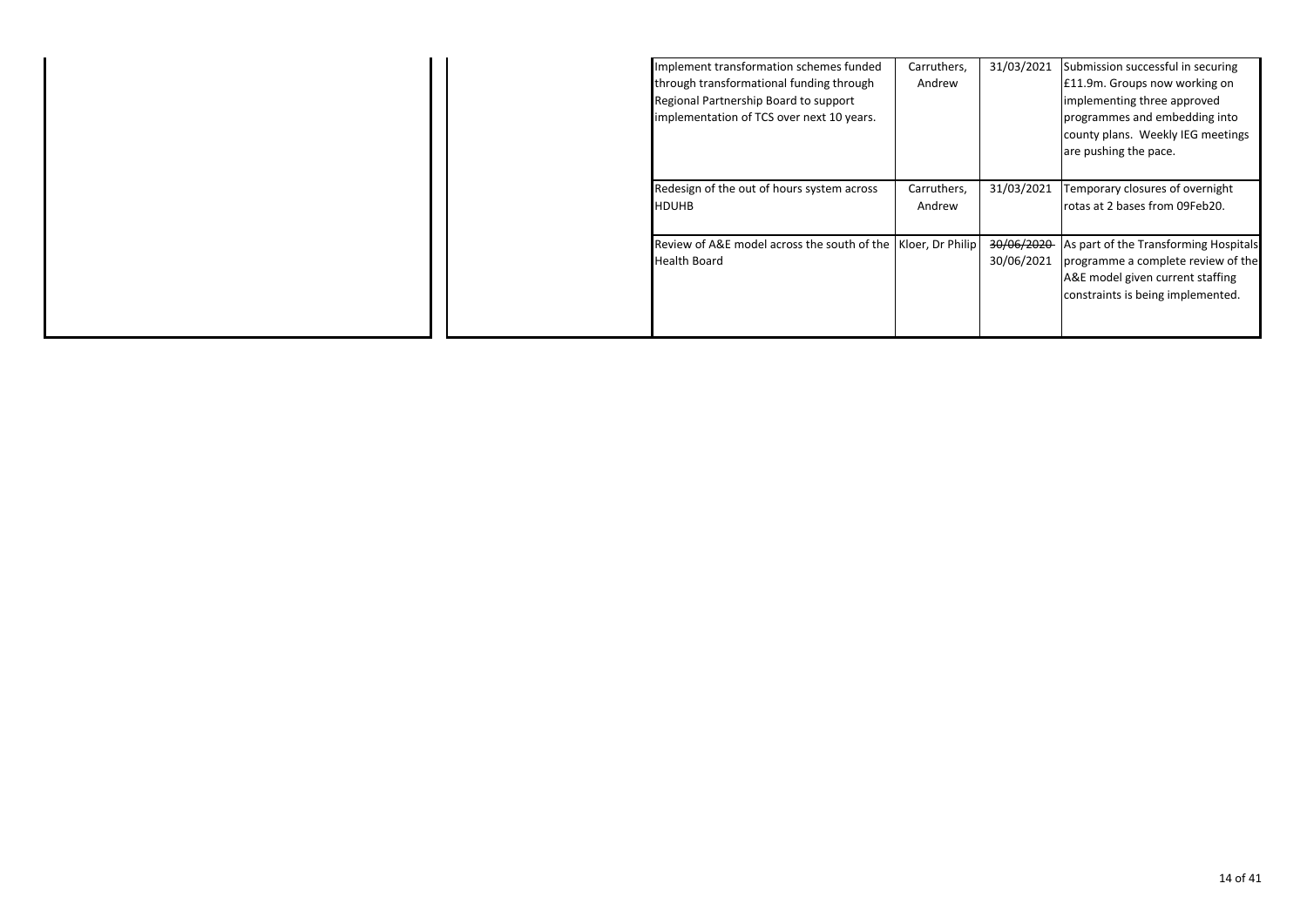|                                                                | <b>ASSURANCE MAP</b>                                                                                            |                                                          |                                                                | <b>Control RAG</b>                                                               | <b>Latest Papers</b>                                                  | <b>Gaps in ASSURANCES</b> |                                                                                                                                                      |               |                |          |
|----------------------------------------------------------------|-----------------------------------------------------------------------------------------------------------------|----------------------------------------------------------|----------------------------------------------------------------|----------------------------------------------------------------------------------|-----------------------------------------------------------------------|---------------------------|------------------------------------------------------------------------------------------------------------------------------------------------------|---------------|----------------|----------|
| Performance<br><b>Indicators</b>                               | <b>Sources of ASSURANCE</b>                                                                                     | <b>Type of</b><br><b>Assurance</b><br>(1st, 2nd,<br>3rd) | <b>Required</b><br><b>Assurance</b><br><b>Current</b><br>Level | <b>Rating (what</b><br>the assurance<br>is telling you<br>about your<br>controls | (Committee &<br>date)                                                 |                           | <b>Identified Gaps How are the Gaps in</b><br>in Assurance: ASSURANCE will be<br>addressed<br><b>Further action necessary to</b><br>address the gaps | <b>By Who</b> | <b>By When</b> | Progress |
| Performance<br>indicators for Tier<br>1 targets.<br>A suite of | Medically optimised and<br>ready to transfer patients<br>are reported 3 times daily<br>on situation reports     | 1st                                                      |                                                                |                                                                                  | What's the<br>hold up?<br>Discharging<br>patients in<br>Wales - Wales |                           |                                                                                                                                                      |               |                |          |
| unscheduled care<br>metrics have been<br>developed to          | Daily performance data<br>overseen by service<br>management                                                     | 1st                                                      |                                                                |                                                                                  | Audit Office<br>Toolkit<br>Assurance                                  |                           |                                                                                                                                                      |               |                |          |
| measure the<br>system<br>performance.                          | Delivery Plans overseen by<br>Unscheduled Care<br>Improvement Programme                                         | 2nd                                                      |                                                                |                                                                                  | Report - ARAC -<br>Oct19<br>IPAR - Board &                            |                           |                                                                                                                                                      |               |                |          |
|                                                                | Bi-annual reports to PPPAC<br>on progress on delivery<br>plans and outcomes (and to<br>Board via update report) | 2nd                                                      |                                                                |                                                                                  | BPPAC (bi-<br>monthly)<br>Winter plan<br>2019-20 -                    |                           |                                                                                                                                                      |               |                |          |
|                                                                | <b>Executive Performance</b><br>Reviews                                                                         | 2nd                                                      |                                                                |                                                                                  | Finance<br>Committee and<br>Board - Nov19                             |                           |                                                                                                                                                      |               |                |          |
|                                                                | <b>IPAR Performance Report to</b><br>PPPAC & Board                                                              | 2nd                                                      |                                                                |                                                                                  |                                                                       |                           |                                                                                                                                                      |               |                |          |
|                                                                | WAST IA Report Handover<br>of Care                                                                              | 3rd                                                      |                                                                |                                                                                  |                                                                       |                           |                                                                                                                                                      |               |                |          |
|                                                                | 11 x Delivery Unit Reviews<br>into Unscheduled Care                                                             | 3rd                                                      |                                                                |                                                                                  |                                                                       |                           |                                                                                                                                                      |               |                |          |
|                                                                | Delivery Unit Report on<br>Complex Discharge                                                                    | 3rd                                                      |                                                                |                                                                                  |                                                                       |                           |                                                                                                                                                      |               |                |          |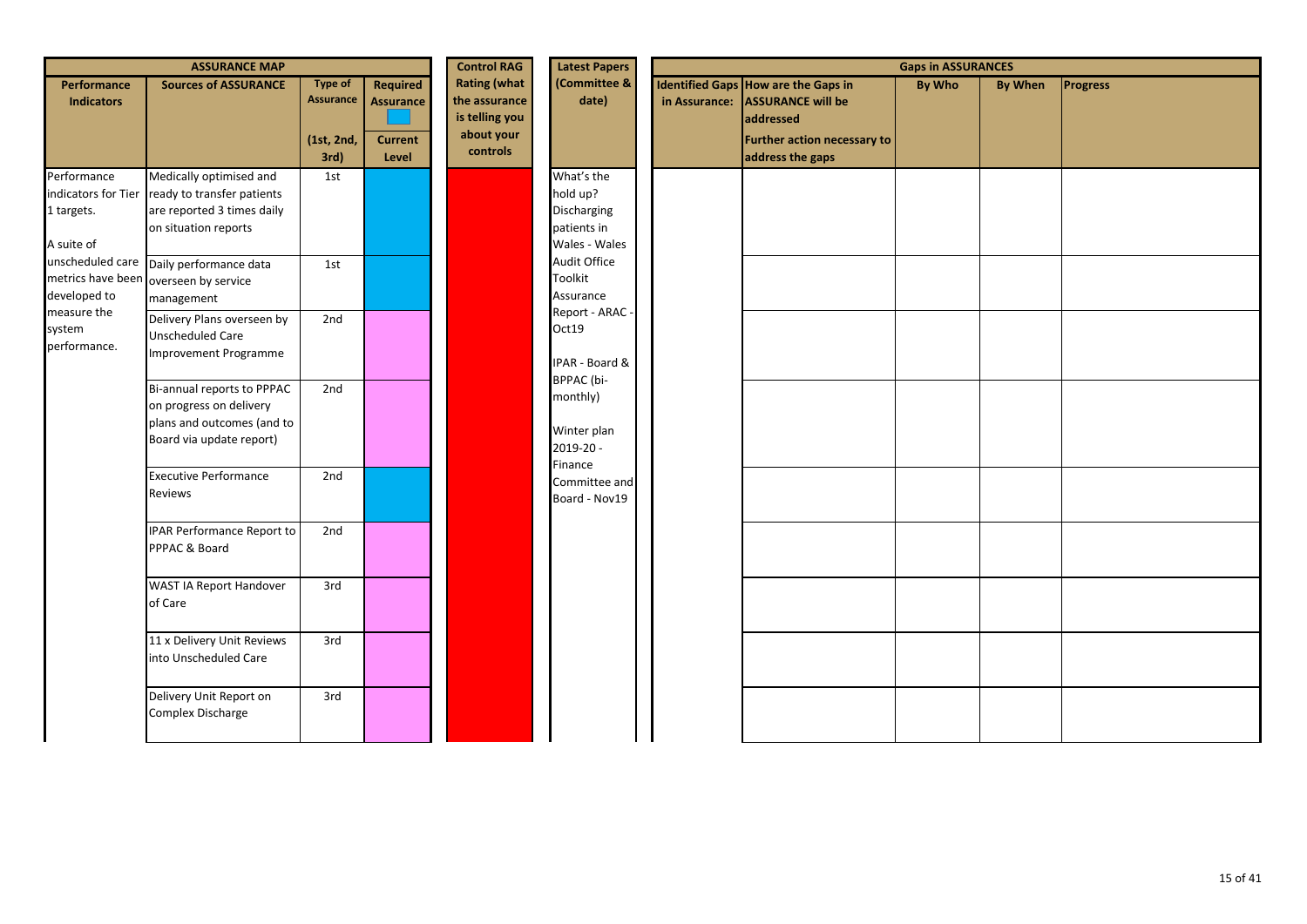<span id="page-15-0"></span>

| <b>Strategic</b> | The Health Board objectives for 2020/21 to be confirmed. | <b>Executive Director Owner:</b> | Carruthers, Andrew                                    | <b>Date of Review:</b> | $May-20$ |
|------------------|----------------------------------------------------------|----------------------------------|-------------------------------------------------------|------------------------|----------|
| Objective:       |                                                          |                                  |                                                       |                        |          |
|                  |                                                          | Lead Committee:                  | Quality, Safety and Experience Assurance Date of Next |                        | $Jul-20$ |
|                  |                                                          |                                  | <b>Committee</b>                                      | <b>Review:</b>         |          |

| <b>Risk ID:</b> | 750 | <b>Principal Risk</b> There is a risk unavoidable delays in the treatment of patients in Emergency |
|-----------------|-----|----------------------------------------------------------------------------------------------------|
|                 |     | <b>Description:</b> Department (ED) at WGH. This is caused by a lack of substantive middles        |
|                 |     | grade and high reliance on agency locum cover, which is not always available.                      |
|                 |     | This could lead to an impact/affect on patient care through prolonged stays in                     |
|                 |     | ED and delays in transferring to specialty, delays in diagnosis and treatment,                     |
|                 |     | poorer outcomes, and increased ambulance off load delays. Further impacts                          |
|                 |     | include inability to run a full rota and a decreased level of supervision of                       |
|                 |     | junior doctors, as well as deterioration in Tier 1 performance for 4 hours                         |
|                 |     | waiting time in A&E, and increased pressure on WGH financial position                              |
|                 |     | through use of agency at an enhanced rate.                                                         |
|                 |     |                                                                                                    |
|                 |     |                                                                                                    |
|                 |     |                                                                                                    |

![](_page_15_Figure_2.jpeg)

WGH should have 7 middle grade doctors to fill rota. Despite improvement through locum staff being secured, middle grade rota remains under constant review and management as the department are fully reliant on temporary staff. The risk has however been reduced to 12 based on 5 long term agency/NHS locum/zero hours doctors being secured. Unfortunately, only 2 of these doctors work a full rota, including nights. This has resulted in a number of nights currently still uncovered over the Christmas period.

It is anticipated that the completion of the recruitment process of 4 middle grade posts will provide some stability to the department. The contingency plan, which is currently under development, will ensure that robust procedures are in place in the event that the middle grade rota cannot be filled.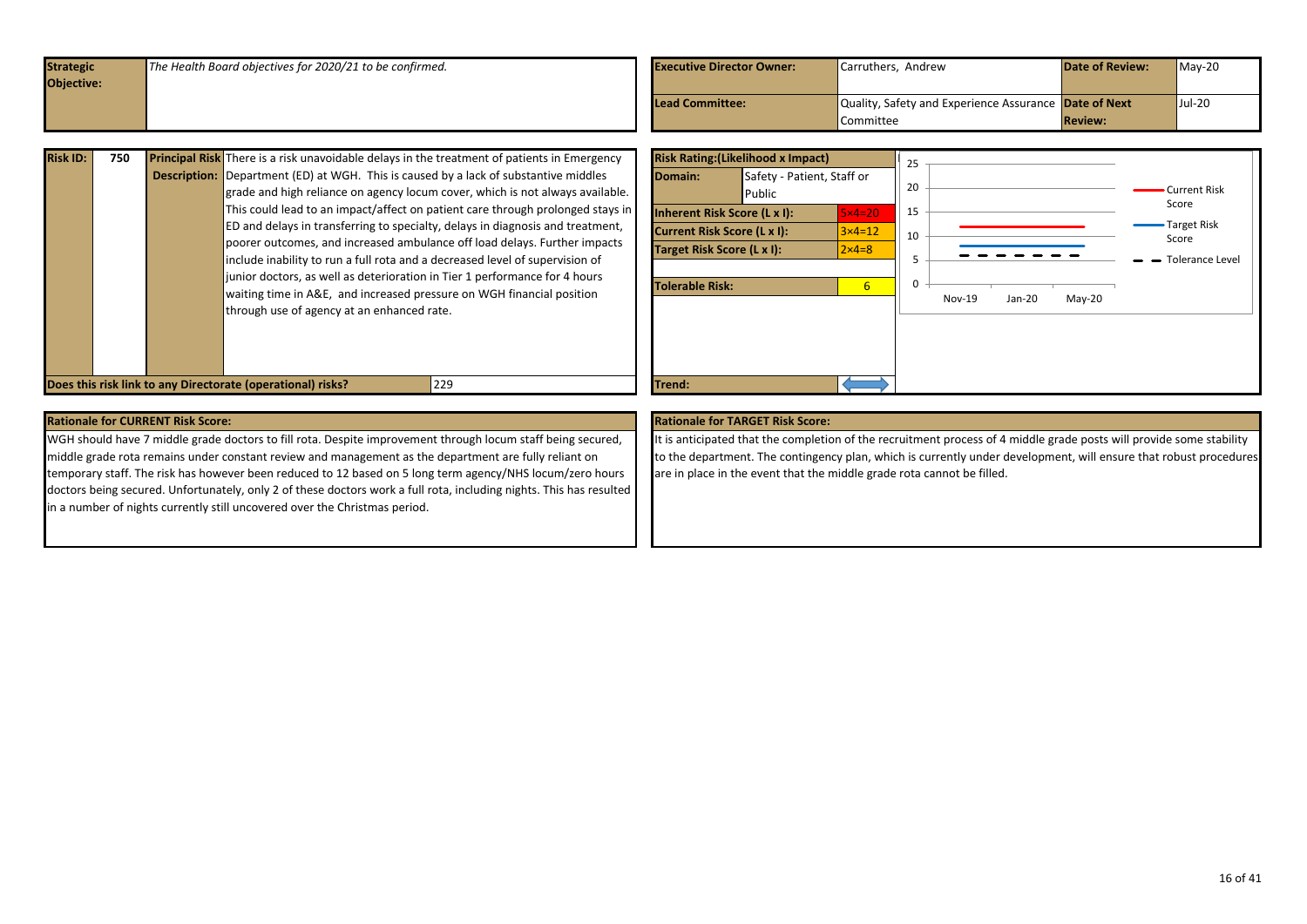| <b>Key CONTROLS Currently in Place:</b>                                                                                                                                                                                     |                                                                                                                                                                           | <b>Gaps in CONTROLS</b>                                                                                                                    |                          |                          |                                                                                                                                                    |
|-----------------------------------------------------------------------------------------------------------------------------------------------------------------------------------------------------------------------------|---------------------------------------------------------------------------------------------------------------------------------------------------------------------------|--------------------------------------------------------------------------------------------------------------------------------------------|--------------------------|--------------------------|----------------------------------------------------------------------------------------------------------------------------------------------------|
| (The existing controls and processes in place to manage the risk)                                                                                                                                                           | <b>Identified Gaps in Controls: (Where</b><br>one or more of the key controls on<br>effective, or we do not have evidence controls gaps<br>that the controls are working) | How and when the Gap in control be<br><b>addressed</b><br>which the organisation is relying is not Further action necessary to address the | By Who                   | <b>By When</b>           | <b>Progress</b>                                                                                                                                    |
| Daily review of team strengths by rota co-ordinators and service<br>manager unscheduled care. Issues identified escalated to GM and SDM.<br>Recruitment program on-going to fill gaps and recruit into vacant posts.        | Contingency plan for when middle<br>grade shift is uncovered.<br>Inability to recruit middle grade                                                                        | Develop contingency plan to respond to<br>incidences when middle grade rotas cannot<br>be filled in WGH ED.                                | Cole-Williams,<br>Janice | 30/09/2019<br>07.11.2020 | Draft procedure under review. Plan A<br>drafted and circulated. Unable to<br>provide ED with ad hoc paediatric<br>middle grade or consultant cover |
| Medacs agency filling whenever possible with long term locums.<br>Continuous monitoring of the team strengths to ensure consultant and                                                                                      | doctors at WGH.                                                                                                                                                           |                                                                                                                                            |                          |                          | when ED middle grade position is<br>uncovered. Therefore, Plan B<br>currently being drafted.                                                       |
| senior support and supervision.<br>Links with other Health Board sites (HDUHB & SBUHB) to outline current<br>pressures and any opportunities to cross cover and to assess overall<br>medical staffing position across HDUHB |                                                                                                                                                                           |                                                                                                                                            |                          |                          |                                                                                                                                                    |
| Weekly Urgent Response Group review rotas for the next six months.                                                                                                                                                          |                                                                                                                                                                           | Complete the recruitment of 4 middle grade                                                                                                 | Cole-Williams,           | 31/12/2019               | Posts out to advert                                                                                                                                |
| 3 x long term locums in place (6 months).                                                                                                                                                                                   |                                                                                                                                                                           | doctors.                                                                                                                                   | Janice                   | 07/11/2020               |                                                                                                                                                    |
| Escalation procedures in place.                                                                                                                                                                                             |                                                                                                                                                                           |                                                                                                                                            |                          |                          |                                                                                                                                                    |
| March 2020 Middle grade rota merged with medical rota to strengthen<br>workforce across 2 Emergency Departments.                                                                                                            |                                                                                                                                                                           |                                                                                                                                            |                          |                          |                                                                                                                                                    |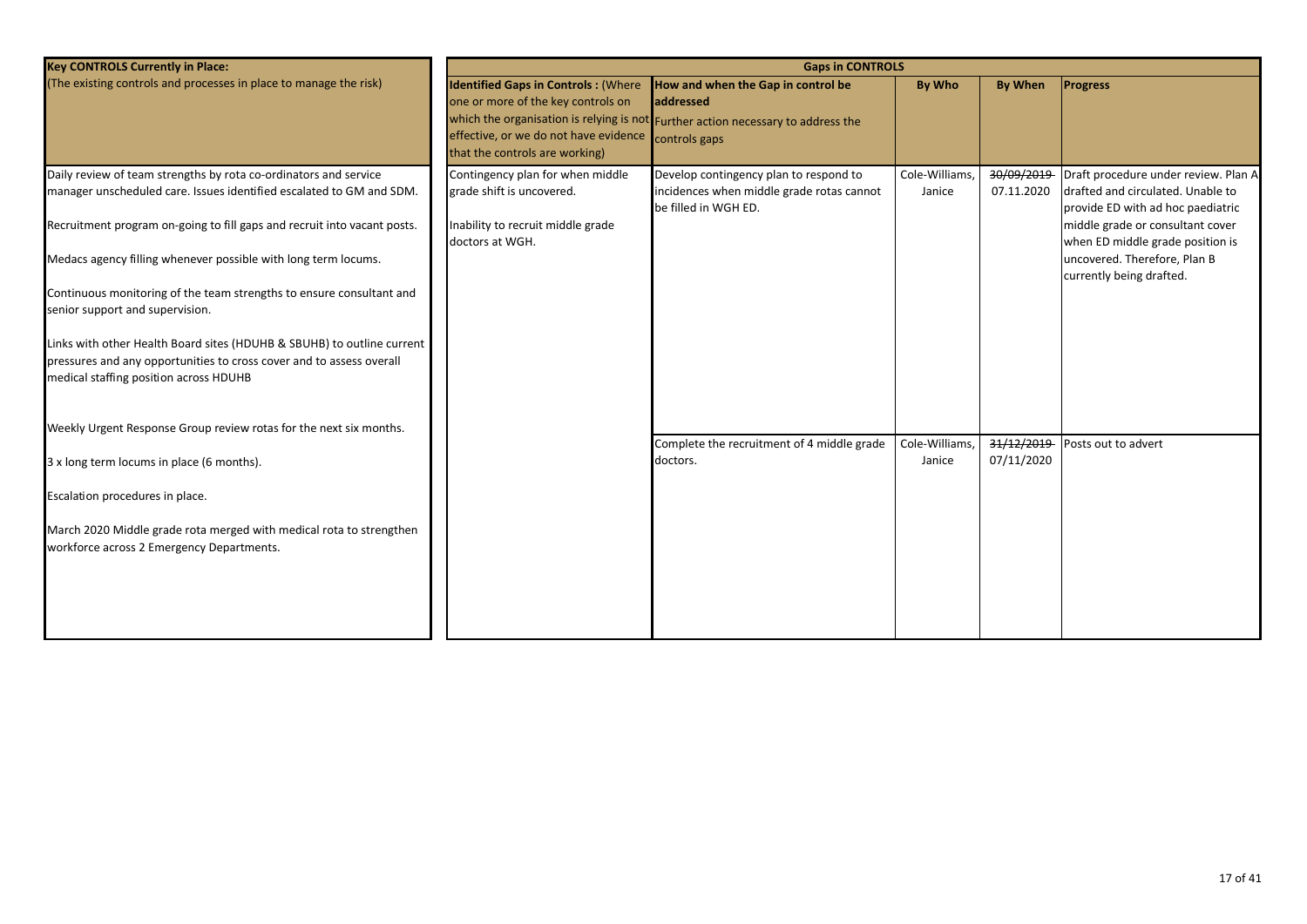|                                                              | <b>ASSURANCE MAP</b>                                                                       |                                                   |                                                         | <b>Control RAG</b>                                                               | <b>Latest Papers</b>                |                  | <b>Gaps in ASSURANCES</b>                                                                                                              |        |         |                 |  |  |  |
|--------------------------------------------------------------|--------------------------------------------------------------------------------------------|---------------------------------------------------|---------------------------------------------------------|----------------------------------------------------------------------------------|-------------------------------------|------------------|----------------------------------------------------------------------------------------------------------------------------------------|--------|---------|-----------------|--|--|--|
| Performance<br><b>Indicators</b>                             | <b>Sources of ASSURANCE</b>                                                                | <b>Type of</b><br>Assurance<br>(1st, 2nd,<br>3rd) | Required<br><b>Assurance</b><br><b>Current</b><br>Level | <b>Rating (what</b><br>the assurance<br>is telling you<br>about your<br>controls | (Committee &<br>date)               |                  | Identified Gaps How are the Gaps in<br>in Assurance: ASSURANCE will be<br>addressed<br>Further action necessary to<br>address the gaps | By Who | By When | <b>Progress</b> |  |  |  |
| A&E 4hr waiting<br>times (<95%)<br>A&E 12hr waiting          | Daily review of rotas                                                                      | 1st                                               |                                                         |                                                                                  | * Executive<br>Committee -<br>Jul19 | None identified. |                                                                                                                                        |        |         |                 |  |  |  |
| times (0 target)<br>Number of<br>ambulance<br>handovers over | Daily review of incident<br>reports                                                        | 1st                                               |                                                         |                                                                                  | * In-committee<br>Board - Jul19     |                  |                                                                                                                                        |        |         |                 |  |  |  |
| one hour (0<br>target)<br>Incidents level 4                  | Local governance meeting<br>monthly                                                        | 1st                                               |                                                         |                                                                                  |                                     |                  |                                                                                                                                        |        |         |                 |  |  |  |
| or 5                                                         | Tier 1 target performance<br>reviewed at Business<br>Planning and Performance<br>Committee | 2nd                                               |                                                         |                                                                                  |                                     |                  |                                                                                                                                        |        |         |                 |  |  |  |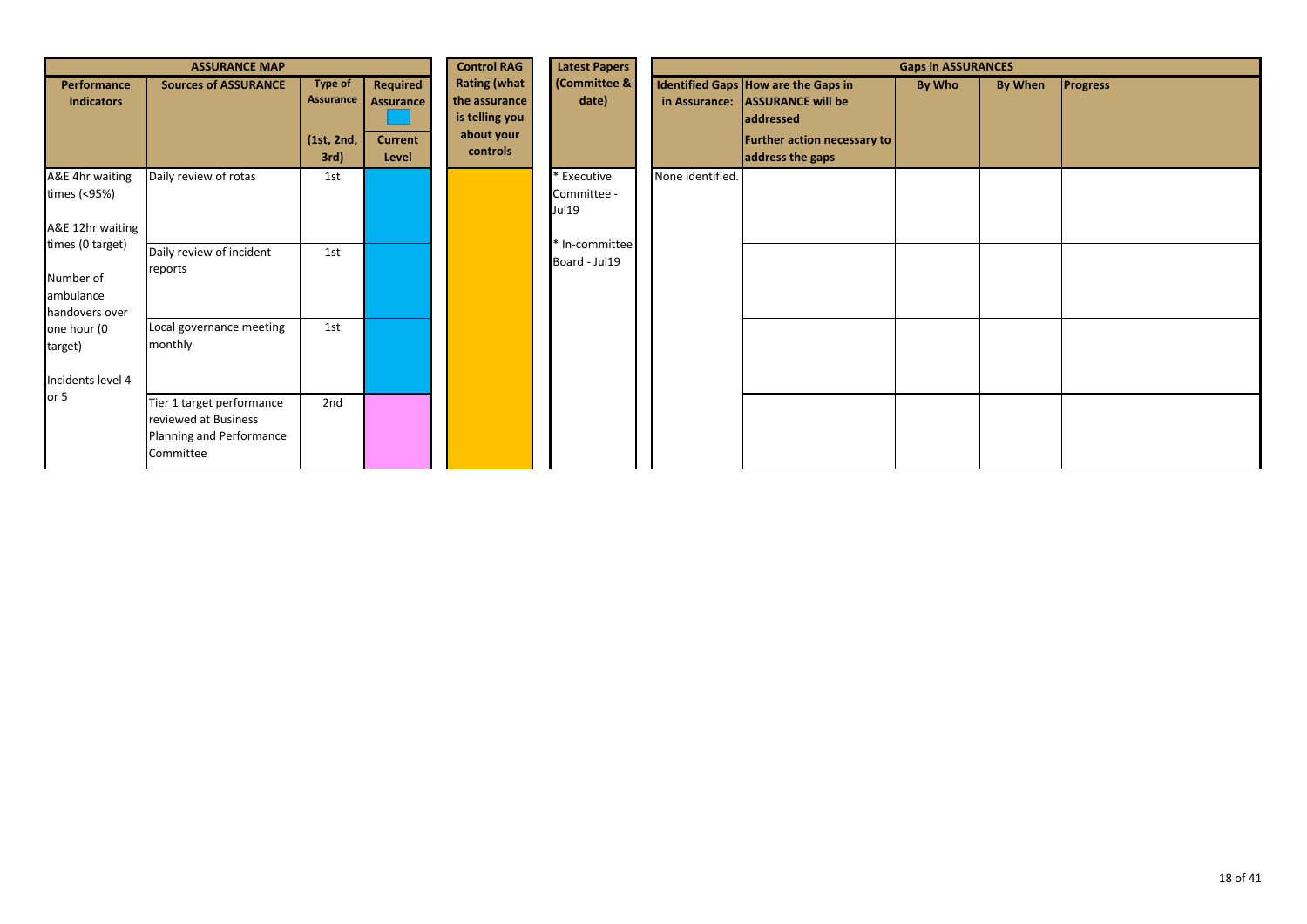<span id="page-18-0"></span>

| Objective:                                                                      |                |          |
|---------------------------------------------------------------------------------|----------------|----------|
|                                                                                 |                |          |
| Quality, Safety and Experience Assurance Date of Next<br><b>Lead Committee:</b> |                | $Jul-20$ |
| <b>Committee</b>                                                                | <b>Review:</b> |          |

| 91 |                     | <b>Principal Risk</b> There is a risk of avoidable clinical deterioration of cancer patients waiting for |
|----|---------------------|----------------------------------------------------------------------------------------------------------|
|    | <b>Description:</b> | diagnosis. This is caused by a significant number of vacant Consultant cellular                          |
|    |                     | pathologist posts (currently 3.0WTE vacant positions out of 9.0WTE                                       |
|    |                     | establishment) to enable the timely analysis of tissue samples where there is                            |
|    |                     | suspected cancer within the 14 day timescale set out within the new Single                               |
|    |                     | Cancer Pathway. This could lead to an impact/affect on patients having                                   |
|    |                     | poorer outcomes from delays in the commencement of treatment, reliance on                                |
|    |                     | locums, delays to decision-making at MDTs (multidisciplinary Team),                                      |
|    |                     | increased complaints and claims and increased scrutiny from Welsh                                        |
|    |                     | Government.                                                                                              |
|    |                     |                                                                                                          |
|    |                     |                                                                                                          |
|    |                     |                                                                                                          |

**Risk Rating:(Likelihood x Impact)** 25 **Domain:** Safety - Patient, Staff or 20 Current Risk Public Score 15 **Inherent Risk Score (L x I):**  $1 \times 4 = 16$ Target Risk **Current Risk Score (L x I):**  $3 \times 4 = 12$ 10 Score **Target Risk Score (L x I):**  $2x4=8$ - - - - - -5  $\rightarrow$  Tolerance Level  $\Omega$ **Tolerable Risk:** 6 Dec-19 May-20 **Does this risk link to any Directorate (operational) risks? <b>196 Trend: Premd: Premd: Trend: Premd: Premd: Premd: Premd: Premd: Premd: Premd: Premd: Premd: Premd: Premd: Premd: Premd: P** 

### **Rationale for CURRENT Risk Score: Rationale for TARGET Risk Score:**

There is a national recruitment issue in relation to consultant cellular pathologists. There is a current gap of 3.0WTE Consultant cellular pathologist posts (out of 9.0WTE established posts) in Hywel Dda which significantly impacts the UHB's ability to meet timescales set out in the new single cancer pathway. The vacancy budget is being used to fund additional sessions and ILOL claims by the current substantive staff, however this is not sufficient to meet required timescales or enable the service to attend MDTs to review cancer cases. The service is also unable to source agency consultant cellular pathologist locums within the All Wales Framework due to the current price cap.

The service is actively trying to recruit into the remaining vacant posts. The service currently have 3 substantive and 3 NHS locums, 2 of which require CESR, with 3 vacancies remaining. Whilst this does not fully address the shortfall, it will provide capacity for cellular pathologist consultant representation at MDTs to review cancer cases. The long term plan is to develop a regional cellular pathology and immunology service with Swansea Bay UHB and Public Health Wales. A strategic outline case (SOC) has been submitted through ARCH to Welsh Government with a response awaited, however this is likely to be delayed as a result of COVID-19.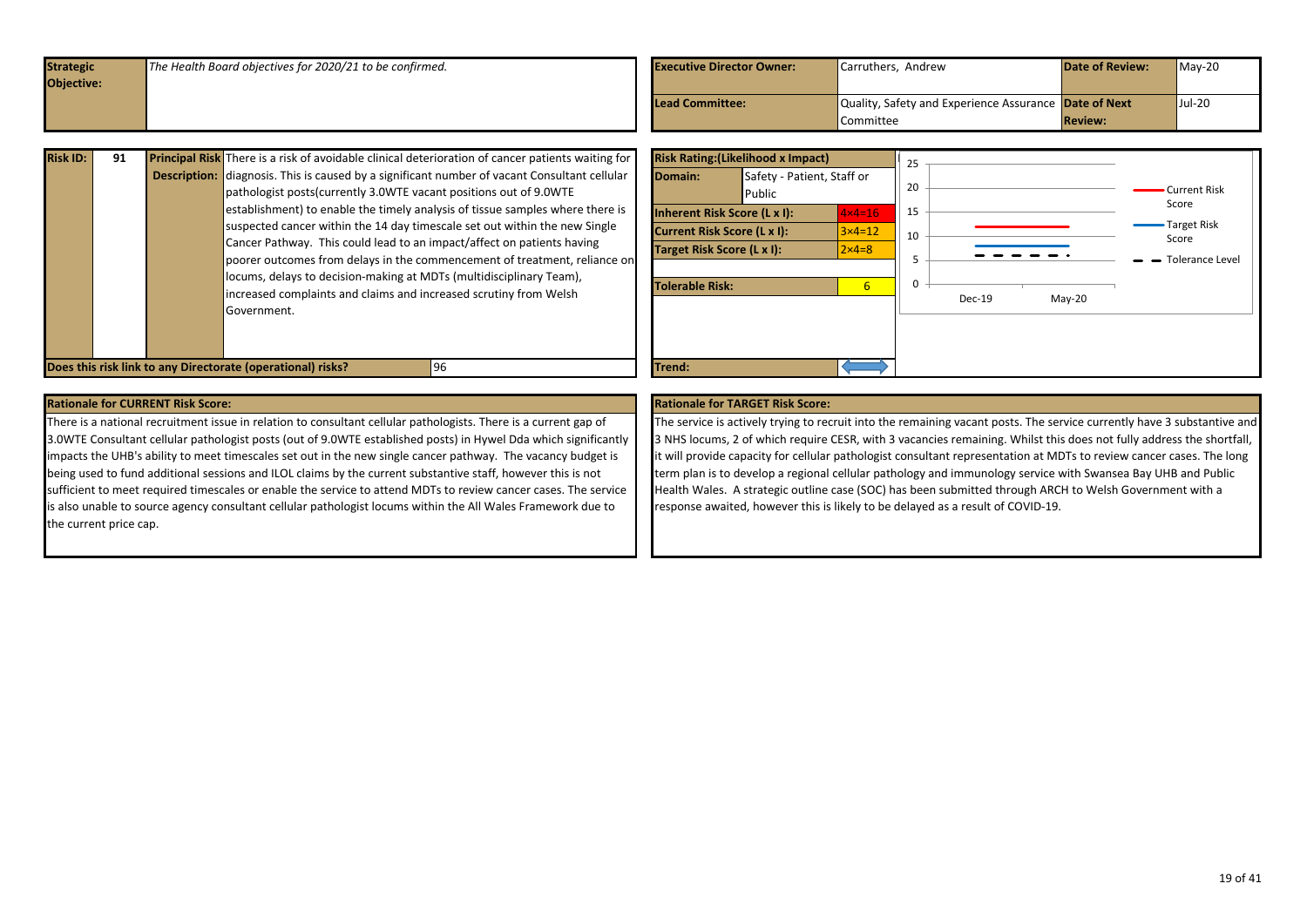| <b>Key CONTROLS Currently in Place:</b>                                                                                                                                                                           | <b>Gaps in CONTROLS</b>                                                                                                                                     |                                                                                                                                                      |                |                                        |                                                                                                                                                                                                                                                            |  |  |  |  |
|-------------------------------------------------------------------------------------------------------------------------------------------------------------------------------------------------------------------|-------------------------------------------------------------------------------------------------------------------------------------------------------------|------------------------------------------------------------------------------------------------------------------------------------------------------|----------------|----------------------------------------|------------------------------------------------------------------------------------------------------------------------------------------------------------------------------------------------------------------------------------------------------------|--|--|--|--|
| (The existing controls and processes in place to manage the risk)                                                                                                                                                 | <b>Identified Gaps in Controls: (Where</b><br>one or more of the key controls on<br>effective, or we do not have evidence<br>that the controls are working) | How and when the Gap in control be<br>addressed<br>which the organisation is relying is not Further action necessary to address the<br>controls gaps | <b>By Who</b>  | <b>By When</b>                         | <b>Progress</b>                                                                                                                                                                                                                                            |  |  |  |  |
| Consultant Cellular Pathologists centralised to Glangwili General Hospital<br>(GGH) site.<br>Tissue processing centralised to GGH site.                                                                           | National shortage of available<br>consultant cellular pathologists.<br>Inability to secure locum consultant                                                 | Full implementation of digital pathology<br>solutions to enable scanning of tissue<br>samples to help reduce delays in analysis.                     | Stiens, Andrea | 31/03/2021<br>(TBC)                    | Phase 2 of project has developed<br>and tested the Hub and spoke<br>concept - this phase closed in Nov<br>2019. Phase 3 has just started with a                                                                                                            |  |  |  |  |
| Consultant Cellular Pathologists are undertaking additional sessions to<br>maintain workload in house to ensure turn around times are maintained.<br>Additional 6 sessions provided by current 3.0WTE substantive | cellular pathologists within All Wales<br>Framework.<br>Inability to develop new staffing<br>model whilst significantly                                     |                                                                                                                                                      |                |                                        | business case that will support<br>national scale up, infrastructure and<br>data storage solution currently being<br>developed. Date of completion for<br>Phase 3 will depend on approval and                                                              |  |  |  |  |
| consultants.<br>Prioritisation of suspected cancer cases over routine tissue samples.                                                                                                                             | understaffed(and 2 consultants<br>working from home due to COVID-19).                                                                                       |                                                                                                                                                      |                |                                        | funding from WG.                                                                                                                                                                                                                                           |  |  |  |  |
| Actively working with medical staffing to recruit to vacant posts.                                                                                                                                                |                                                                                                                                                             | Implementation of regional service through<br>the ARCH project.                                                                                      | Stiens, Andrea | 31/03/2024<br>30/09/2020               | Strategic Outline Case (SOC)<br>approved by Hywel Dda UHB,<br>Swansea Bay UHB and Public Health<br>Wales, has been submitted to Welsh<br>Government (WG) for scrutiny and<br>the UHB is awaiting WG approval.<br>This will be delayed due to COVID-<br>19. |  |  |  |  |
|                                                                                                                                                                                                                   |                                                                                                                                                             | Commence the modernisation of the<br>technical workforce through recruitment of<br>staff trained in dissection.                                      | Stiens, Andrea | 31/12/2019<br>31/03/2020<br>31/03/2021 | Progress may be limited until<br>regional model is adopted. This will<br>be delayed due to COVID-19.                                                                                                                                                       |  |  |  |  |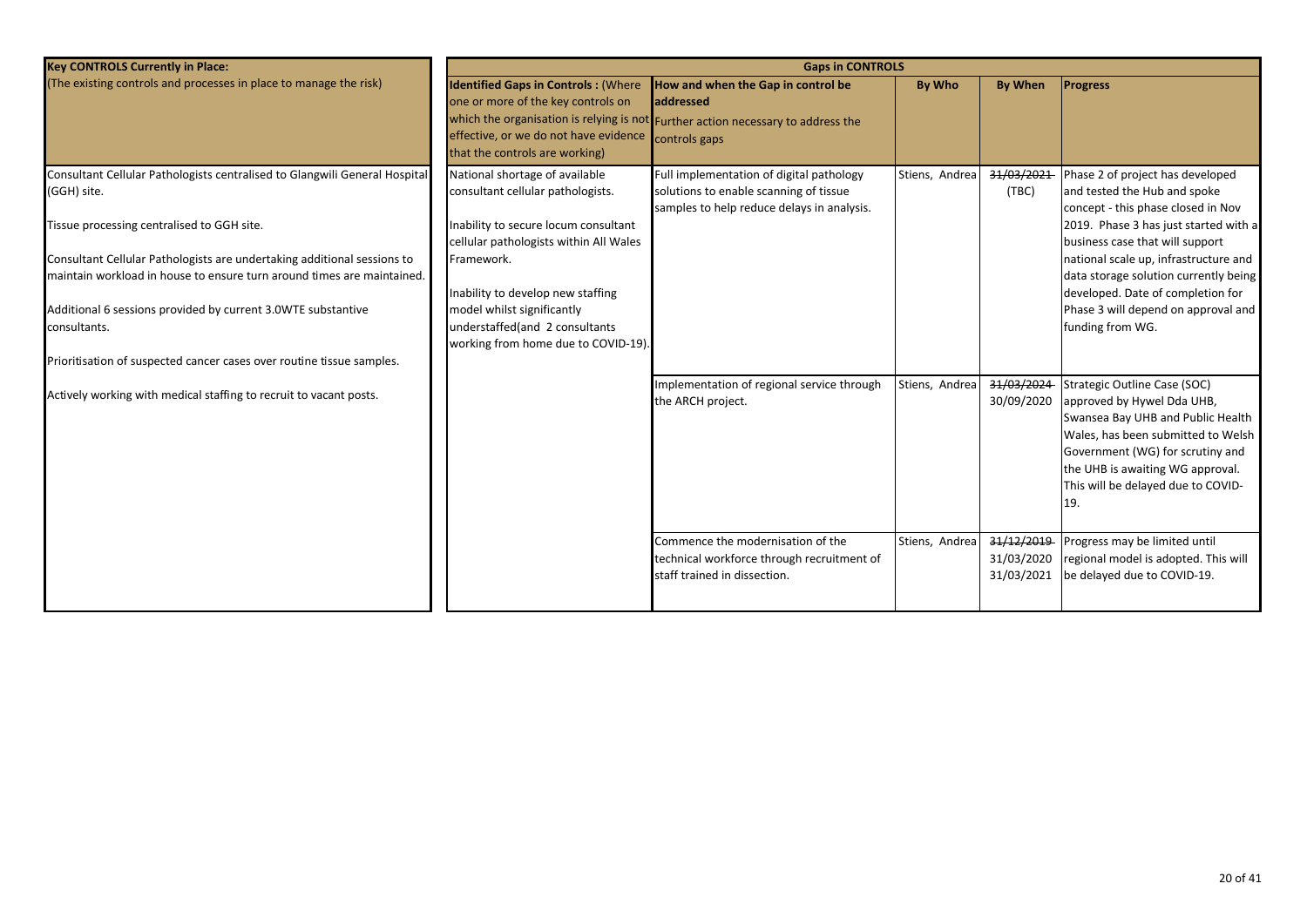| <b>ASSURANCE MAP</b>             |                                                                                                         |                                                   |                                                         | <b>Control RAG</b>                                                               | <b>Latest Papers</b>                                                    | <b>Gaps in ASSURANCES</b>                         |                                                                                                                                                        |                |                          |                                                                                                            |  |
|----------------------------------|---------------------------------------------------------------------------------------------------------|---------------------------------------------------|---------------------------------------------------------|----------------------------------------------------------------------------------|-------------------------------------------------------------------------|---------------------------------------------------|--------------------------------------------------------------------------------------------------------------------------------------------------------|----------------|--------------------------|------------------------------------------------------------------------------------------------------------|--|
| Performance<br><b>Indicators</b> | <b>Sources of ASSURANCE</b>                                                                             | <b>Type of</b><br>Assurance<br>(1st, 2nd,<br>3rd) | Required<br><b>Assurance</b><br><b>Current</b><br>Level | <b>Rating (what</b><br>the assurance<br>is telling you<br>about your<br>controls | (Committee &<br>date)                                                   |                                                   | Identified Gaps How are the Gaps in<br>in Assurance: ASSURANCE will be<br><b>addressed</b><br><b>Further action necessary to</b><br>address the gaps   | By Who         | By When                  | <b>Progress</b>                                                                                            |  |
| None identified.                 | Review of KPIs at Monthly<br>Pathology Strategy Group<br>meeting                                        | 1st                                               |                                                         |                                                                                  | QSEAC -Feb19<br>& Apr19 &<br>Feb20<br>(planned)<br>Op QSE SC -<br>May19 | Lack of<br>independent<br>assurance of<br>service | Submit application for pre-<br>assessment visit<br>accreditation (UK<br>Accreditation Scheme) re<br>compliance with ISO 15189<br>Laboratory Standards) | Stiens, Andrea | 31/03/2020<br>30/09/2020 | Rigorous accreditation process<br>requires a pre-assessment visit which<br>is unlikely to be before Sep20. |  |
|                                  | <b>External Quality</b><br>Assessments by Consultant<br>Staff - issues picked up<br>through supervision | 1st                                               |                                                         |                                                                                  |                                                                         |                                                   |                                                                                                                                                        |                |                          |                                                                                                            |  |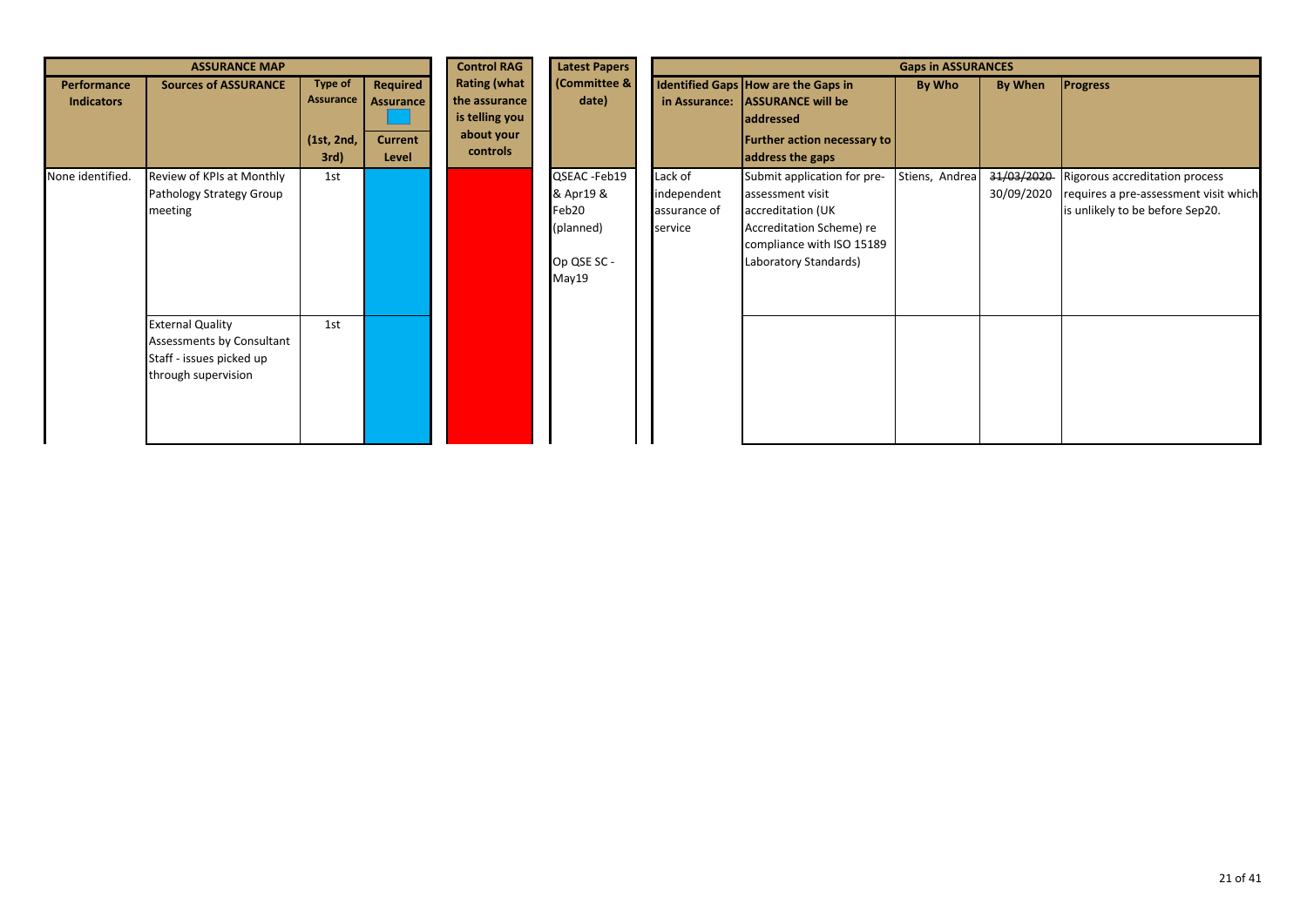<span id="page-21-0"></span>

| Objective:<br>Quality, Safety and Experience Assurance Date of Next<br>Lead Committee: |        |
|----------------------------------------------------------------------------------------|--------|
|                                                                                        |        |
|                                                                                        | Jun-20 |
| <b>Review:</b><br><b>Committee</b>                                                     |        |

| <b>Risk ID:</b> | 855 | <b>Principal Risk</b> There is a risk that the UHB's normal business will not be given sufficient |                                    | <b>Risk Rating: (Likelihood x Impact)</b> |                   |    |                    |                               |
|-----------------|-----|---------------------------------------------------------------------------------------------------|------------------------------------|-------------------------------------------|-------------------|----|--------------------|-------------------------------|
|                 |     | <b>Description:</b> focus. This is caused by corporate and operational focus diverted to COVID-19 | Domain:                            | Quality/Complaints/Audit                  |                   |    |                    |                               |
|                 |     | planning. This could lead to an impact/affect on poor patient outcomes and                        |                                    |                                           |                   | 20 |                    | Current Risk                  |
|                 |     | experience, increase in complaints, increased follow-ups, delays to treatment,                    | Inherent Risk Score (L x I):       |                                           | $5\times4=20$     | 15 |                    | Score                         |
|                 |     | increase in financial deficit, increase scrutiny by regulators/inspectors.                        | <b>Current Risk Score (L x I):</b> |                                           | $3 \times 4 = 12$ | 10 |                    | -Target Risk                  |
|                 |     |                                                                                                   | Target Risk Score (L x I):         |                                           | $2 \times 4 = 8$  |    |                    | Score                         |
|                 |     |                                                                                                   |                                    |                                           |                   |    |                    | $\rightarrow$ Tolerance Level |
|                 |     |                                                                                                   | <b>Tolerable Risk:</b>             |                                           |                   |    |                    |                               |
|                 |     | Does this risk link to any Directorate (operational) risks?                                       | <b>ITrend:</b>                     |                                           |                   |    | $Mav-20$<br>Apr-20 |                               |

| <b>Rationale for CURRENT Risk Score:</b>                                                                        | <b>Rationale for TARGET Risk Score:</b>                                                                          |
|-----------------------------------------------------------------------------------------------------------------|------------------------------------------------------------------------------------------------------------------|
| At this early stage of the pandemic, to prevent deterioration urgent patients and those needing cancer,         | Revised Planning Guidance Requirement issued by Tactical to Bronze will lead to a prioritised risk based plan to |
| Theumatological and other services continue to receive care and processes are in place to maintain this. Impact | restart services that have been scaled back or suspended.                                                        |
| is based on the fact that harm will be done if the risk materialises.                                           |                                                                                                                  |
|                                                                                                                 |                                                                                                                  |

| <b>Key CONTROLS Currently in Place:</b>                                                                                                                                                                                                                                                                              | <b>Gaps in CONTROLS</b>                                                                                                                                     |                                                                                                                                                                                  |                       |            |                                                                                                                                                                                                                                           |  |  |  |  |  |
|----------------------------------------------------------------------------------------------------------------------------------------------------------------------------------------------------------------------------------------------------------------------------------------------------------------------|-------------------------------------------------------------------------------------------------------------------------------------------------------------|----------------------------------------------------------------------------------------------------------------------------------------------------------------------------------|-----------------------|------------|-------------------------------------------------------------------------------------------------------------------------------------------------------------------------------------------------------------------------------------------|--|--|--|--|--|
| (The existing controls and processes in place to manage the risk)                                                                                                                                                                                                                                                    | <b>Identified Gaps in Controls: (Where</b><br>one or more of the key controls on<br>effective, or we do not have evidence<br>that the controls are working) | How and when the Gap in control be<br>laddressed<br>which the organisation is relying is not Further action necessary to address the<br>controls gaps                            | By Who                | By When    | <b>Progress</b>                                                                                                                                                                                                                           |  |  |  |  |  |
| Ethics Panel established and asked to consider issues related to the care<br>of non-COVID-19 patients.<br>Clinicians are making case by case risk based decisions for high<br>risk/vulnerable patients.<br>All urgent and emergency work continuing at present.<br>Werndale capacity being used for cancer services. | Plan required to restart services.                                                                                                                          | A prioritised risk based plan to re-establish<br>and maintain services for Quarter 1 has been<br>requested from Tactical by Gold Command.                                        | Carruthers,<br>Andrew | Completed  | Gold Command Group approved the<br>Operational Framework Quarter 1 at<br>its meeting on 18May20 noting this<br>was submitted in draft form to<br>Welsh Government on the same<br>date. Board will be asked to approve<br>plan on 28May20. |  |  |  |  |  |
| Revised Strategic Plan Requirement issued by Gold to Tactical on<br>27/04/20 to include non-COVID planning.<br><b>Establish Transformation Steering Group.</b>                                                                                                                                                       |                                                                                                                                                             | Develop a quarterly approach to planning to<br>maintain essential services and retain<br>flexibility and adaptability to changes in<br>community transmission rates of COVID-19. | Carruthers,<br>Andrew | 31/08/2020 | To be established through the<br><b>Command and Control Structure</b>                                                                                                                                                                     |  |  |  |  |  |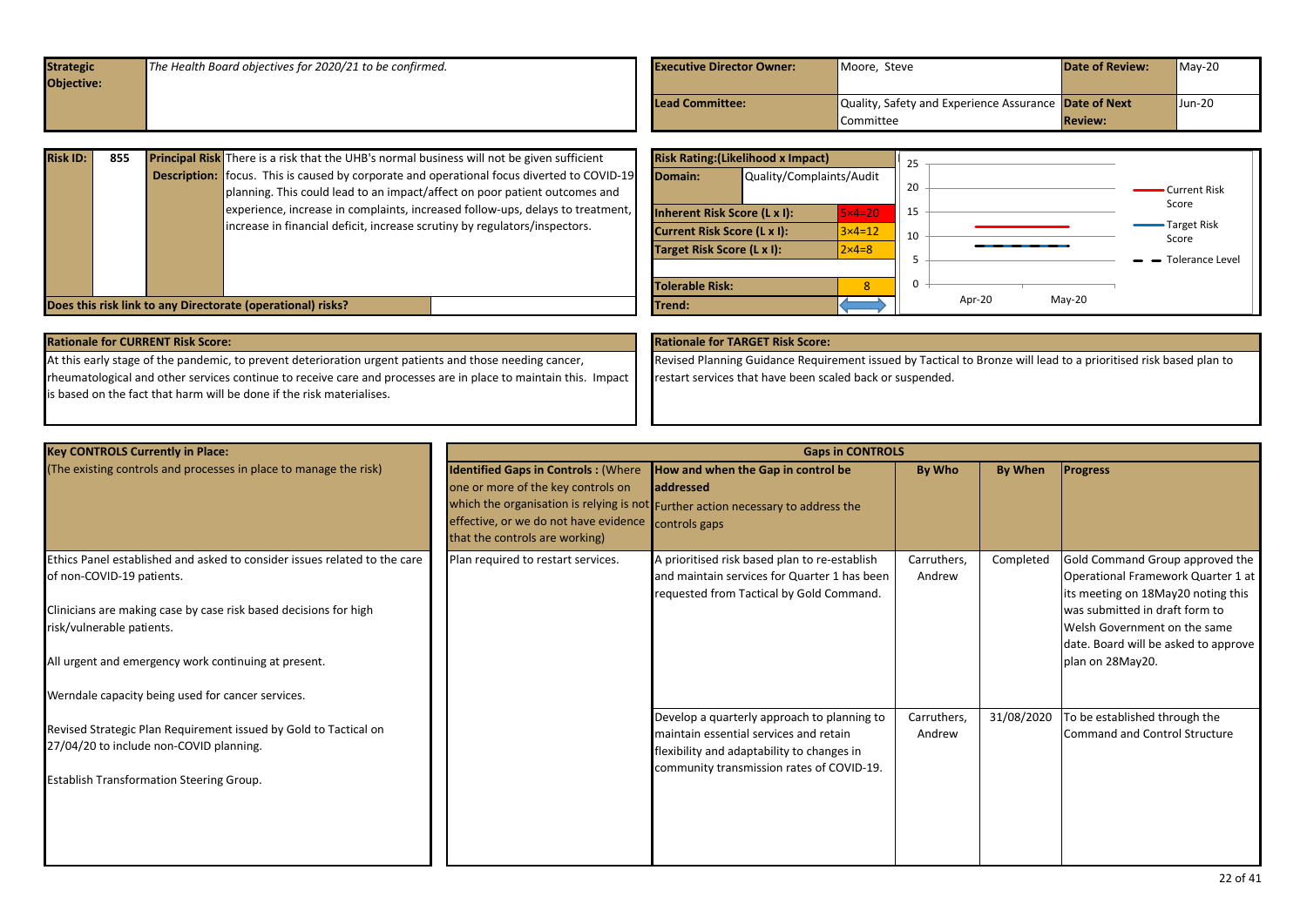|                                         | <b>ASSURANCE MAP</b>                                                                                                             |                                                   |                                                         | <b>Control RAG</b>                                                               | <b>Latest Papers</b>                                                 | <b>Gaps in ASSURANCES</b>                                                                        |                                                                                                                                        |                       |            |                 |  |
|-----------------------------------------|----------------------------------------------------------------------------------------------------------------------------------|---------------------------------------------------|---------------------------------------------------------|----------------------------------------------------------------------------------|----------------------------------------------------------------------|--------------------------------------------------------------------------------------------------|----------------------------------------------------------------------------------------------------------------------------------------|-----------------------|------------|-----------------|--|
| <b>Performance</b><br><b>Indicators</b> | <b>Sources of ASSURANCE</b>                                                                                                      | <b>Type of</b><br>Assurance<br>(1st, 2nd,<br>3rd) | Required<br><b>Assurance</b><br><b>Current</b><br>Level | <b>Rating (what</b><br>the assurance<br>is telling you<br>about your<br>controls | (Committee &<br>date)                                                |                                                                                                  | Identified Gaps How are the Gaps in<br>in Assurance: ASSURANCE will be<br>addressed<br>Further action necessary to<br>address the gaps | By Who                | By When    | <b>Progress</b> |  |
| None identified.                        | <b>Command and Control</b><br>Structure developing and<br>approving plans to re-<br>establish and maintain<br>essential services | 2nd                                               |                                                         |                                                                                  | Responding to<br>the COVID-19<br>pandemic -<br>Board<br>(Apr20&May20 | measures.<br>Internal and<br><b>External Audit</b><br>Plans in 20/21<br>are being<br>reviewed to | No performance Develop KPIs following<br>development and approval<br>of plan to restart services.                                      | Carruthers,<br>Andrew | 31/07/2020 | Work underway.  |  |
|                                         | Board oversight of revised<br>quarterly plans                                                                                    | 2nd                                               |                                                         |                                                                                  |                                                                      | incorporate<br>review of<br>organisational<br>response to<br>COVID-19.                           |                                                                                                                                        |                       |            |                 |  |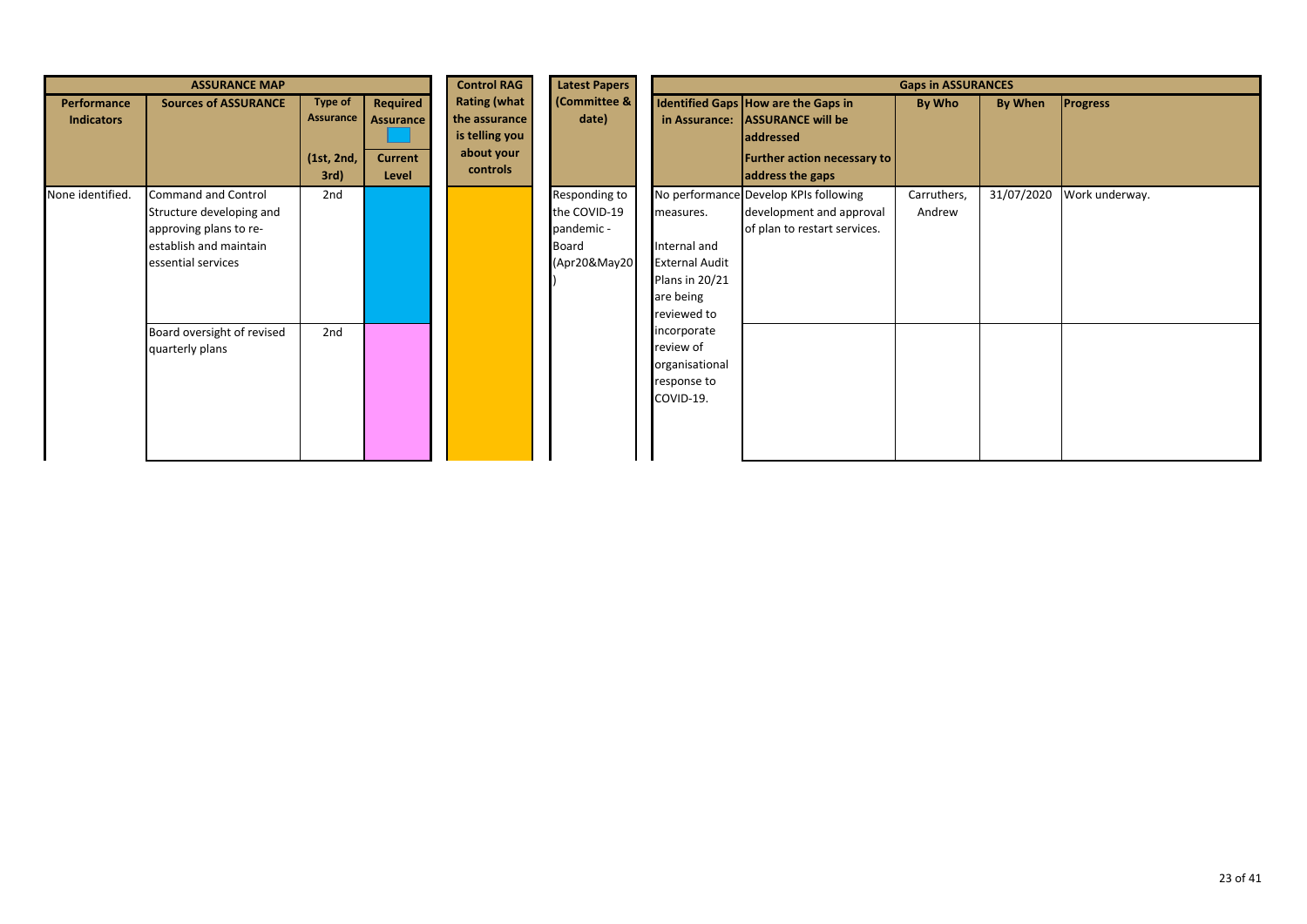<span id="page-23-0"></span>

| <b>Strategic</b><br>Objective: | The Health Board objectives for 2020/21 to be confirmed. | <b>Executive Director Owner:</b> | Carruthers, Andrew                                                 | <b>Date of Review:</b> | $Mav-20$ |
|--------------------------------|----------------------------------------------------------|----------------------------------|--------------------------------------------------------------------|------------------------|----------|
|                                |                                                          | Lead Committee:                  | Quality, Safety and Experience Assurance Date of Next<br>Committee | <b>Review:</b>         | $Jul-20$ |

| <b>Risk ID:</b> | 129 | <b>Principal Risk</b> There is a risk disruption to business continuity of the Hywel Dda Out of Hours<br><b>Description:</b> (OOH) Service. This is caused by a lack of available of labour supply as GPs<br>near retirement age and pay rate differentials across Health Boards in Wales<br>impact the UHB's ability to recruit in the mid-long term. In the short term, any<br>lifting of COVID-19 lock down measures (all clinicians are currently working as<br>holidays and foreign working are temporarily unavailable to them) as well as<br>possible impacts on in-hours provision is likely to result in a fragile workforce<br>position once again. This could lead to an impact/affect on a detrimental<br>impact on patient experience and the unscheduled care pathway.<br>Does this risk link to any Directorate (operational) risks? |  | Domain:<br>Inherent Risk Score (L x I):<br><b>Current Risk Score (L x I):</b><br>Target Risk Score (L x I):<br>Tolerable Risk:<br>Trend: | <b>Risk Rating: (Likelihood x Impact)</b><br>Service/Business<br>interruption/disruption | $5 \times 3 = 15$<br>$\vert 4 \times 3 = 12 \vert$<br>$2\times 3=6$<br>6 <sup>1</sup> | -25<br>20<br>15 | 1 141-2 cep 1-201-2 par 2 nat 2 nat 2 | <b>Current Risk</b><br>Score<br>Target Risk<br>Score<br>Tolerance Level |
|-----------------|-----|-----------------------------------------------------------------------------------------------------------------------------------------------------------------------------------------------------------------------------------------------------------------------------------------------------------------------------------------------------------------------------------------------------------------------------------------------------------------------------------------------------------------------------------------------------------------------------------------------------------------------------------------------------------------------------------------------------------------------------------------------------------------------------------------------------------------------------------------------------|--|------------------------------------------------------------------------------------------------------------------------------------------|------------------------------------------------------------------------------------------|---------------------------------------------------------------------------------------|-----------------|---------------------------------------|-------------------------------------------------------------------------|
|-----------------|-----|-----------------------------------------------------------------------------------------------------------------------------------------------------------------------------------------------------------------------------------------------------------------------------------------------------------------------------------------------------------------------------------------------------------------------------------------------------------------------------------------------------------------------------------------------------------------------------------------------------------------------------------------------------------------------------------------------------------------------------------------------------------------------------------------------------------------------------------------------------|--|------------------------------------------------------------------------------------------------------------------------------------------|------------------------------------------------------------------------------------------|---------------------------------------------------------------------------------------|-----------------|---------------------------------------|-------------------------------------------------------------------------|

Whilst the COVID pandemic combined with the temporary overnight service changes (reduction of 5 to 3 bases with a new OOH/MIU GP pathway in PPH) has brought some respite to the recent fragility, any lifting of lock down as well as possible impacts on in-hours provision is likely to result in a fragile workforce position once again. The rationale that was placed around the need for service improvement and modernisation should not be forgotten. Significant sickness levels amongst salaried GP workforce have been resolved however, in the event of a significant COVID outbreak, there are a number of staff who may become unavailable to work due to healthrelated vulnerabilities. The APP model continues to provide significant resilience (when available) in terms of supplementary resource. Discussions to assess potential for expansion of this model have now commenced but no decision has yet been reached. The risk score has reduced however the situation may deteriorate in the Autumn period.

Despite the improvement in current rota provision, the service remains at risk. Therefore, medium term actions are still required, especially in terms of Winter planning. As soon as the present situation allows, work to develop a long term plan for OOH Services must recommence in order to reduce this risk on a permanent basis so to ensure the out of hours service provision is not interrupted. The project management office has been supporting service leads in this area.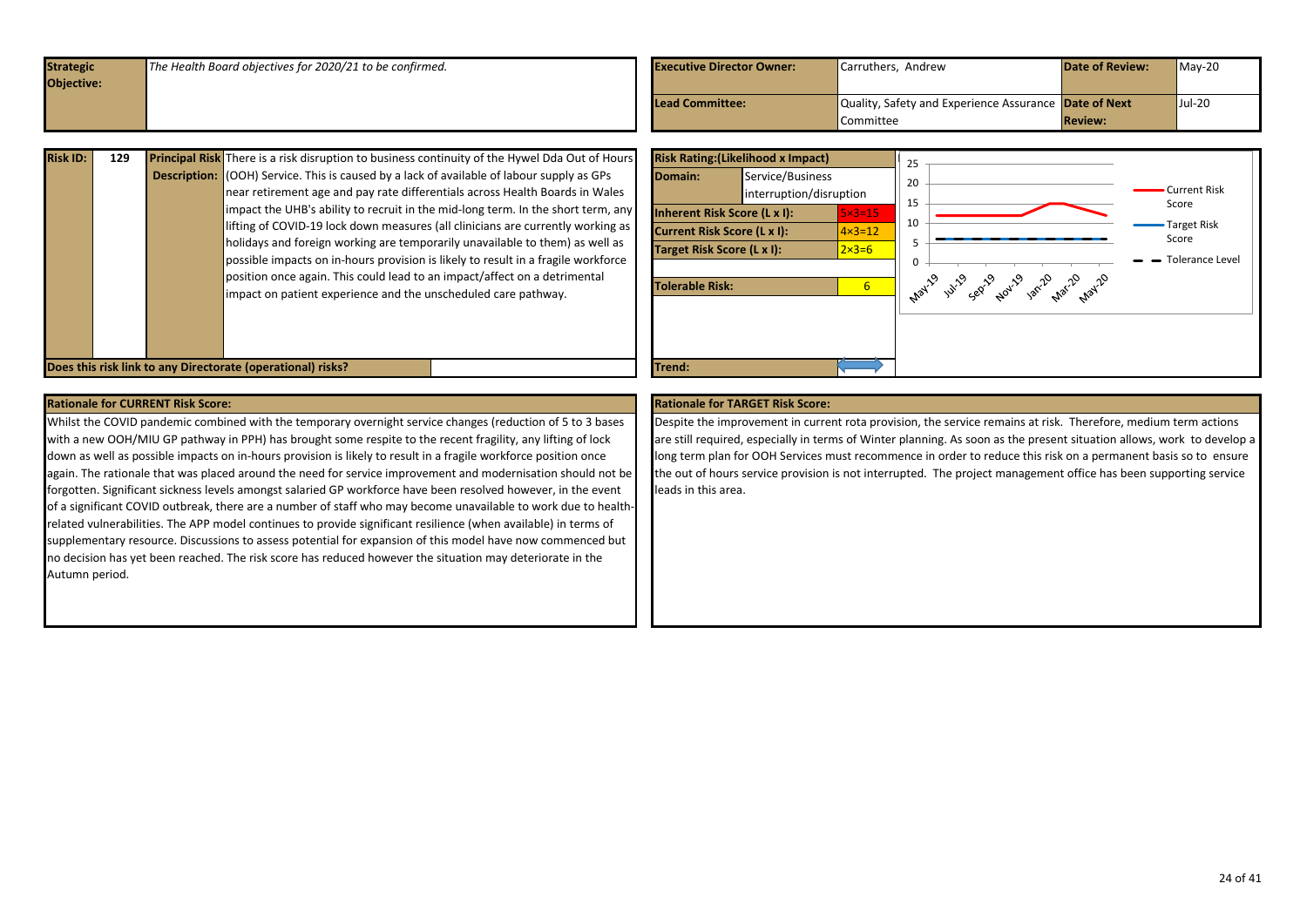| <b>Identified Gaps in Controls: (Where</b><br>one or more of the key controls on<br>that the controls are working)                                                                                                                                                                                                                                                                                                                                                                                                     | How and when the Gap in control be<br>laddressed                                                                                                               | <b>By Who</b>                                                                                                                                                                                                                     | <b>By When</b>                        | <b>Progress</b>                                                                                                                                                                                                                                                                                                                                                                                                                                                                              |
|------------------------------------------------------------------------------------------------------------------------------------------------------------------------------------------------------------------------------------------------------------------------------------------------------------------------------------------------------------------------------------------------------------------------------------------------------------------------------------------------------------------------|----------------------------------------------------------------------------------------------------------------------------------------------------------------|-----------------------------------------------------------------------------------------------------------------------------------------------------------------------------------------------------------------------------------|---------------------------------------|----------------------------------------------------------------------------------------------------------------------------------------------------------------------------------------------------------------------------------------------------------------------------------------------------------------------------------------------------------------------------------------------------------------------------------------------------------------------------------------------|
| The ability to influence workforce<br>participation remains limited due to<br>the lack of contractual agreements<br>(reliance on sessional staff). At<br>present the staffing availability has<br>improved and by default the working<br>environment is now more conducive<br>to achieving good shift fill. However,<br>the current COVID-19 situation, a<br>need for formalised workforce plan<br>from PMO to achieve this has been<br>obtained and a working group will<br>reconvene as soon as conditions<br>allow. | <b>Ensure Transforming Clinical Services</b><br>Programme incorporates a long term, viable<br>plan for OOH.                                                    | Rees, Gareth                                                                                                                                                                                                                      | 31/03/2020                            | Project Management Office (PMO)<br>has convened a working group to<br>develop short to medium term<br>service development plan for<br>inclusion in the IMTP 2019/22 to<br>manage the current fragilities within<br>the Out of Hours Service. As of<br>January 2020 the development of a<br>detailed redesign plan is underway<br>but the timescale has yet to be<br>identified. Feb 2020- this work is<br>continuing to progress and work on<br>medium term resolution has now<br>commenced. |
| The potential for the service to<br>destabilise in relation to COVID-19<br>outbreak or easing of lock down<br>(enabling staff to holiday or work<br>abroad) is significant and is reflected<br>in the revised risk score.                                                                                                                                                                                                                                                                                              | Development of home working provision for<br>GPs.<br>Implement a change to the pathway in PPH<br>Minor Injury Unit as authorised by Executive<br>Team 06/11/19 | Rees, Gareth<br>Davies, Nick                                                                                                                                                                                                      | Completed<br>28/06/2019<br>31/03/2020 | Completed and evolving.<br>ET approval gained following<br>discussions with affected GP groups.<br>Further engagement with affected<br>staffing groups has been completed.<br>New provisional dates agreed by<br>engagement on 07/01/20.<br>On target for rationalisation of night<br>base cover from 09 March 2020                                                                                                                                                                          |
|                                                                                                                                                                                                                                                                                                                                                                                                                                                                                                                        |                                                                                                                                                                | which the organisation is relying is not Further action necessary to address the<br>effective, or we do not have evidence controls gaps<br>as this current situation is likely due to<br>and redesign is still required - support | <b>Gaps in CONTROLS</b>               |                                                                                                                                                                                                                                                                                                                                                                                                                                                                                              |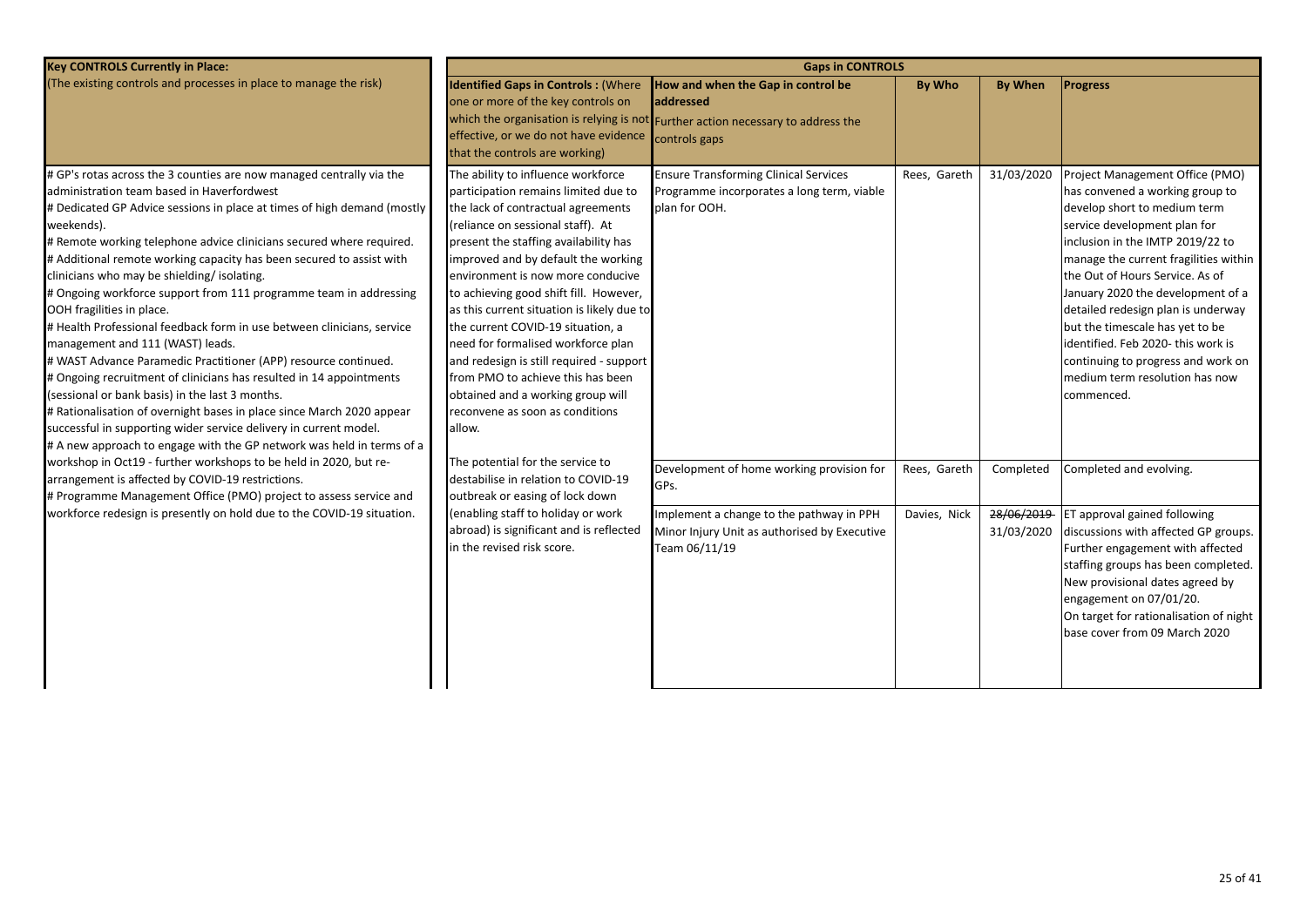|  | Investigate potential external alternatives to | Davies, Nick | 30/04/2020 Specifically to assess the potential |
|--|------------------------------------------------|--------------|-------------------------------------------------|
|  | current workforce position.                    |              | for outsourcing of clinical sessions to         |
|  |                                                |              | external agencies/ creation of a                |
|  |                                                |              | "chamber" approach. to support the              |
|  |                                                |              | provision of immediate resilience.              |
|  |                                                |              | This will include a need to review the          |
|  |                                                |              | introduction of similar schemes in              |
|  |                                                |              | the UK including one in Merthyr.                |
|  |                                                |              |                                                 |
|  |                                                |              |                                                 |
|  |                                                |              |                                                 |

|                                  | <b>ASSURANCE MAP</b>                               |                                                          |                                                                | <b>Control RAG</b><br><b>Latest Papers</b><br><b>Gaps in ASSURANCES</b>          |                                                                                                                                       |                                                     |                                                                                                                                                                                                     |              |                |                                                                                                                                                                                          |  |  |
|----------------------------------|----------------------------------------------------|----------------------------------------------------------|----------------------------------------------------------------|----------------------------------------------------------------------------------|---------------------------------------------------------------------------------------------------------------------------------------|-----------------------------------------------------|-----------------------------------------------------------------------------------------------------------------------------------------------------------------------------------------------------|--------------|----------------|------------------------------------------------------------------------------------------------------------------------------------------------------------------------------------------|--|--|
| Performance<br><b>Indicators</b> | <b>Sources of ASSURANCE</b>                        | <b>Type of</b><br><b>Assurance</b><br>(1st, 2nd,<br>3rd) | <b>Required</b><br><b>Assurance</b><br><b>Current</b><br>Level | <b>Rating (what</b><br>the assurance<br>is telling you<br>about your<br>controls | (Committee &<br>date)                                                                                                                 |                                                     | Identified Gaps How are the Gaps in<br>in Assurance: ASSURANCE will be<br><b>addressed</b><br><b>Further action necessary to</b><br>address the gaps                                                | By Who       | <b>By When</b> | <b>Progress</b>                                                                                                                                                                          |  |  |
|                                  | Weekly sitreps/Weekend<br>briefings for OOH        | 1st                                                      |                                                                |                                                                                  | ET-Risk to<br>OOH business<br>continuity -<br>Sep19<br>QSEAC OOH<br>Update Sep19<br>ET-OOH<br>resilience -<br>Nov19<br>BPPAC - update | Lack of<br>meaningful<br>performance<br>indicators. | Assess NHS 111<br>performance metrics to<br>understand how they may<br>influence Hywel Dda OOHs<br>performance, and if a viable<br>alternative - which may<br>support improvement in<br>shift fill. | Davies, Nick | 31/07/2020     | 15/5 Discussed with 111 programme<br>manager and agreed in principle to<br>assess. Matters have since been<br>delayed by COVID-19 planning but<br>will be revisited as soon as possible. |  |  |
|                                  | Monitoring of performance<br>against 111 standards | 1st                                                      |                                                                |                                                                                  | on the OOH<br>Services peer<br>review paper<br>Dec19<br><b>BPPAC</b>                                                                  |                                                     |                                                                                                                                                                                                     |              |                |                                                                                                                                                                                          |  |  |
|                                  | <b>Executive Performance</b><br>Reviews            | 2nd                                                      |                                                                |                                                                                  | Quarterly<br>monitoring<br>Nov19<br>QSEAC OOH<br>Update Feb20<br>ET - OOH                                                             |                                                     |                                                                                                                                                                                                     |              |                |                                                                                                                                                                                          |  |  |
|                                  | <b>BPPAC monitoring</b>                            | 2nd                                                      |                                                                |                                                                                  | resilience Q3<br>monitoring<br>Jan20<br>QSEAC - Peer<br>review - Feb20                                                                |                                                     |                                                                                                                                                                                                     |              |                |                                                                                                                                                                                          |  |  |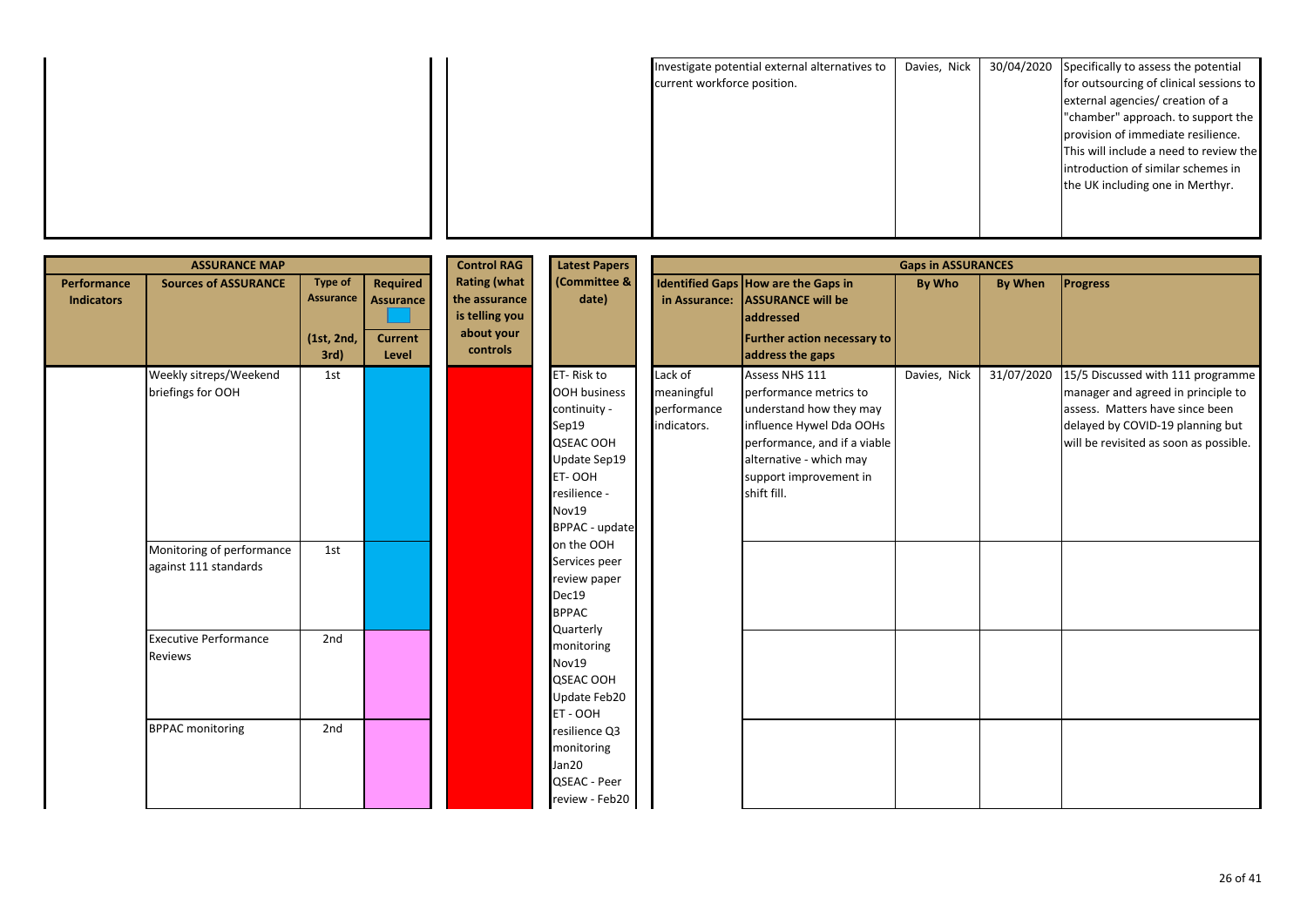| <b>QSEAC</b> monitoring | 2nd |  | BPPAC - OOH<br>service design<br>Feb20 |
|-------------------------|-----|--|----------------------------------------|
| WG Peer Review Oct 19   | 3rd |  |                                        |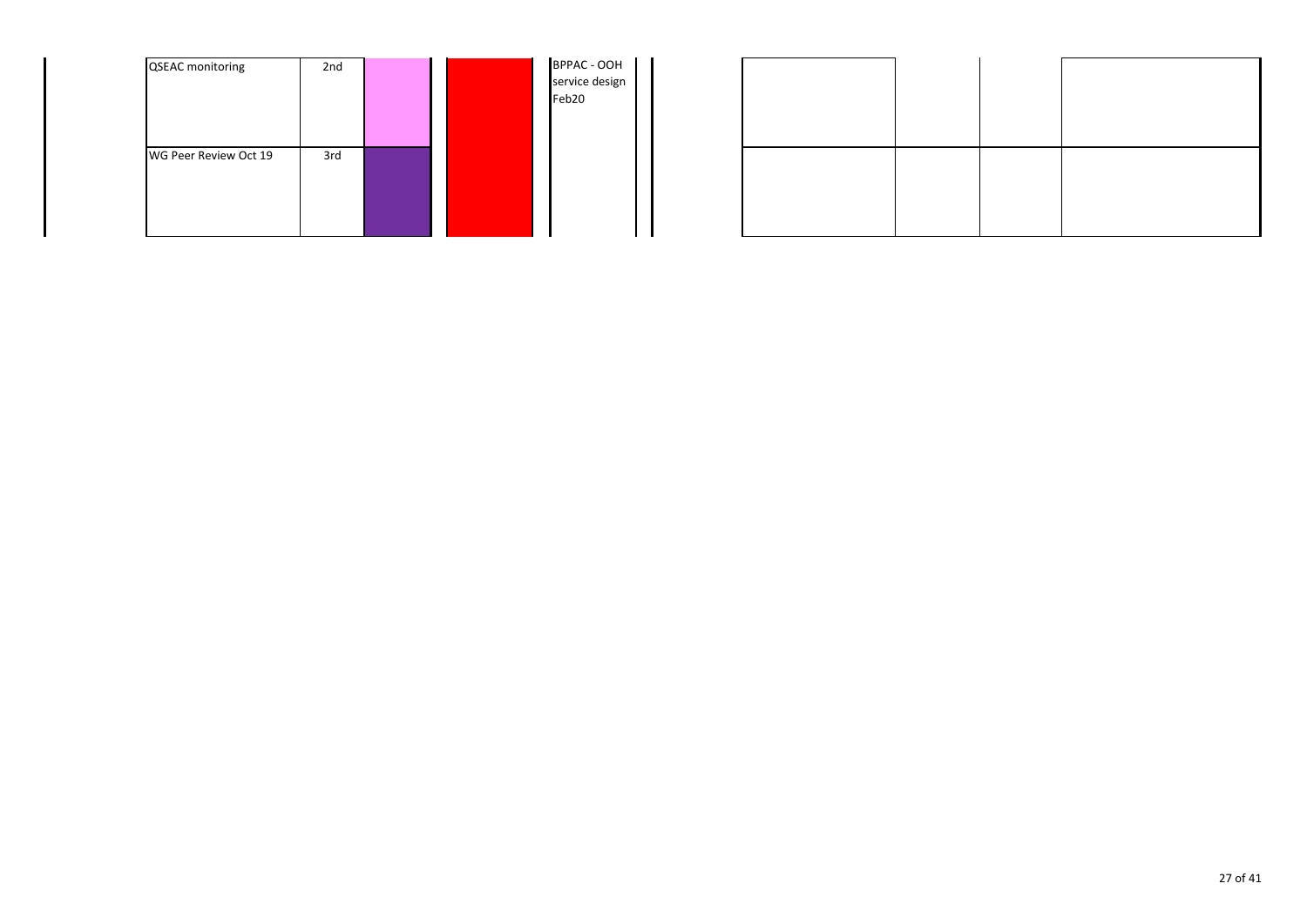<span id="page-27-0"></span>

| <b>Strategic</b><br>Objective: | The Health Board objectives for 2020/21 to be confirmed. |  | <b>Executive Director Owner:</b> | Carruthers, Andrew                                                 | <b>Date of Review:</b> | $Jun-20$ |
|--------------------------------|----------------------------------------------------------|--|----------------------------------|--------------------------------------------------------------------|------------------------|----------|
|                                |                                                          |  | Lead Committee:                  | Quality, Safety and Experience Assurance Date of Next<br>Committee | <b>Review:</b>         | Aug-20   |

| <b>Risk ID:</b> | 117 |                     | <b>Principal Risk</b> There is a risk avoidable patient harm or death and serious deterioration in                                                                                                                                                                                                                                                                                                                                                                                                                                                                                                                         | <b>Risk Rating: (Likelihood</b>                                                                                             |                  |
|-----------------|-----|---------------------|----------------------------------------------------------------------------------------------------------------------------------------------------------------------------------------------------------------------------------------------------------------------------------------------------------------------------------------------------------------------------------------------------------------------------------------------------------------------------------------------------------------------------------------------------------------------------------------------------------------------------|-----------------------------------------------------------------------------------------------------------------------------|------------------|
|                 |     | <b>Description:</b> | clinical condition, with patients having poorer outcomes. This is caused by the<br>delay in transfers to tertiary centre for those requiring urgent cardiac<br>investigations, treatment and surgery. This could lead to an impact/affect on<br>delayed treatments leading to significant adverse clinical outcomes for<br>patients, increased length of stay, increased risk of exposure hospital acquired<br>infection/risks, impaired patient flow into appropriate tertiary cardiac<br>pathways with secondary care CCU and cardiology beds exceeding capacity<br>and inhibiting flow from A&E/Acute Assessment wards. | Domain:<br>Inherent Risk Score (L)<br><b>Current Risk Score (L x</b><br><b>Target Risk Score (L x I)</b><br>Tolerable Risk: | Safety<br>Public |

![](_page_27_Figure_2.jpeg)

The UHB has previously experienced delays in transferring patients to Swansea Bay UHB (SBUHB) tertiary service for a range of cardiac investigations, treatments and surgery. The historic risk specifically associated with transfer delays for N-STEMI patients (NICE: 'within 72 hours' reduced on development of the NSTEMI Treat & Repatriate service. The risk is further reduced given a reduced level demand (reduced acute hospital presentation, reduced referrals from Primary Care, reduced Cardiology Outpatient activity) on account of Covid-19. The Cardiology Service has identified 'reduced patient presentation/Primary Care referral' and 'reduced Cardiology Outpatient activity' as two separate risks to manage this change.

The target score was reduced to 10 in March 2019 on account of the Anticipated benefits of the Regional N-STEMI 'Treat & Repat' arrangement. The service initiated in January 2019 saw a reduction in transfer wait from an average of 10.7 to 3 days by April 2019. Between April and July 2019 waiting times increased to an average of approximately 5.8 days and is reflected in the increased current risk score of 15. Update on February 2020 waiting time position currently awaited from SBUHB.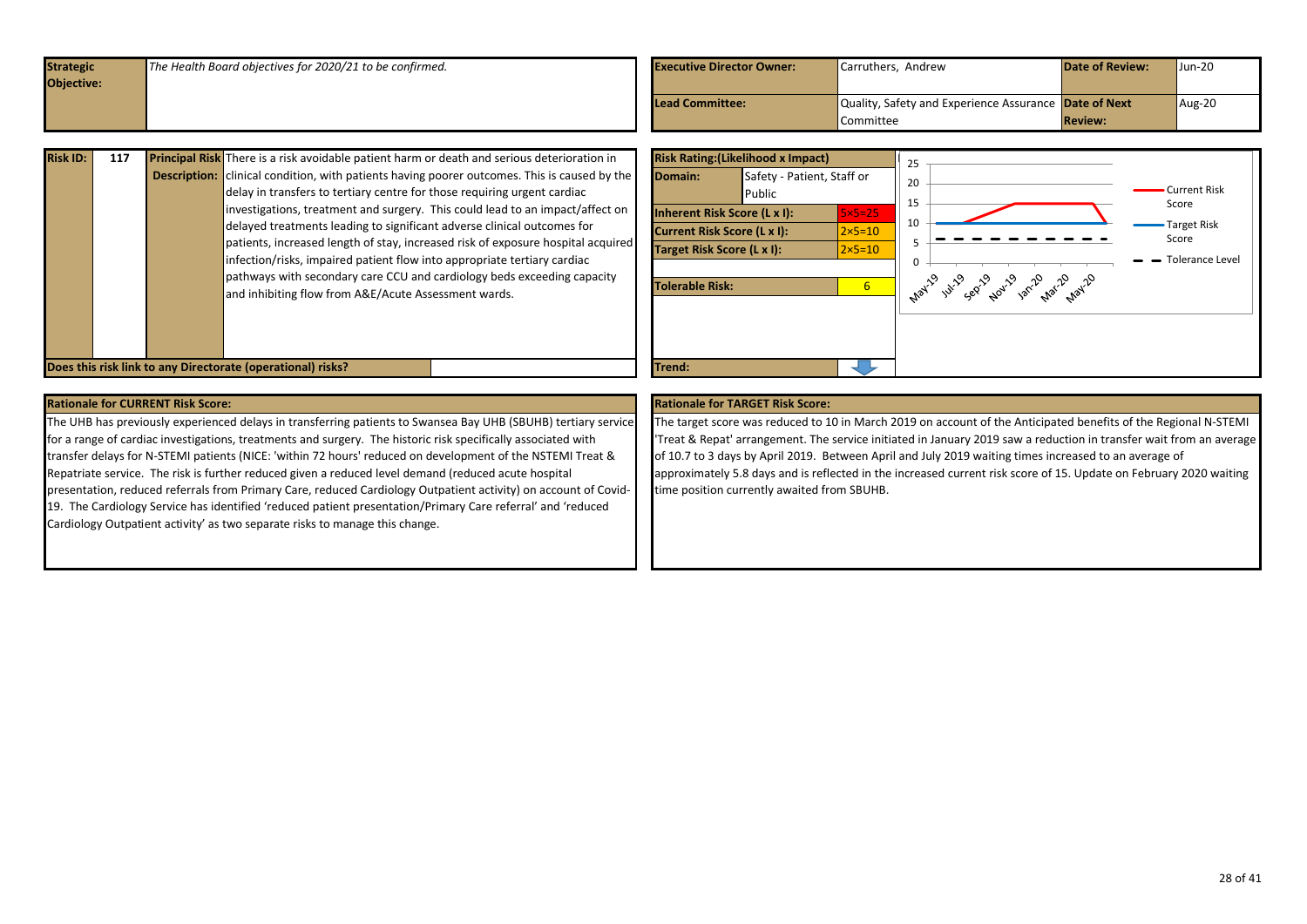| <b>Key CONTROLS Currently in Place:</b>                                                                                                                                                                                                                                                                                                                                                                                                                                                                                                                                                                                                                                                                                                                                                                                                                                                                                                                                                                                                                                                                                                                                                          |                                                                                                                                                                                                                                                                                                                                                                                                                                                                                                                                                          | <b>Gaps in CONTROLS</b>                                                                                                                                                                                              |                       |                          |                                                                                                                                                                                                                                                                                                                                                                                                                                                                                                                                        |
|--------------------------------------------------------------------------------------------------------------------------------------------------------------------------------------------------------------------------------------------------------------------------------------------------------------------------------------------------------------------------------------------------------------------------------------------------------------------------------------------------------------------------------------------------------------------------------------------------------------------------------------------------------------------------------------------------------------------------------------------------------------------------------------------------------------------------------------------------------------------------------------------------------------------------------------------------------------------------------------------------------------------------------------------------------------------------------------------------------------------------------------------------------------------------------------------------|----------------------------------------------------------------------------------------------------------------------------------------------------------------------------------------------------------------------------------------------------------------------------------------------------------------------------------------------------------------------------------------------------------------------------------------------------------------------------------------------------------------------------------------------------------|----------------------------------------------------------------------------------------------------------------------------------------------------------------------------------------------------------------------|-----------------------|--------------------------|----------------------------------------------------------------------------------------------------------------------------------------------------------------------------------------------------------------------------------------------------------------------------------------------------------------------------------------------------------------------------------------------------------------------------------------------------------------------------------------------------------------------------------------|
| (The existing controls and processes in place to manage the risk)                                                                                                                                                                                                                                                                                                                                                                                                                                                                                                                                                                                                                                                                                                                                                                                                                                                                                                                                                                                                                                                                                                                                | <b>Identified Gaps in Controls: (Where</b><br>one or more of the key controls on<br>effective, or we do not have evidence<br>that the controls are working)                                                                                                                                                                                                                                                                                                                                                                                              | How and when the Gap in control be<br><b>addressed</b><br>which the organisation is relying is not Further action necessary to address the<br>controls gaps                                                          | <b>By Who</b>         | <b>By When</b>           | <b>Progress</b>                                                                                                                                                                                                                                                                                                                                                                                                                                                                                                                        |
| # All patients are risk scored by cardiac team at SBUHB on receipt of<br>patient referral from HDUHB.<br># Medical and nursing staff review patients daily and update the<br>Sharepoint referral database as appropriate to communicate and<br>escalate changes in level of risk/priority for patients awaiting transfer.<br># Bi-monthly operational meeting with Swansea Bay UHB (SBUHB) to<br>monitor activity/patient flow and address associated risks/issues.<br># Weekday telephone call between SBUHB Cardiology Coordinator and<br>all 4 hospital Coronary Care Units (CCUs) to review patients awaiting<br>transfer, in particular the progress on identified work-up actions.<br># NSTEMI Treat & Repatriate service in place since January 2019<br>providing 6 ring-fenced beds at PPH supporting timelier transfer for BGH<br>and WGH patients to SBUHB for angiography/coronary revascularisation.<br># Cardiology SDM engaged with Regional planning in support of<br>improvements in coronary angiography capacity across South West<br>Wales.<br># Cardiology SDM engaged with ARCH/Regional planning in support of<br>improvements in pacing capacity across South West Wales. | Lack of capacity in tertiary centre to<br>manage a range of specialised cardiac<br>investigations, treatments and<br>surgery.<br>Lack of available data and business<br>intelligence to support daily<br>monitoring/escalation of waiting<br>times across all sites for the full range<br>of cardiac investigations, treatments<br>and surgery.<br>Lack of cardiac catheter capacity in<br>HDUHB to reduce reliance on tertiary<br>centre angiography.<br>Lack of theatre / pacing capacity in<br>HDUHB to reduce reliance on tertiary<br>centre pacing. | Develop business case to outline and<br>evidence the benefits of increasing in-house<br>coronary angiography capacity in 2020/21 as<br>part of a broader plan to reduce reliance on<br>tertiary service angiography. | Smith, Paul           | 31/01/2019<br>30/09/2020 | Cardiology SDM is engaged with<br>JRPDF concerning this development.<br>SDM/Clinical Lead currently<br>prioritising development of CT<br>Coronary Angiography in support of<br>reducing reliance on conventional in-<br>house and tertiary care coronary<br>angiography. SDM currently working<br>with Commissioning Manager to<br>review scope and potential to<br>repatriate an element of elective<br>angiography activity (LTA) from<br>SBUHB. This has not been<br>progressed over Quarter 4 ('19/'20)<br>due to Covid pressures. |
|                                                                                                                                                                                                                                                                                                                                                                                                                                                                                                                                                                                                                                                                                                                                                                                                                                                                                                                                                                                                                                                                                                                                                                                                  | Lack of CT Coronary Angiography<br>capacity in HDUHB to reduce reliance<br>on in-house and SBUHB angiography.                                                                                                                                                                                                                                                                                                                                                                                                                                            | Develop long term regional plan.                                                                                                                                                                                     | Carruthers,<br>Andrew | 30/09/2019<br>31/12/2020 | Decision taken not to establish a<br>regional Cardiac Network/<br>Collaborative. Development of long<br>term regional plan now being<br>overseen by Joint Regional Planning<br>and Delivery Forum and Committee<br>and ARCH workstreams.<br>SDM/Clinical Lead are engaged with<br>these workstreams.                                                                                                                                                                                                                                   |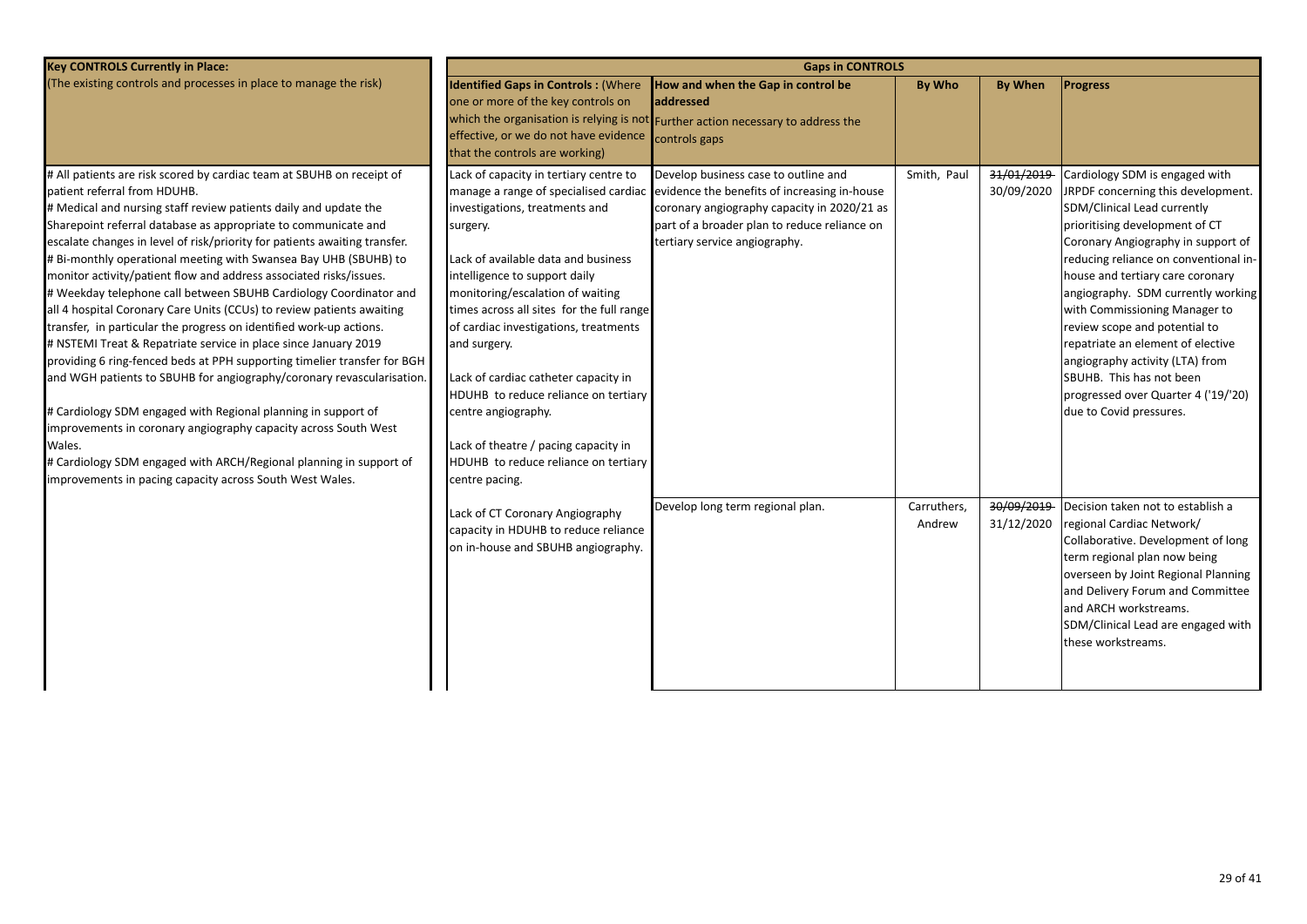| Develop business case to support the long-<br>term sustainability of the N-STEMI 'Treat &<br>Repat' service, in particular for the following<br>cost elements:<br>• the transportation costs to ensure early<br>transfer of patients to Morriston for same<br>day cardiac catheter treatment and same day<br>repatriation to HDdUHB; and<br>• Consultant co-ordination/advice on the<br>HDdUHB patients referred to the regional<br>centre, t | Smith, Paul | Completed | Long-term funding now in place for<br>PPH N-STEMI 'Treat & Repat' service -<br>this service is now established and<br>this action is now complete.                                                                         |
|-----------------------------------------------------------------------------------------------------------------------------------------------------------------------------------------------------------------------------------------------------------------------------------------------------------------------------------------------------------------------------------------------------------------------------------------------|-------------|-----------|----------------------------------------------------------------------------------------------------------------------------------------------------------------------------------------------------------------------------|
| Address issues identified regarding needed<br>improvements to referral processes as<br>reported in August JRPDC paper:<br>• the internal communication and transfer<br>processes within HDdUHB are a critical part<br>of the success of the treat and repatriate<br>pathway; and<br>• Secondary care Cardiology referrals now<br>have Consultant to Consultant discussion<br>ahead of the electronic referral being made.                     | Smith, Paul | Completed | Current controls working well.<br>SharePoint system and daily<br>weekday coordination calls between<br>Morriston Hospital and 4 HDUHB<br>hospital sites working well.                                                      |
| Develop more robust reporting of data and<br>business intelligence to support daily<br>monitoring/escalation of waiting times across<br>all sites for the full range of cardiac<br>investigations, treatments and surgery.                                                                                                                                                                                                                    | Smith, Paul | Completed | Currently piloting system at GGH for<br>roll-out across all 4 hospital sites. In-<br>house system monitored by<br>Cardiology SDM works well in<br>supporting escalation of prolonged<br>waits to Morriston Cardiac Centre. |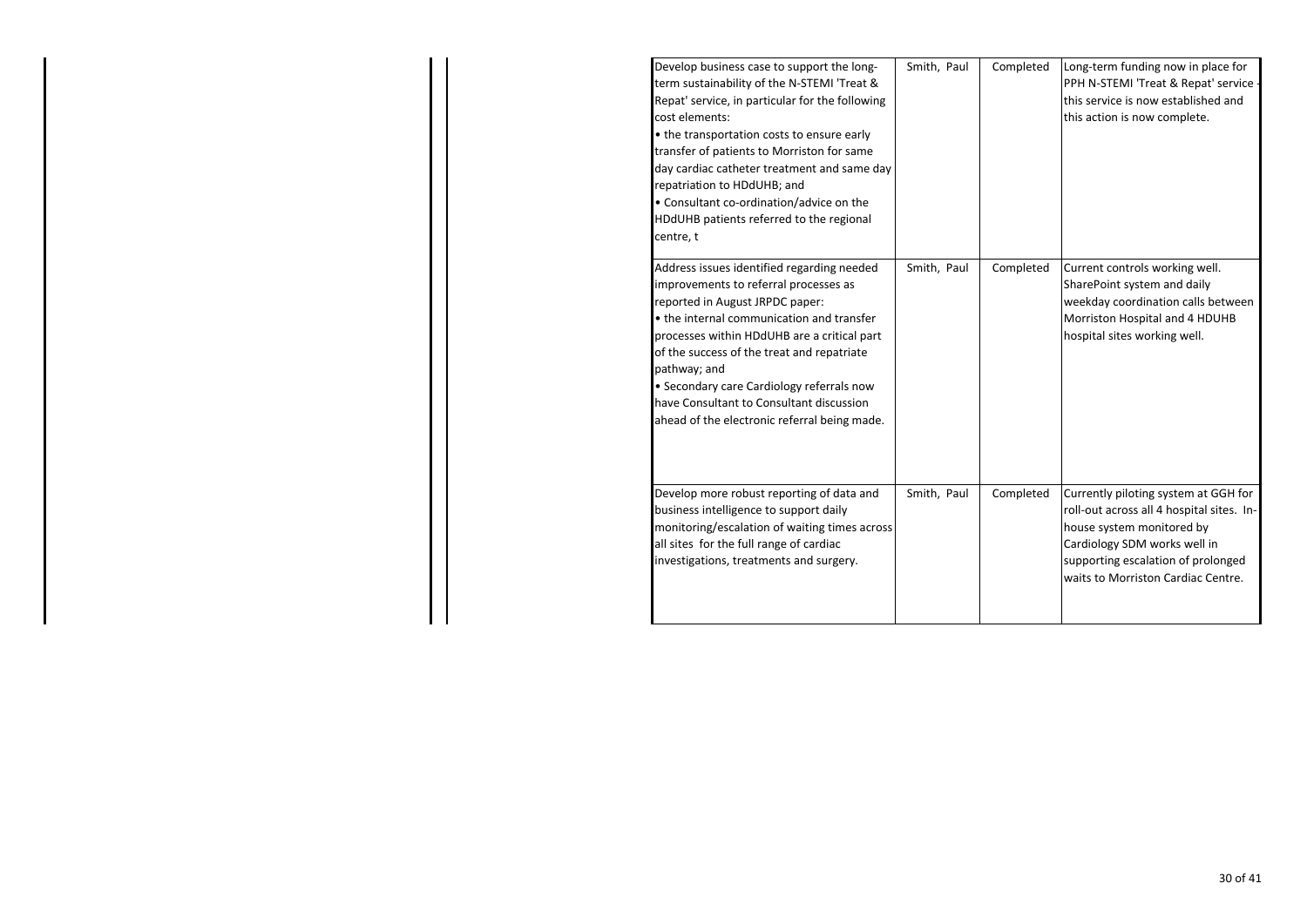|  | Develop business case to outline and      | Smith, Paul | 31/10/2019 | Pacing SBAR (Aug '19) approved by      |
|--|-------------------------------------------|-------------|------------|----------------------------------------|
|  | evidence benefits of increasing in-house  |             | 30/09/2020 | Execs in Sept '19 supporting           |
|  | pacing capacity in 2019/20 as part of a   |             |            | repatriating Simple Bradycardia        |
|  | broader plan to repatriate the pacing LTA |             |            | Pacing (LTA) from SBUHB. Initial       |
|  | from SBUHB.                               |             |            | plan to phased repatriation from       |
|  |                                           |             |            | October/November 2019 impeded          |
|  |                                           |             |            | by HDUHBs pacing                       |
|  |                                           |             |            | operational/capacity pressures (loss   |
|  |                                           |             |            | of 50% capacity at GGH site; loss of   |
|  |                                           |             |            | 33% Health-board-wide).                |
|  |                                           |             |            | SDM/Clinical Lead currently working    |
|  |                                           |             |            | to return service capacity to baseline |
|  |                                           |             |            | and accelerate plans around activity   |
|  |                                           |             |            | repatriation. HDUHB Pacing Group       |
|  |                                           |             |            | meets bi-weekly to review local        |
|  |                                           |             |            | development plan progress.             |
|  |                                           |             |            | SDM/Clinical Lead engaging with        |
|  |                                           |             |            | ARCH Brady Pacing Sub Group. This      |
|  |                                           |             |            | has not been progressed over           |
|  |                                           |             |            | Quarter 4 ('19/'20) due to Covid       |
|  |                                           |             |            | pressures.                             |
|  |                                           |             |            |                                        |
|  |                                           |             |            |                                        |
|  |                                           |             |            |                                        |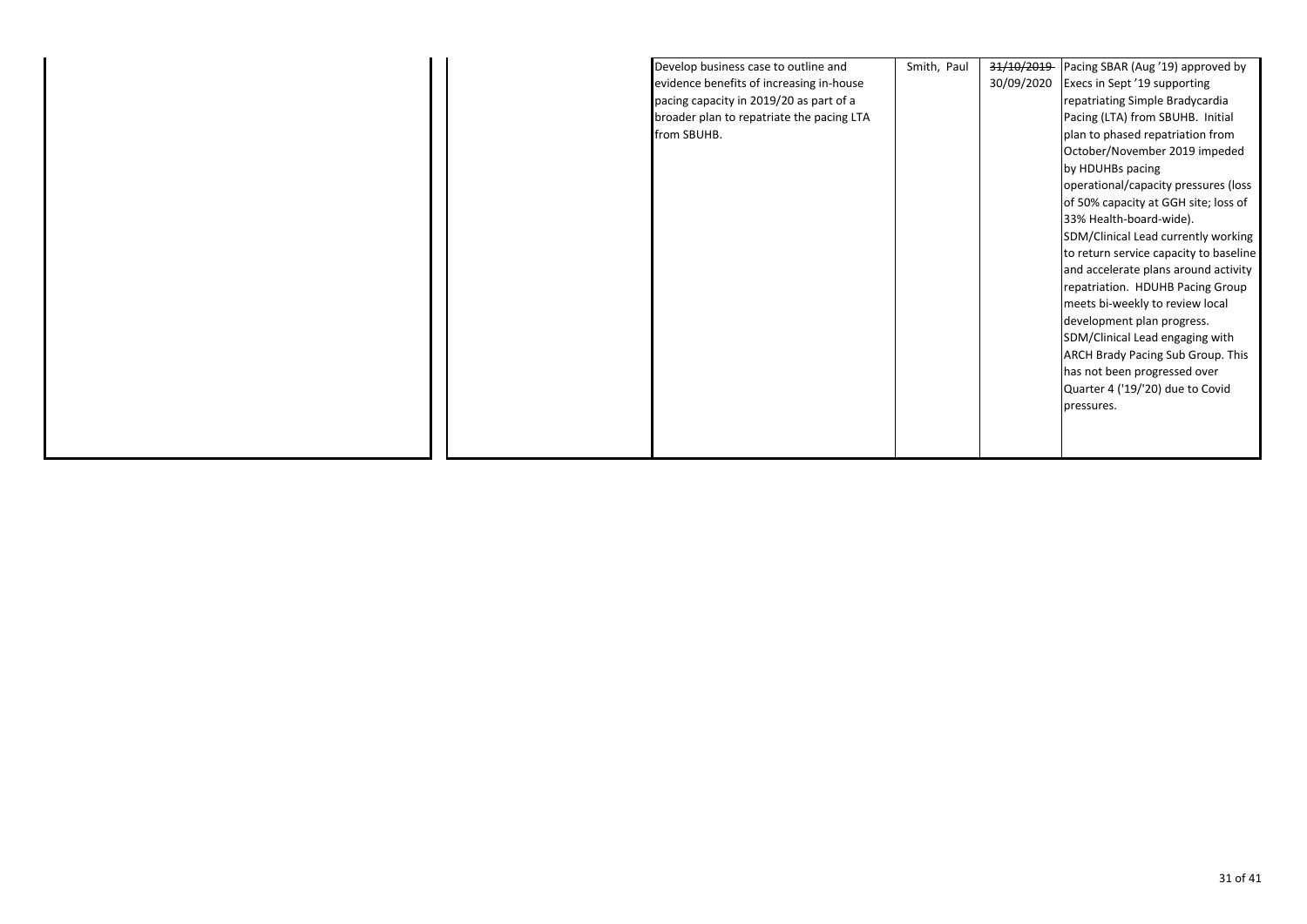| <b>ASSURANCE MAP</b>                             |                                                                                                                                                          |                                                          | <b>Control RAG</b><br><b>Latest Papers</b>                     | <b>Gaps in ASSURANCES</b>                                                        |                       |                                     |                                                                                                                                               |                       |                          |                                                                                                                                                                                                                                                                                                                                                                                                                                                                                                                                                        |
|--------------------------------------------------|----------------------------------------------------------------------------------------------------------------------------------------------------------|----------------------------------------------------------|----------------------------------------------------------------|----------------------------------------------------------------------------------|-----------------------|-------------------------------------|-----------------------------------------------------------------------------------------------------------------------------------------------|-----------------------|--------------------------|--------------------------------------------------------------------------------------------------------------------------------------------------------------------------------------------------------------------------------------------------------------------------------------------------------------------------------------------------------------------------------------------------------------------------------------------------------------------------------------------------------------------------------------------------------|
| Performance<br><b>Indicators</b>                 | <b>Sources of ASSURANCE</b>                                                                                                                              | <b>Type of</b><br><b>Assurance</b><br>(1st, 2nd,<br>3rd) | <b>Required</b><br><b>Assurance</b><br><b>Current</b><br>Level | <b>Rating (what</b><br>the assurance<br>is telling you<br>about your<br>controls | (Committee &<br>date) |                                     | Identified Gaps How are the Gaps in<br>in Assurance: ASSURANCE will be<br>addressed<br><b>Further action necessary to</b><br>address the gaps | <b>By Who</b>         | <b>By When</b>           | <b>Progress</b>                                                                                                                                                                                                                                                                                                                                                                                                                                                                                                                                        |
| Performance<br>indicators for Tier<br>1 targets. | Daily/weekly/monthly/<br>monitoring arrangements by<br>management                                                                                        | 1st                                                      |                                                                |                                                                                  |                       | Lack of<br>Board and<br>Committees. | Review reporting<br>oversight at the arrangements of emergency<br>and elective waits.                                                         | Carruthers,<br>Andrew | 01/10/2018<br>30/09/2020 | Discussions continue with SBUHB for<br>information on cardiac patients(on<br>all pathways) to be provided to Hywel<br>Dda for inclusion in the IPAR. Whilst<br>access has been agreed to SBUHB's<br>cardiac activity, there are still issues<br>with accessing the system which<br>have raised with SBUHB. once this is<br>resolved, a routine report can be<br>developed to allow the reporting of<br>time taken from referral in HDUHB<br>to treatment in SBUHB. This has not<br>been progressed over Quarter 4<br>('19/'20) due to Covid pressures. |
|                                                  | Audit of N-STEMI referral<br>undertaken by Clinical Lead<br>show average wait of 5.8<br>days - currently being<br>reviewed for February 2020<br>position | 1st                                                      |                                                                |                                                                                  |                       |                                     |                                                                                                                                               |                       |                          |                                                                                                                                                                                                                                                                                                                                                                                                                                                                                                                                                        |
|                                                  | <b>Executive Performance</b><br>Reviews                                                                                                                  | 2nd                                                      |                                                                |                                                                                  |                       |                                     |                                                                                                                                               |                       |                          |                                                                                                                                                                                                                                                                                                                                                                                                                                                                                                                                                        |
|                                                  | <b>IPAR Performance Report to</b><br><b>BPPAC &amp; Board</b>                                                                                            | 2nd                                                      |                                                                |                                                                                  |                       |                                     |                                                                                                                                               |                       |                          |                                                                                                                                                                                                                                                                                                                                                                                                                                                                                                                                                        |
|                                                  | Monthly oversight by WG                                                                                                                                  | 3rd                                                      |                                                                |                                                                                  |                       |                                     |                                                                                                                                               |                       |                          |                                                                                                                                                                                                                                                                                                                                                                                                                                                                                                                                                        |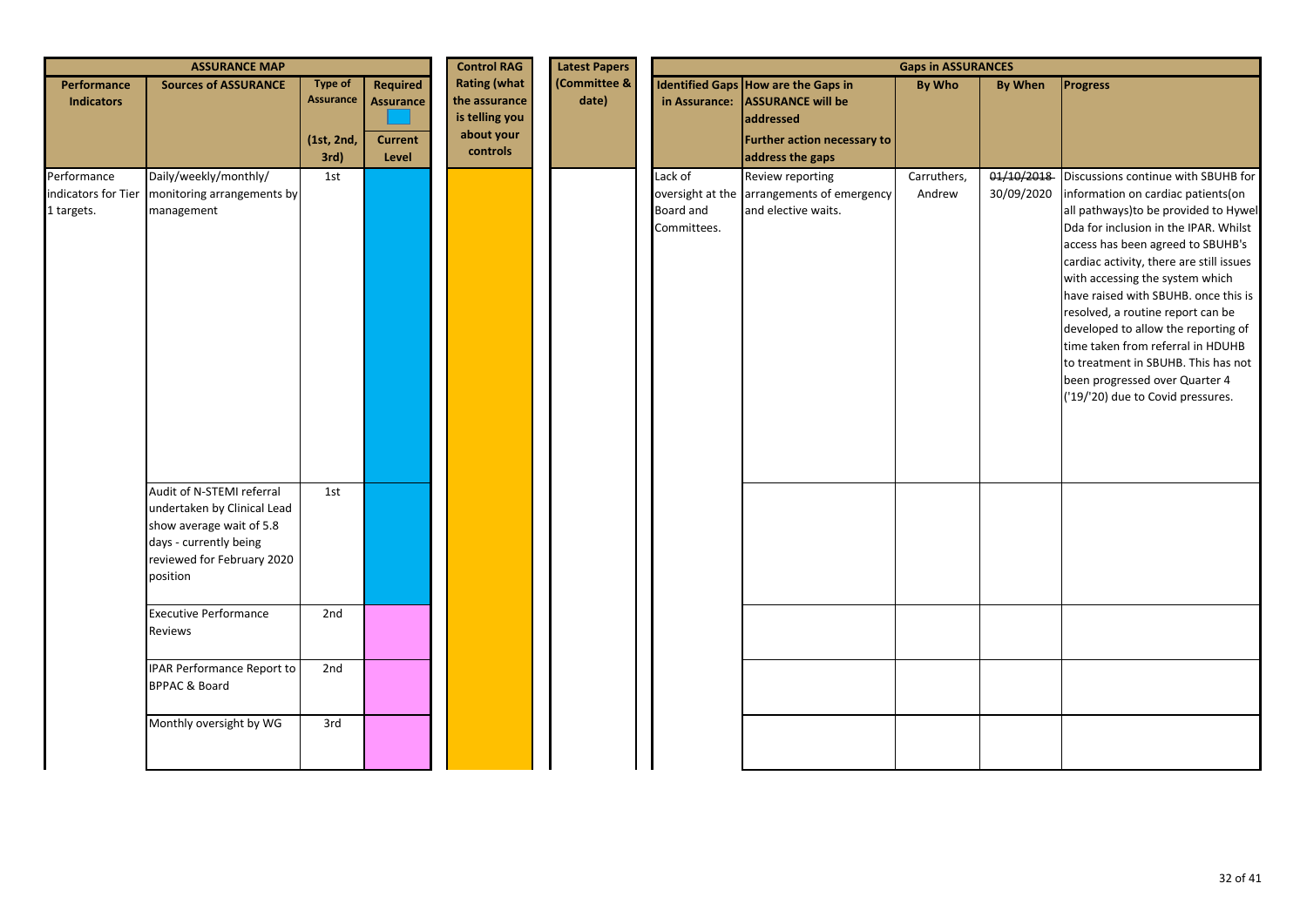<span id="page-32-0"></span>

| <b>Strategic</b>  | The Health Board objectives for 2020/21 to be confirmed. | <b>Executive Director Owner:</b> | Carruthers, Andrew                                    | <b>Date of Review:</b> | $Jun-20$ |
|-------------------|----------------------------------------------------------|----------------------------------|-------------------------------------------------------|------------------------|----------|
| <b>Objective:</b> |                                                          |                                  |                                                       |                        |          |
|                   |                                                          | <b>Lead Committee:</b>           | Quality, Safety and Experience Assurance Date of Next |                        | Aug-20   |
|                   |                                                          |                                  | Committee                                             | <b>Review:</b>         |          |
|                   |                                                          |                                  |                                                       |                        |          |

| <b>Risk ID:</b> | 634 | <b>Principal Risk</b> There is a risk avoidable harm of maternity patients who require an                                                                                                                                                                                                                                                                                                                                              |
|-----------------|-----|----------------------------------------------------------------------------------------------------------------------------------------------------------------------------------------------------------------------------------------------------------------------------------------------------------------------------------------------------------------------------------------------------------------------------------------|
|                 |     | <b>Description:</b> emergency c-section (category 1) at Bronglais General Hospital (BGH) outside<br>of normal working hours. This is caused by not being able to meet the<br>required standard of 'call to knife' within 30 minutes as there is no overnight<br>theatre provision located on site. This could lead to an impact/affect on<br>complications for mother and baby resulting in long term, irreversible health<br>effects. |

![](_page_32_Figure_2.jpeg)

| <b>Rationale for CURRENT Risk Score:</b>                                                                           | <b>Rationale for TARGET Risk Score:</b>                         |
|--------------------------------------------------------------------------------------------------------------------|-----------------------------------------------------------------|
| There is currently a resident Operating Department Practitioner 24/7 at Bronglais Hospital alongside a resident    | The UHB is aspiring to reduce this risk to the minimum by est   |
| anaesthetic and obstetric team. The theatre scrub currently work on an on-call basis from home, which must be      | Bronglais Hospital to mitigate against the potential for outsic |
| within 20 minutes travelling distance from the site. There is the potential for outside factors to impede timely   |                                                                 |
| arrival on site which are outside the control of the team which is reflected in the likelihood score of 3. While   |                                                                 |
| there have been no breaches of the 30 minute target it remains a potential risk which could have significant       |                                                                 |
| consequences. The Bronglais unit is a obstetric unit with modified criteria for delivery, with mothers assessed as |                                                                 |
| being at high risk of complications during labour requiring medical intervention, being managed though the         |                                                                 |
| Maternity Unit in Carmarthen.                                                                                      |                                                                 |
|                                                                                                                    |                                                                 |

stablishing a resident primary theatre team 24/7 in ide factors to impact upon the delivery of care.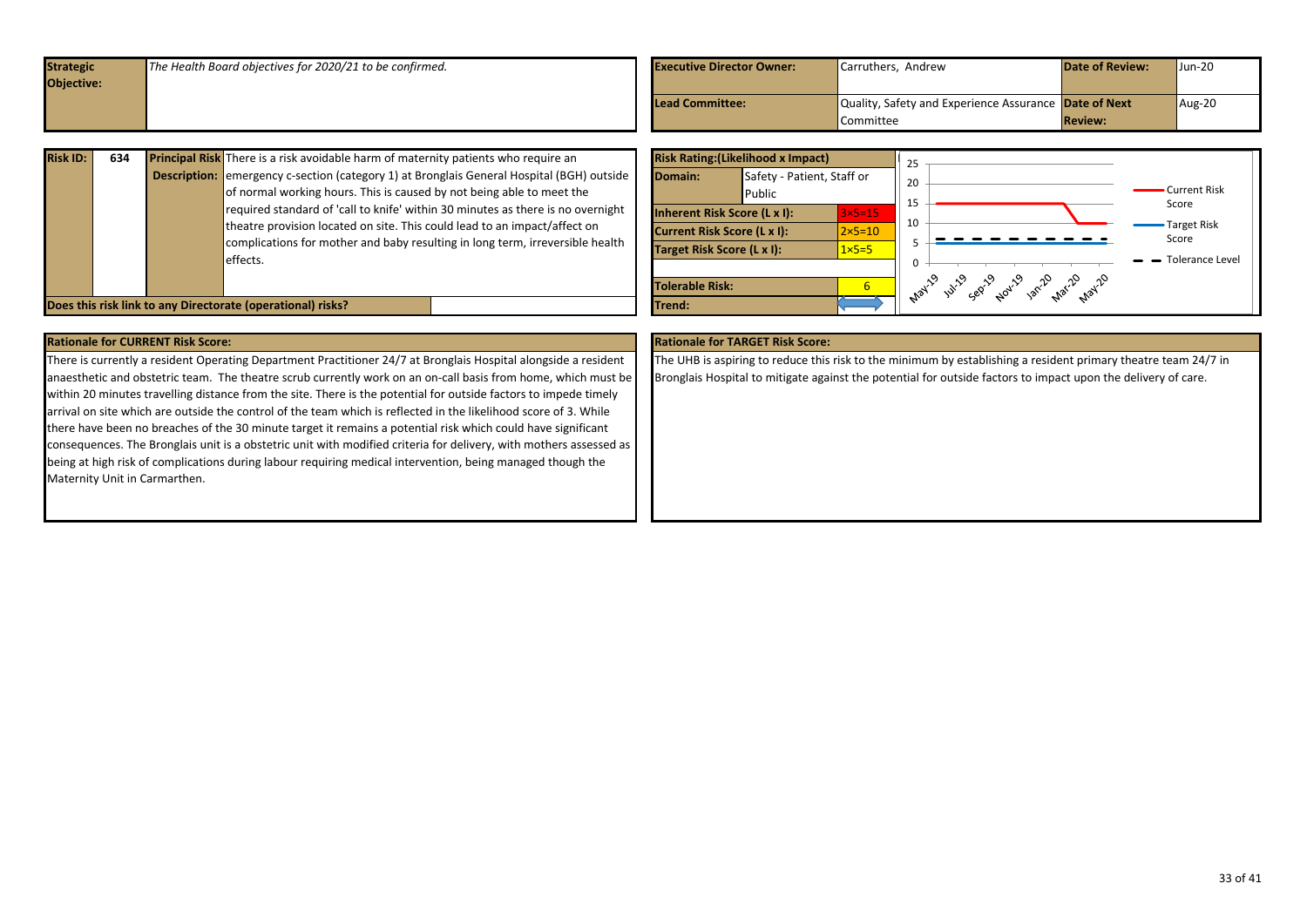| <b>Key CONTROLS Currently in Place:</b>                                                                                                                                                                                                                                                                                                                                                                      |                                                                                                                                                             | <b>Gaps in CONTROLS</b>                                                                                                                                                     |                               |                                                                                  |                                                                                                                                                                                                                                                    |
|--------------------------------------------------------------------------------------------------------------------------------------------------------------------------------------------------------------------------------------------------------------------------------------------------------------------------------------------------------------------------------------------------------------|-------------------------------------------------------------------------------------------------------------------------------------------------------------|-----------------------------------------------------------------------------------------------------------------------------------------------------------------------------|-------------------------------|----------------------------------------------------------------------------------|----------------------------------------------------------------------------------------------------------------------------------------------------------------------------------------------------------------------------------------------------|
| (The existing controls and processes in place to manage the risk)                                                                                                                                                                                                                                                                                                                                            | <b>Identified Gaps in Controls: (Where</b><br>one or more of the key controls on<br>effective, or we do not have evidence<br>that the controls are working) | How and when the Gap in control be<br>addressed<br>which the organisation is relying is not Further action necessary to address the<br>controls gaps                        | <b>By Who</b>                 | By When                                                                          | <b>Progress</b>                                                                                                                                                                                                                                    |
| Resident Operating Department Practitioners (OPD) Team<br>24/7 anaesthetic cover on site (obstetrician and consultant anaesthetist).                                                                                                                                                                                                                                                                         | Not having 24/7 resident theatre<br>team.                                                                                                                   | Establish funding for 24/7 resident theatre<br>team.                                                                                                                        | Teape, Joe<br>(Inactive User) | Completed                                                                        | Funding approved by Executive<br>Team. Implemented new rota Oct19.                                                                                                                                                                                 |
| All families are informed by the Maternity Service at Bronglais Hospital<br>of the services available at the hospital and that they will be a Continual<br>Risk Assessment throughout pregnancy for the suitability of the Mother<br>to deliver at BGH. Maternity staff are trained to deal with emergencies,<br>with protocols in place for transfer out to appropriate centre is issues are<br>identified. |                                                                                                                                                             | Advertise and appoint to expanded theatre<br>Team following agreement on funding.                                                                                           | Hire,<br>Stephanie            | Completed                                                                        | Every vacancy is advertised although<br>applicants can be limited. Exploring<br>options for bulk shifts with on-<br>contract agencies agency.                                                                                                      |
| Principle of removal of on-call compensatory rest approved by Executive<br>Team.                                                                                                                                                                                                                                                                                                                             |                                                                                                                                                             | Agreement with theatre teams (employee<br>relations) for removal of compensatory rest.<br>Formal 90 day OCP for Scrub and Band 3<br>circulatory staff to commence 16/01/19. | Carruthers,<br>Andrew         | 30/11/2018<br>30/04/2019<br>14/06/2019<br>15/07/2019<br>31/03/2020<br>30/09/2020 | OCP completed for SCRUB and Band<br>3 team. Resolution of the process to<br>remove compensatory rest days was<br>paused during the COVID-19 and will<br>form part of the Quarter 2 plan. Staff<br>and union representatives have been<br>informed. |
|                                                                                                                                                                                                                                                                                                                                                                                                              |                                                                                                                                                             | E-roster build to support the new resident on<br>call theatre team rota                                                                                                     | Barker, Karen                 | Completed                                                                        | Complete - e-roster is in place.                                                                                                                                                                                                                   |
|                                                                                                                                                                                                                                                                                                                                                                                                              |                                                                                                                                                             | Develop a formal implementation plan for<br>the new staffing arrangements.                                                                                                  | Barker, Karer                 | Completed                                                                        | Establishment confirmed and work<br>patterns in place. Recruitment<br>ongoing.                                                                                                                                                                     |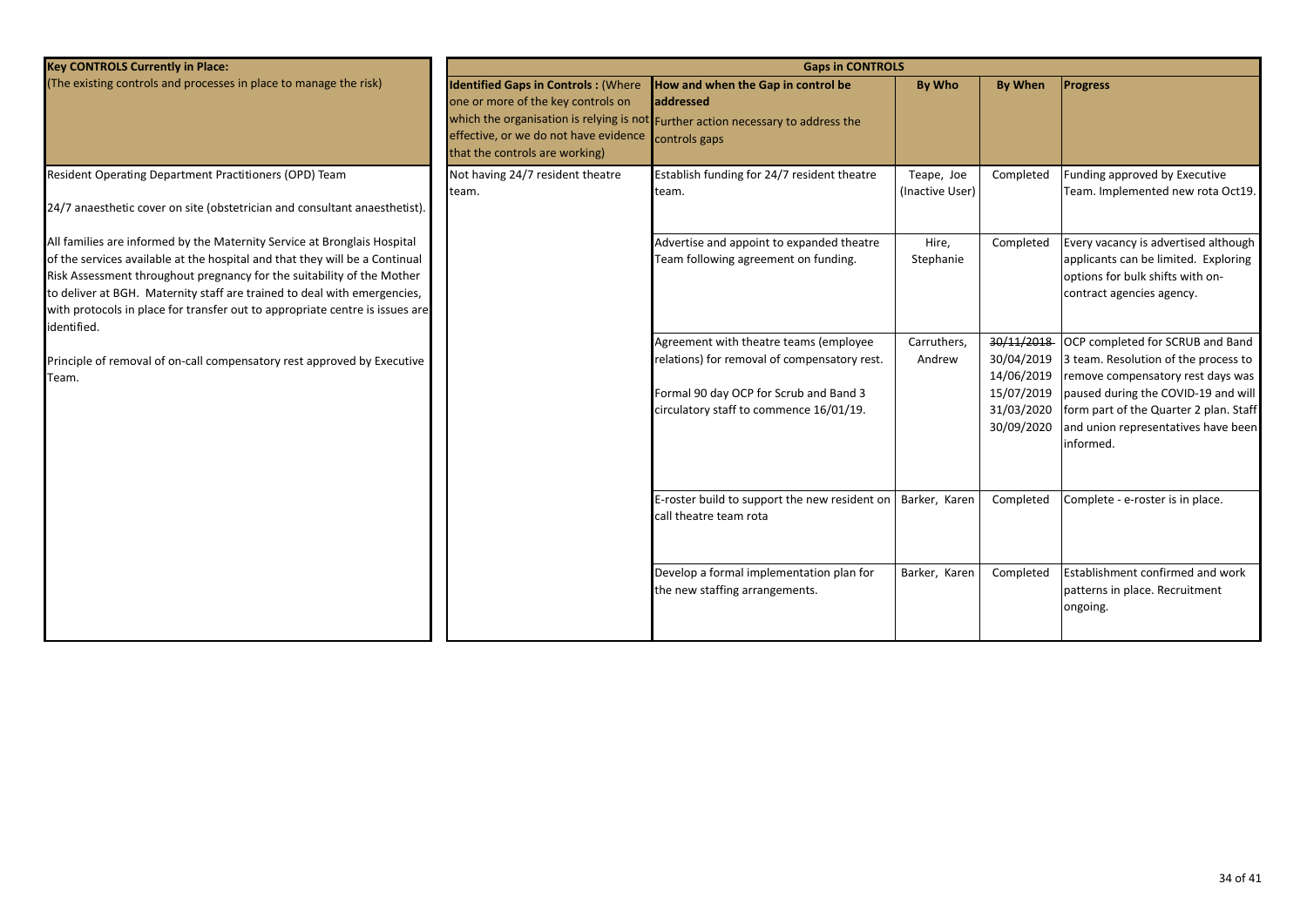| <b>ASSURANCE MAP</b>                                                            |                                                                                                                                  |                                                   | <b>Control RAG</b>                                      | <b>Latest Papers</b>                                                             | <b>Gaps in ASSURANCES</b>                                                           |                  |                                                                                                                                               |        |                |                 |
|---------------------------------------------------------------------------------|----------------------------------------------------------------------------------------------------------------------------------|---------------------------------------------------|---------------------------------------------------------|----------------------------------------------------------------------------------|-------------------------------------------------------------------------------------|------------------|-----------------------------------------------------------------------------------------------------------------------------------------------|--------|----------------|-----------------|
| Performance<br><b>Indicators</b>                                                | <b>Sources of ASSURANCE</b>                                                                                                      | <b>Type of</b><br>Assurance<br>(1st, 2nd,<br>3rd) | Required<br><b>Assurance</b><br><b>Current</b><br>Level | <b>Rating (what</b><br>the assurance<br>is telling you<br>about your<br>controls | (Committee &<br>date)                                                               |                  | Identified Gaps How are the Gaps in<br>in Assurance: ASSURANCE will be<br><b>addressed</b><br>Further action necessary to<br>address the gaps | By Who | <b>By When</b> | <b>Progress</b> |
| No of incidents<br>reported where<br>30 minute<br>response target is<br>missed. | <b>Maternity Services</b><br>governance systems review<br>of incident reports<br>Management audit of cases<br>presented to QSEAC | 1st<br>2nd                                        |                                                         |                                                                                  | <b>Executive Team</b><br>- Jul 18<br><b>Executive Team</b><br>Dec18<br>ARAC - Jun19 | None identified. |                                                                                                                                               |        |                |                 |
|                                                                                 | Discussions with WG Chief<br>Nursing Officer & UHB<br><b>Medical &amp; Nursing Director</b>                                      | 3rd                                               |                                                         |                                                                                  |                                                                                     |                  |                                                                                                                                               |        |                |                 |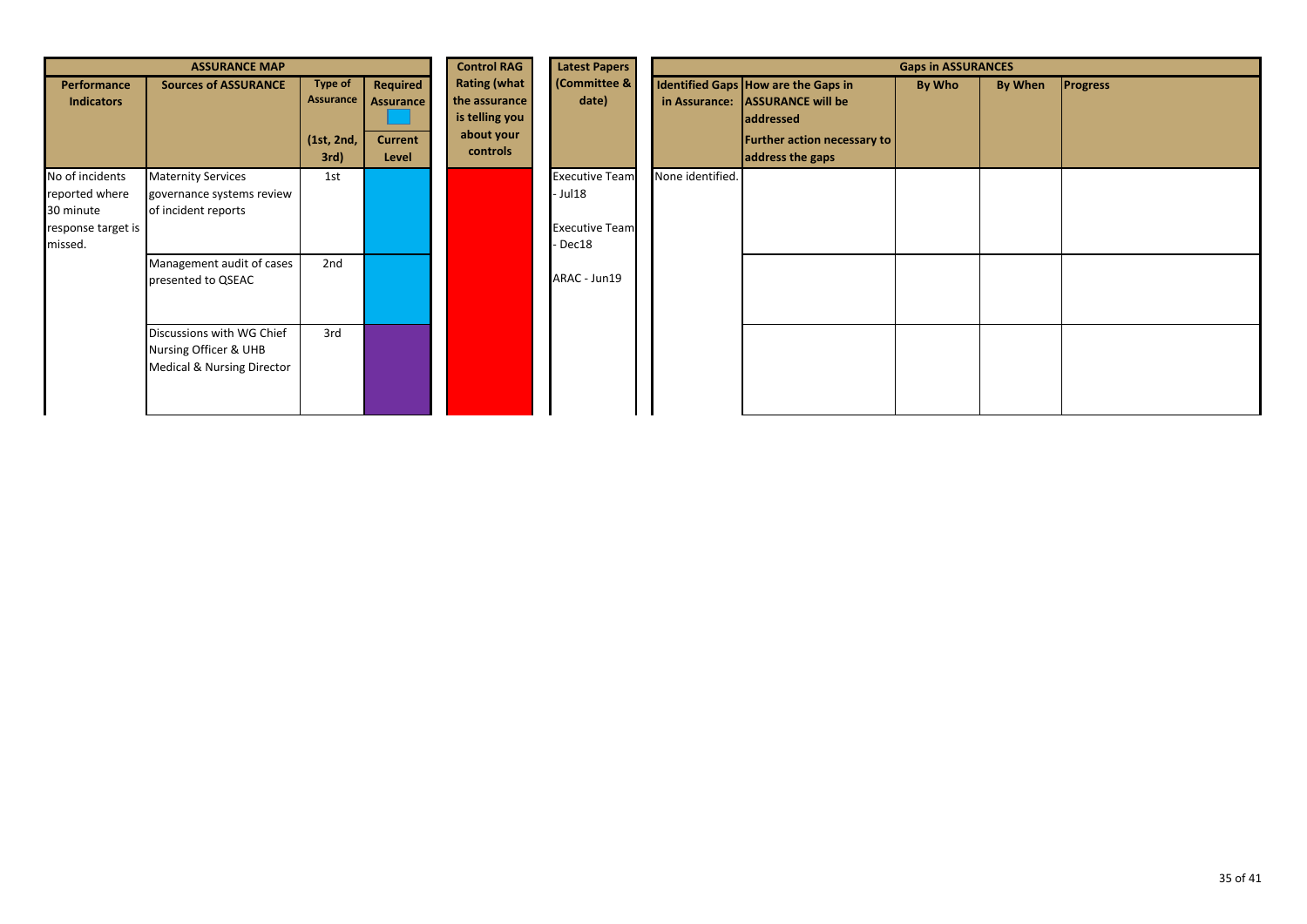<span id="page-35-0"></span>

| <b>Strategic</b><br><b>Objective:</b> | The Health Board objectives for 2020/21 to be confirmed. | <b>Executive Director Owner:</b> | Jervis, Ros                                                        | <b>Date of Review:</b> | $Mav-20$ |
|---------------------------------------|----------------------------------------------------------|----------------------------------|--------------------------------------------------------------------|------------------------|----------|
|                                       |                                                          | Lead Committee:                  | Quality, Safety and Experience Assurance Date of Next<br>Committee | <b>Review:</b>         | Jul-20   |

| 635 | <b>Principal Risk</b> There is a risk of a no-deal Brexit impacting on the business continuity of   |
|-----|-----------------------------------------------------------------------------------------------------|
|     | <b>Description:</b> health care services. This is caused by a lack of clarity regarding UK position |
|     | on Britain's exit from EU in relation to the trade agreements (the basis of the                     |
|     | future relationship with the EU and the foundations of the deal). This could                        |
|     | lead to an impact/affect on the UHB being unable to continue to run services,                       |
|     | patients being able to access appropriate and timely treatment, the UHB                             |
|     | being able to maintain safe and effective levels of staffing, financial loss and                    |
|     | adverse publicity/reduction in stakeholder confidence and increased mortality                       |
|     | and ill-health across our population.                                                               |
|     |                                                                                                     |
|     |                                                                                                     |

![](_page_35_Figure_2.jpeg)

By reflecting of on-going work, and plans at local, regional and national levels, and recent resilience measures adopted by the organisation in response to COVID19 we have reduced the current score. The compounding effect of a Brexit no-deal scenario with winter plans, maintaining the Covid-19 response and the increasing concern regarding the fragility of the independent social care sector requires the likelihood to remain at 4 however the impact score has been reduced to 2 to reflect the additional resilience at a national, regional and local level due to COVID19

This will be affected by confirmation of Brexit outcome by UK Government. The UK government will commence the fourth round of trade talks with the EU from 01 June. However, the UK Government has repeatedly ruled out extending the transition period and will move to trading with the EU on World Trade Organisation rules from 2021 if no agreement is reached.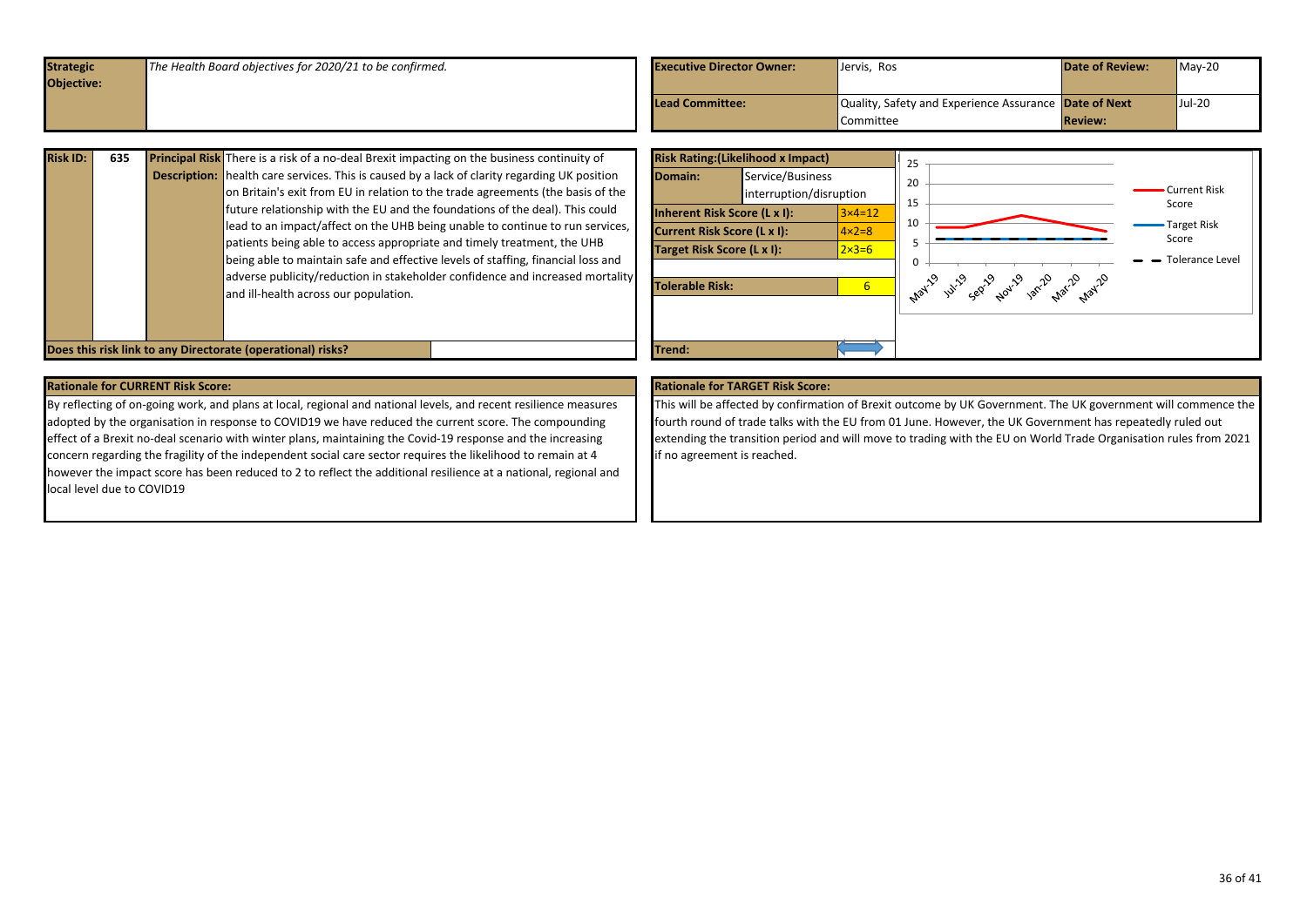| <b>Key CONTROLS Currently in Place:</b>                                                                                                                                                                                                                                                                                                                                                                                                                                         |                                                                                                                                                             | <b>Gaps in CONTROLS</b>                                                                                                                               |                |                                        |                                                                                                                                                                            |
|---------------------------------------------------------------------------------------------------------------------------------------------------------------------------------------------------------------------------------------------------------------------------------------------------------------------------------------------------------------------------------------------------------------------------------------------------------------------------------|-------------------------------------------------------------------------------------------------------------------------------------------------------------|-------------------------------------------------------------------------------------------------------------------------------------------------------|----------------|----------------------------------------|----------------------------------------------------------------------------------------------------------------------------------------------------------------------------|
| (The existing controls and processes in place to manage the risk)                                                                                                                                                                                                                                                                                                                                                                                                               | <b>Identified Gaps in Controls: (Where</b><br>one or more of the key controls on<br>effective, or we do not have evidence<br>that the controls are working) | How and when the Gap in control be<br>laddressed<br>which the organisation is relying is not Further action necessary to address the<br>controls gaps | By Who         | By When                                | <b>Progress</b>                                                                                                                                                            |
| Brexit Steering Group established to manage the consequences of<br>Brexit and its interface with partners.<br>* Wider governance infrastructure in place - of note the Dyfed Powys LRF                                                                                                                                                                                                                                                                                          | Full understanding of potential<br>impacts and implications for the UHB and WG.<br>due to the unknown final outcome of                                      | Scoping Exercise and liaison with other HBs                                                                                                           | Hussell, Sam   | Completed                              | Completed.                                                                                                                                                                 |
| Brexit Group and Welsh Government led groups (currently stood down).<br>Risk assessments and business continuity plans feed into a dynamic risk<br>summary document which continues to track on-going risks and controls<br>assurance with business continuity.                                                                                                                                                                                                                 | Brexit.                                                                                                                                                     | Completion of suite of risk assessment and<br>business continuity plans (BCPs) by service<br>leads to mitigate highest risks.                         | Hussell, Sam   | Completed                              | Completed.                                                                                                                                                                 |
| * Scoping exercise undertaken within Workforce to identify EU nationals<br>and resolve data gaps in ESR. Workforce Brexit Plan developed.<br>* Staff Brexit Intranet page developed as single point of information plus<br>a closed Facebook Group for EU staff.<br>* Sitrep process at local, regional and national level for reporting and<br>escalating impacts of consequences of Brexit (currently stood down).<br>* Staff bulletins issued to inform and raise awareness. |                                                                                                                                                             | Completion of workforce scoping exercise<br>and resolution of ESR data gap.                                                                           | Gostling, Lisa | 31/01/2019<br>30/06/2019<br>31/10/2019 | <b>ESR Data Gap significantly reduced</b><br>with on-going campaign to complete.<br>Line managers being directly<br>approached to resolve data gaps<br>within their teams. |
|                                                                                                                                                                                                                                                                                                                                                                                                                                                                                 |                                                                                                                                                             | NHS Wales exercise planned for Jan19 to<br>rehearse Brexit no-deal contingencies.                                                                     | Hussell, Sam   | Completed                              | Completed.                                                                                                                                                                 |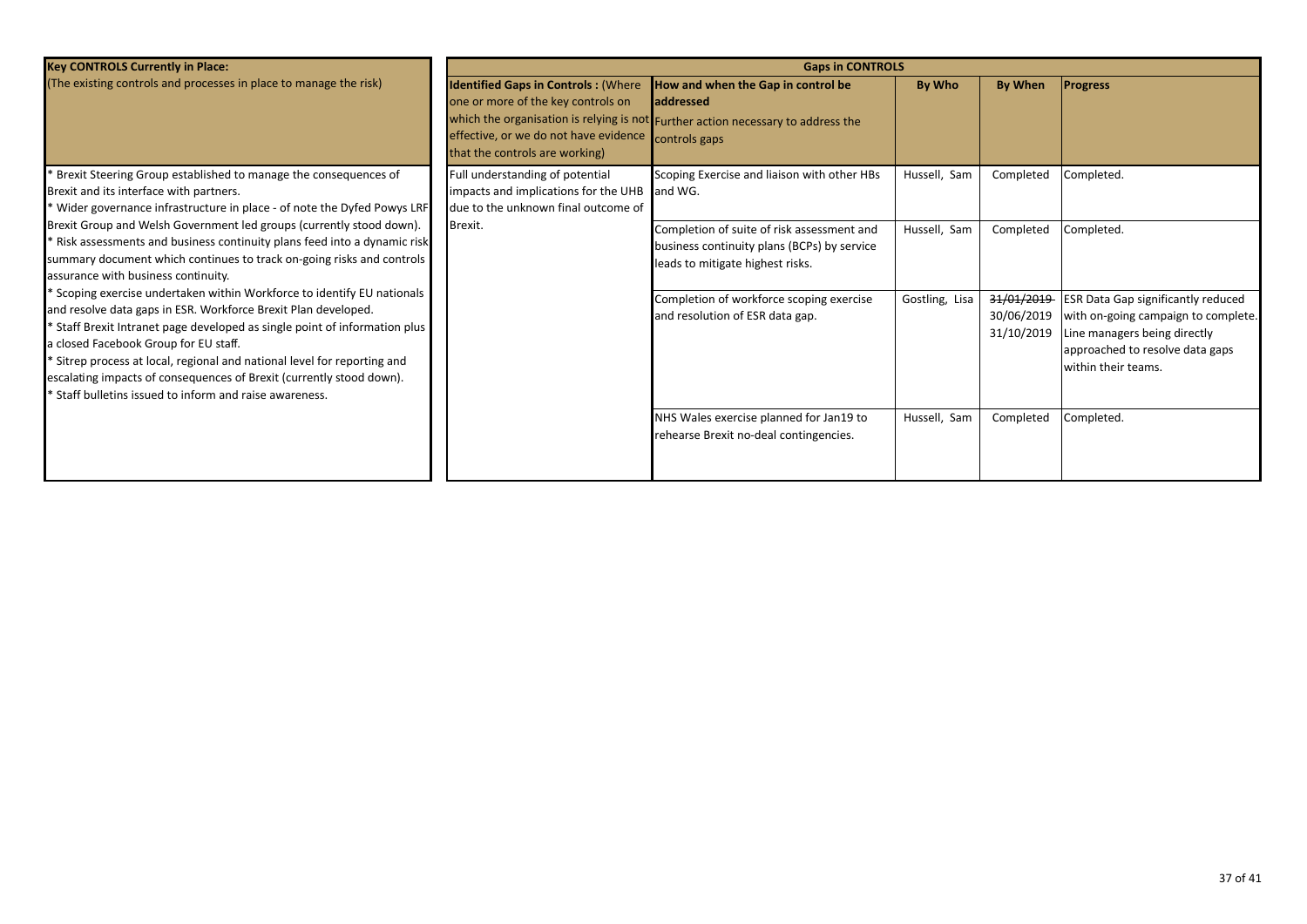|                                  | <b>ASSURANCE MAP</b>                                                                                                                                         |                                                          |                                                         | <b>Control RAG</b>                                                               | <b>Latest Papers</b>  | <b>Gaps in ASSURANCES</b>            |                                                                                                                                                                 |              |                |                                                 |
|----------------------------------|--------------------------------------------------------------------------------------------------------------------------------------------------------------|----------------------------------------------------------|---------------------------------------------------------|----------------------------------------------------------------------------------|-----------------------|--------------------------------------|-----------------------------------------------------------------------------------------------------------------------------------------------------------------|--------------|----------------|-------------------------------------------------|
| Performance<br><b>Indicators</b> | <b>Sources of ASSURANCE</b>                                                                                                                                  | <b>Type of</b><br><b>Assurance</b><br>(1st, 2nd,<br>3rd) | Required<br><b>Assurance</b><br><b>Current</b><br>Level | <b>Rating (what</b><br>the assurance<br>is telling you<br>about your<br>controls | (Committee &<br>date) |                                      | <b>Identified Gaps How are the Gaps in</b><br>in Assurance: ASSURANCE will be<br>addressed<br>Further action necessary to<br>address the gaps                   | By Who       | <b>By When</b> | <b>Progress</b>                                 |
| None identified.                 | Response submitted on<br>19Nov18 to Andrew Goodall<br>letter of 05 October stating<br>approach to be taken by<br><b>Health Boards confirming</b><br>progress | 1st                                                      |                                                         |                                                                                  | No recent<br>papers.  | when risk is<br>fully<br>understood. | Further sources Respond to WG letter of<br>to be identified 05/10/18 requesting further<br>information on the<br>approach taken by UHB and<br>progress to date. | Hussell, Sam | Completed      | Response sent by 19/11/18.                      |
|                                  | Response submitted to<br>Wales Audit Office letter<br>notifying of intention to<br>undertake an initial baseline<br>of arrangements by<br>30Nov19            | 1st                                                      |                                                         |                                                                                  |                       |                                      | Respond to WAO request<br>for information to inform<br>their baseline assessment of<br>arrangements for Brexit.                                                 | Hussell, Sam | Completed      | Response provided by 30/11/18.                  |
|                                  | <b>Emergency Planning Team</b><br>to review UHB no deal<br>Brexit arrangements and<br>associated BCPs                                                        | 1st                                                      |                                                         |                                                                                  |                       |                                      | Respond to request for<br>written evidence of Brexit<br>preparations to Health,<br>Social Care and Sport<br>Committee, Welsh<br>Government                      | Hussell, Sam | Completed      | Response submitted to CEO Office<br>20/06/2019. |
|                                  | Executive oversight of Brexit<br>arrangements and BCPs                                                                                                       | 2nd                                                      |                                                         |                                                                                  |                       |                                      | Respond to request from<br>Welsh NHS Confederation in<br>relation to providing<br>support to vulnerable<br>patients.                                            | Hussell, Sam | Completed      | Response sent 30/07/19.                         |
|                                  | Review of Exercise planned<br>for Jan19                                                                                                                      | 3rd                                                      |                                                         |                                                                                  |                       |                                      |                                                                                                                                                                 |              |                |                                                 |
|                                  | <b>WAO Review of Brexit</b><br>Preparedness                                                                                                                  | 3rd                                                      |                                                         |                                                                                  |                       |                                      |                                                                                                                                                                 |              |                |                                                 |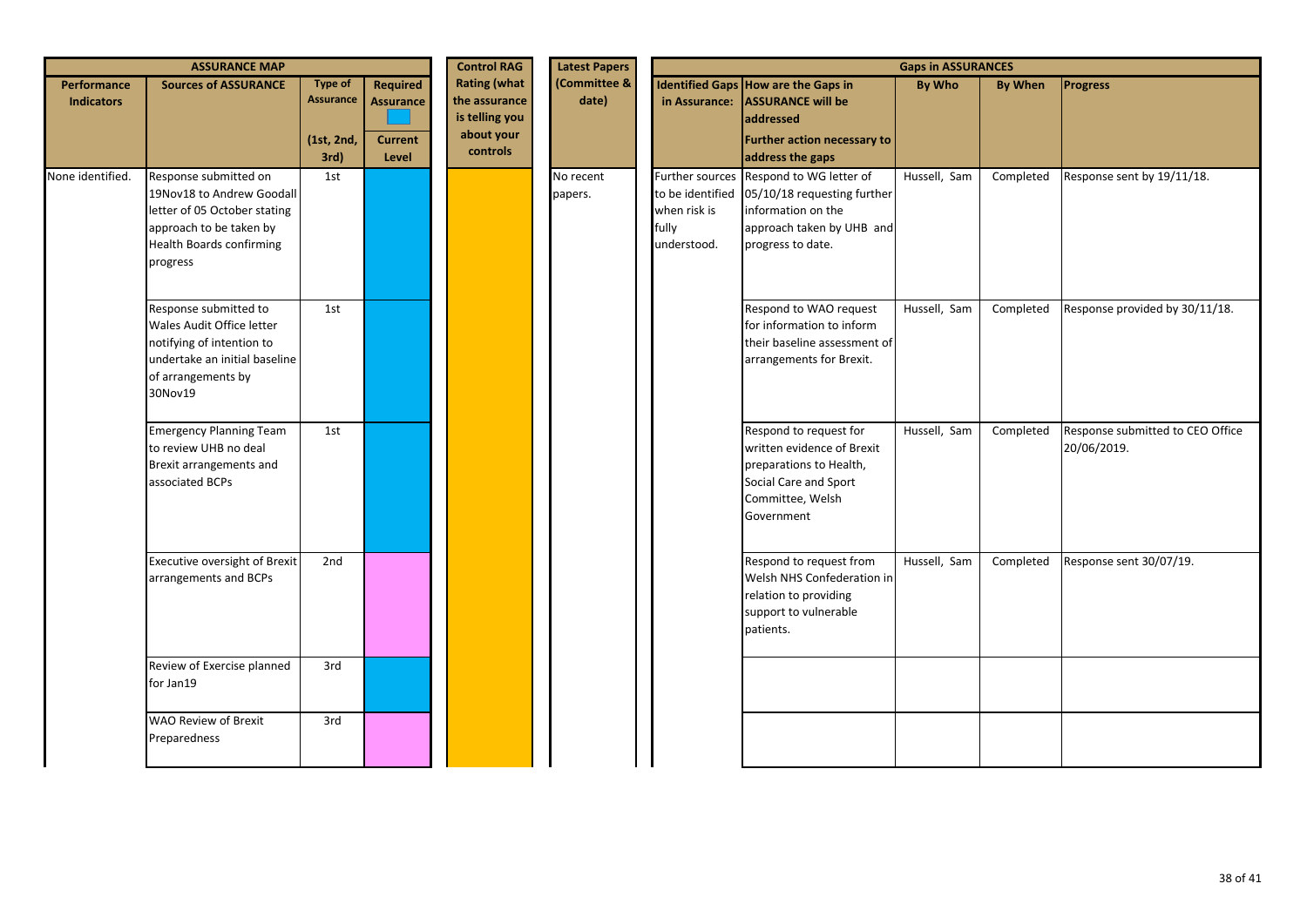<span id="page-38-0"></span>

| Objective:<br>Quality, Safety and Experience Assurance Date of Next<br><b>Lead Committee:</b> | $May-20$ |
|-----------------------------------------------------------------------------------------------|----------|
|                                                                                               |          |
|                                                                                               | Jun-20   |
| <b>Review:</b><br><b>Committee</b>                                                            |          |

| <b>Risk ID:</b> | 853 | Principal Risk There is a risk that the UHB's response to COVID-19 will be insufficient to                                                                                                                     | <b>Risk Rating: (Likelihood x Impact)</b>                                                                                                                                                                                        |  |
|-----------------|-----|----------------------------------------------------------------------------------------------------------------------------------------------------------------------------------------------------------------|----------------------------------------------------------------------------------------------------------------------------------------------------------------------------------------------------------------------------------|--|
|                 |     | <b>Description:</b> address peak in demand terms of bed space, workforce and equipment and<br>consumables. This is caused by an increased demand for services above the                                        | Safety - Patient, Staff or<br>Domain:<br>20<br>Current Risk<br>Public<br>Score                                                                                                                                                   |  |
|                 |     | level secured. This could lead to an impact/affect on difficult triaging decisions<br>for our clinicians, poor quality and safety for patients and an inability to<br>accommodate every patient that needs us. | 15<br>Inherent Risk Score (L x I):<br>$3\times 5=15$<br>-Target Risk<br>$1 \times 5 = 5$<br><b>Current Risk Score (L x I):</b><br>10<br>Score<br>$1 \times 5 = 5$<br>Target Risk Score (L x I):<br>$\rightarrow$ Tolerance Level |  |
|                 |     | Does this risk link to any Directorate (operational) risks?                                                                                                                                                    | <b>Tolerable Risk:</b><br>$Mav-20$<br>Apr-20<br><b>Trend:</b>                                                                                                                                                                    |  |

| <b>Rationale for CURRENT Risk Score:</b>                                                                          | <b>Rationale for TARGET Risk Score:</b> |
|-------------------------------------------------------------------------------------------------------------------|-----------------------------------------|
| Likelihood is based on a balanced view of all the limiting factors related to an unprecedented expansion of the   | Target score has been met.              |
| UHB's bed base versus some improvement in modelling forecasts which reduce the initial peak. Impact               |                                         |
| recognises the significant clinical risk of the risk becomes reality. At present, based on estimated COVID demand |                                         |
| and the planning undertaken to respond to COVID-19, the likelihood of this risk has been reduced from 3 to 1.     |                                         |
|                                                                                                                   |                                         |
|                                                                                                                   |                                         |
|                                                                                                                   |                                         |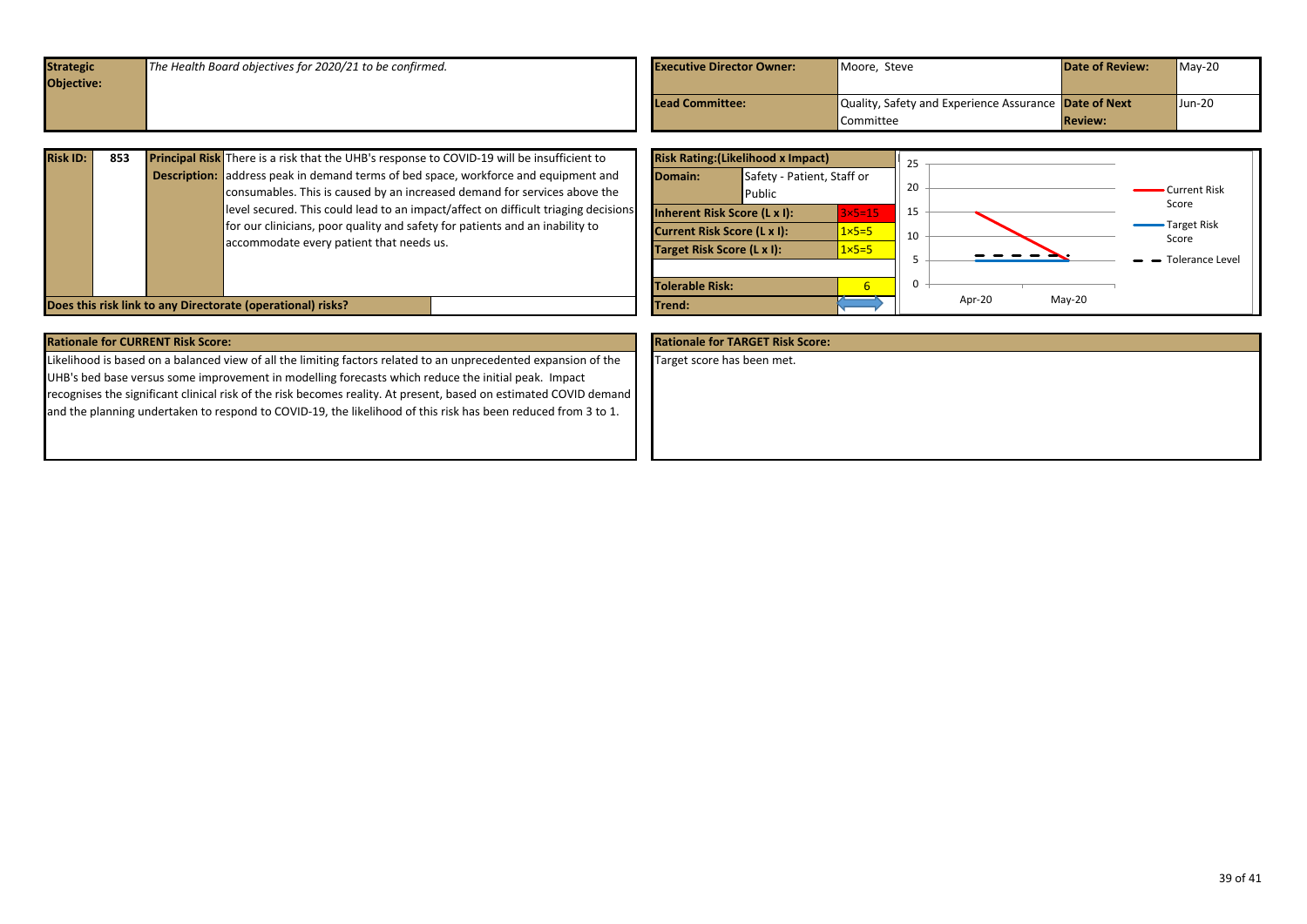| <b>Key CONTROLS Currently in Place:</b>                                                                                                                                                                    | <b>Gaps in CONTROLS</b>                                                                                                                                     |                                                                                                                                                      |        |                |                 |  |
|------------------------------------------------------------------------------------------------------------------------------------------------------------------------------------------------------------|-------------------------------------------------------------------------------------------------------------------------------------------------------------|------------------------------------------------------------------------------------------------------------------------------------------------------|--------|----------------|-----------------|--|
| (The existing controls and processes in place to manage the risk)                                                                                                                                          | <b>Identified Gaps in Controls: (Where</b><br>one or more of the key controls on<br>effective, or we do not have evidence<br>that the controls are working) | How and when the Gap in control be<br>addressed<br>which the organisation is relying is not Further action necessary to address the<br>controls gaps | By Who | <b>By When</b> | <b>Progress</b> |  |
| A strong Command & Control structure has been implemented and<br>judged fit for purpose by our assigned Military Liaison Officer.<br>Planning numbers have been clearly communicated from Gold to Tactical | Inability to control lift of lockdown<br>measures.                                                                                                          | No further actions as target score has been<br>met.                                                                                                  |        |                |                 |  |
| and Bronze groups at the earliest opportunity.                                                                                                                                                             |                                                                                                                                                             |                                                                                                                                                      |        |                |                 |  |
| Tactical and Bronze groups responded quickly to the planning numbers<br>set out in the RWC -66% model thus maximising the chances of securing<br>the capacity needed.                                      |                                                                                                                                                             |                                                                                                                                                      |        |                |                 |  |
| Clinical debate continues to attempt to address the areas of most<br>concern such as ventilator support.                                                                                                   |                                                                                                                                                             |                                                                                                                                                      |        |                |                 |  |
| An Ethics Panel has been established to consider the challenges ahead<br>and provide guidance.                                                                                                             |                                                                                                                                                             |                                                                                                                                                      |        |                |                 |  |
| QSEAC will scrutinise PPE and areas of concern such as oxygen supply<br>and ventilators.                                                                                                                   |                                                                                                                                                             |                                                                                                                                                      |        |                |                 |  |
| Public Health modelling cell established to provide regular forecasts of<br>the progress of the pandemic at local level.                                                                                   |                                                                                                                                                             |                                                                                                                                                      |        |                |                 |  |
| Functional capacity forecasting tool provides time to respond to changes<br>in forecasting.                                                                                                                |                                                                                                                                                             |                                                                                                                                                      |        |                |                 |  |